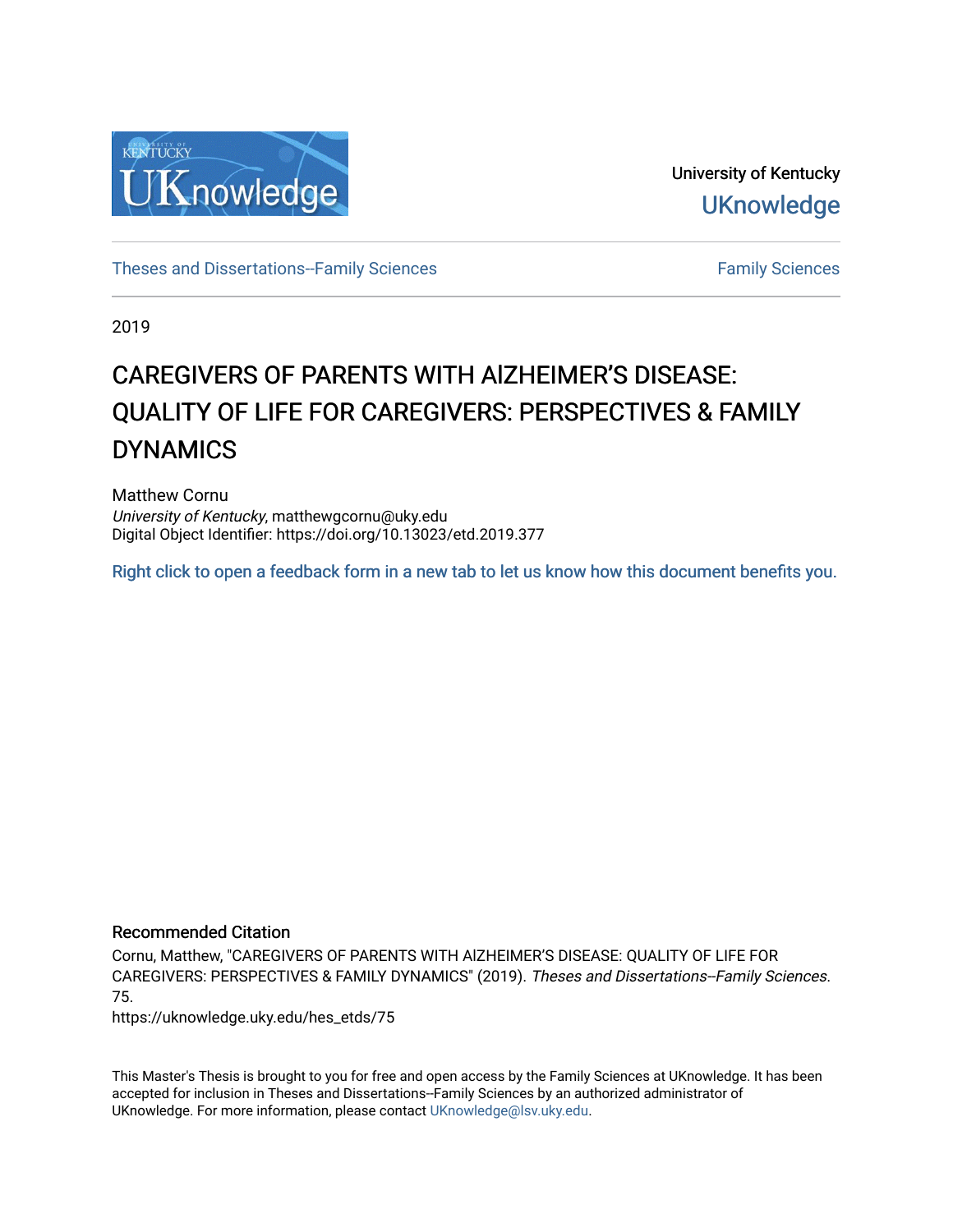## STUDENT AGREEMENT:

I represent that my thesis or dissertation and abstract are my original work. Proper attribution has been given to all outside sources. I understand that I am solely responsible for obtaining any needed copyright permissions. I have obtained needed written permission statement(s) from the owner(s) of each third-party copyrighted matter to be included in my work, allowing electronic distribution (if such use is not permitted by the fair use doctrine) which will be submitted to UKnowledge as Additional File.

I hereby grant to The University of Kentucky and its agents the irrevocable, non-exclusive, and royalty-free license to archive and make accessible my work in whole or in part in all forms of media, now or hereafter known. I agree that the document mentioned above may be made available immediately for worldwide access unless an embargo applies.

I retain all other ownership rights to the copyright of my work. I also retain the right to use in future works (such as articles or books) all or part of my work. I understand that I am free to register the copyright to my work.

## REVIEW, APPROVAL AND ACCEPTANCE

The document mentioned above has been reviewed and accepted by the student's advisor, on behalf of the advisory committee, and by the Director of Graduate Studies (DGS), on behalf of the program; we verify that this is the final, approved version of the student's thesis including all changes required by the advisory committee. The undersigned agree to abide by the statements above.

> Matthew Cornu, Student Dr. Ronald Werner-Wilson, Major Professor Dr. Hyungsoo Kim, Director of Graduate Studies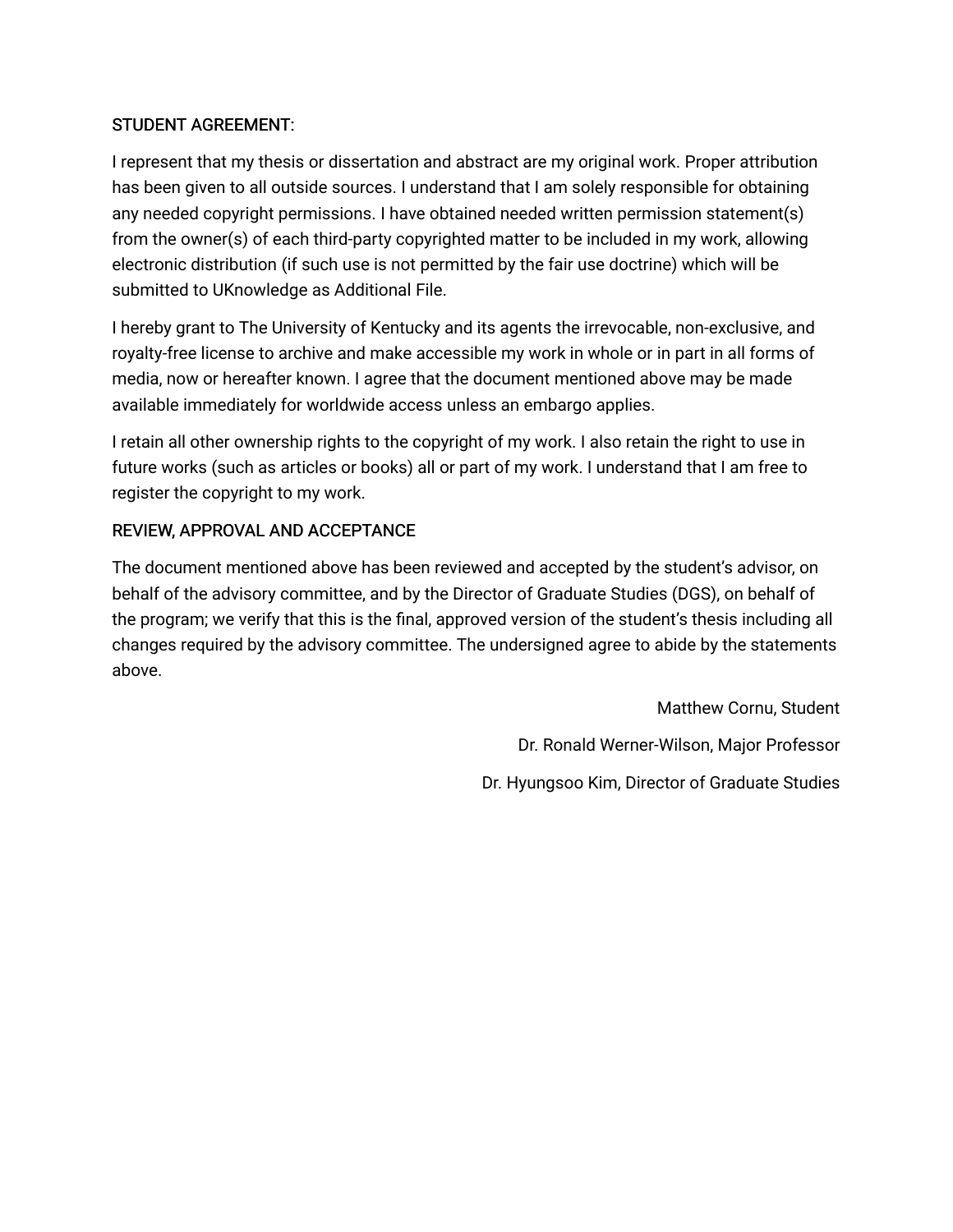## CAREGIVERS OF PARENTS WITH AlZHEIMER'S DISEASE: QUALITY OF LIFE FOR CAREGIVERS: PERSPECTIVES & FAMILY DYNAMICS

## THESIS \_\_\_\_\_\_\_\_\_\_\_\_\_\_\_\_\_\_\_\_\_\_\_\_\_\_\_\_\_\_\_\_\_\_\_\_\_\_\_\_

\_\_\_\_\_\_\_\_\_\_\_\_\_\_\_\_\_\_\_\_\_\_\_\_\_\_\_\_\_\_\_\_\_\_\_\_\_\_\_\_

A thesis submitted in partial fulfillment of the requirements for the degree of Master of Science in Family Sciences in the College of Agriculture, Food and Environment at the University of Kentucky

By

Matthew Cornu

Lexington, Kentucky

Co- Directors: Dr. Ronald Werner-Wilson, Professor of Family Sciences

and Dr. Amy Kostelic, Professor of Family Sciences

Lexington, Kentucky

2019

Copyright © Matthew Cornu 2019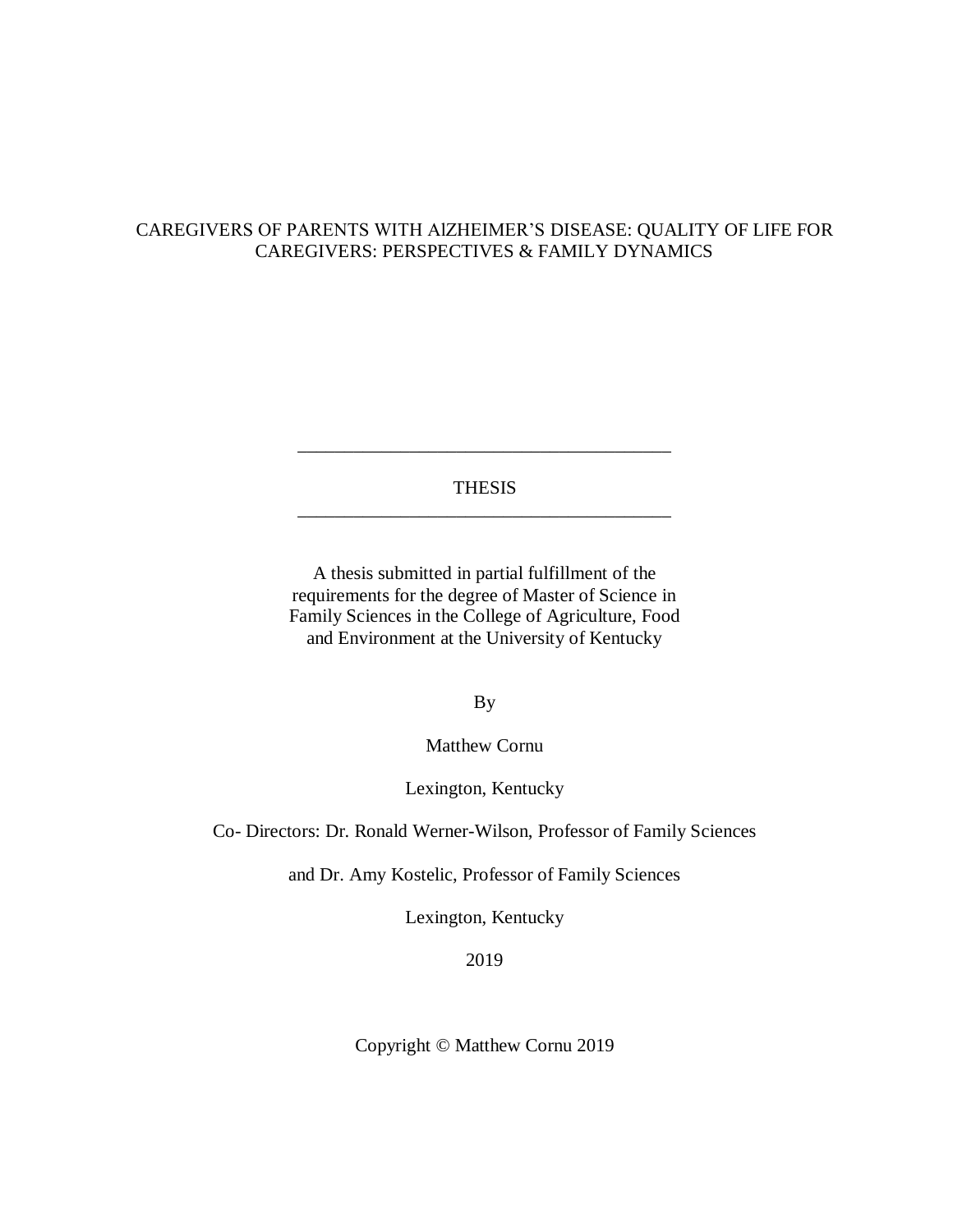### ABSTRACT OF THESIS

### Caregivers of Parents with Alzheimer's Disease: Quality of Life for Caregivers: Perspectives & Family Dynamics

This study furthers Alzheimer's family literature regarding the impact of caregiver attachment, readiness to provide care, and caregiver quality of life. A sample of 33 participants caring for a parent with Alzheimer's disease in the state of Kentucky was recruited to complete a questionnaire for the study. The questionnaire consisted of an online survey about participants' experiences and attachments growing up with their parents, their experiences becoming caregivers to their parents with Alzheimer's disease, and participants' current perspectives of their own quality of life. Positive perspectives in regards to quality of life among caregivers seem to be a predictor of both stronger readiness to care and stronger attachments. These finding inform therapists about the importance of recognizing a caregiver's presenting problems of burden and their significance to attachment and readiness to provide such care. This recognition may impact therapy to strengthen a caregiver's positive adaption, thus it may also decrease burden.

KEYWORDS: Caregivers, General Functioning Attachment, Readiness, Quality of Life, Caregivers' Perspectives

Matthew Cornu

9/13/19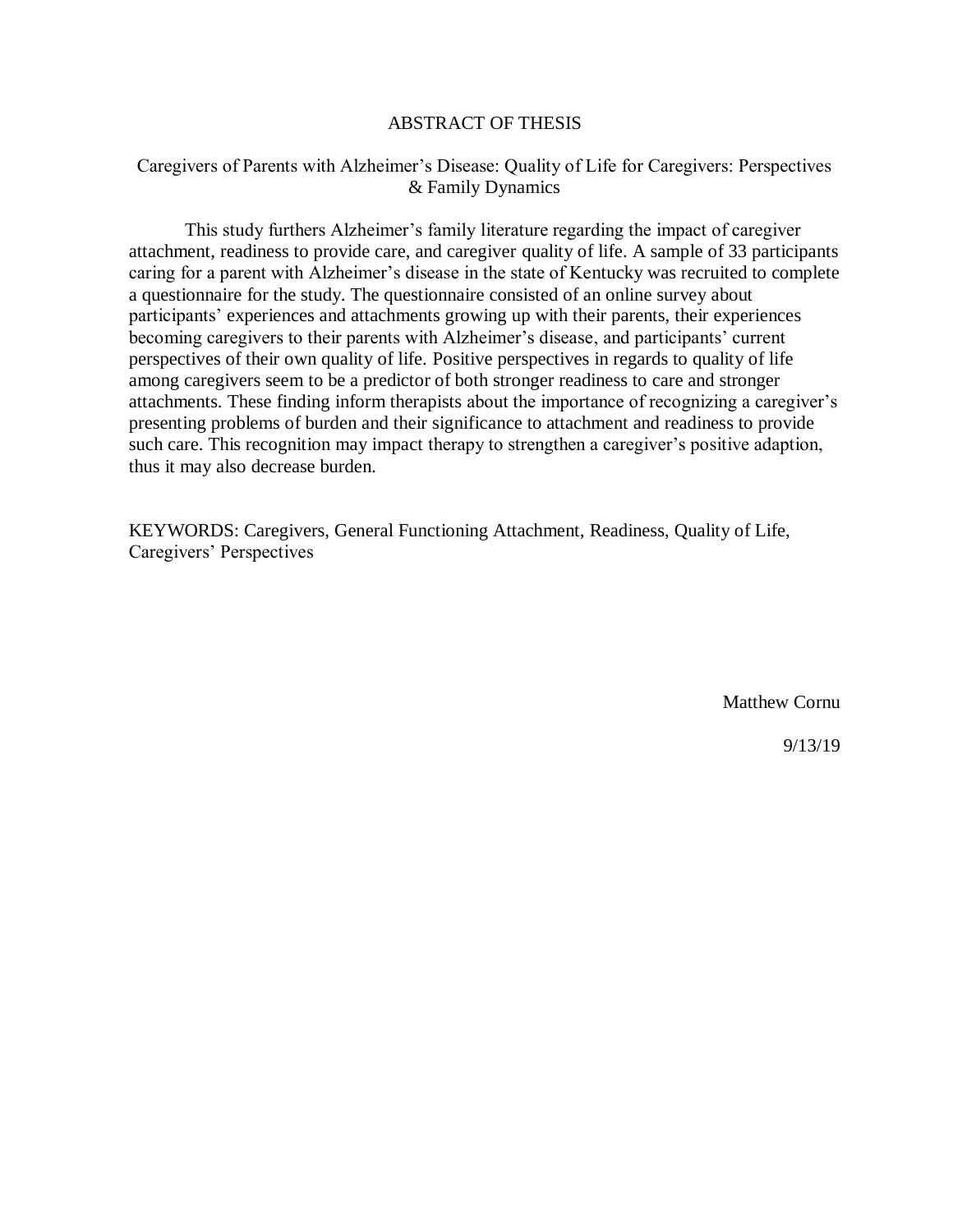## Caregivers of Parents with Alzheimer's Disease: Quality of Life for Caregivers: Perspectives & Family Dynamics

By

Matthew Cornu

Ronald Werner-Wilson, Ph.D.

Co Director of Thesis

Amy Kostelic, Ph.D.

Co Director of Thesis

Hyungsoo Kim, Ph.D.

Director of Graduate Studies

9/13/19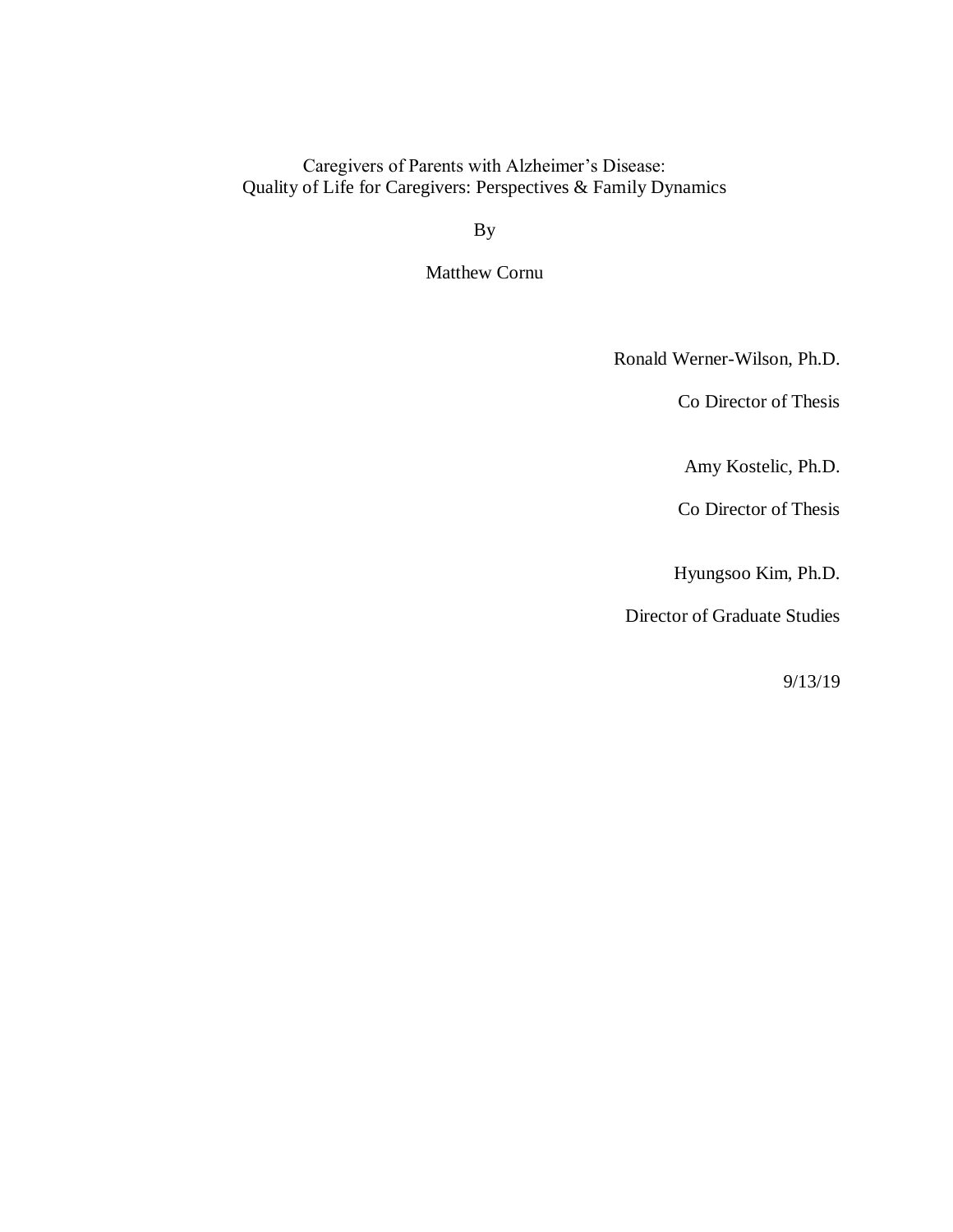| Appendices |  |
|------------|--|
|            |  |
|            |  |
|            |  |
|            |  |
|            |  |
|            |  |
|            |  |

## TABLE OF CONTENTS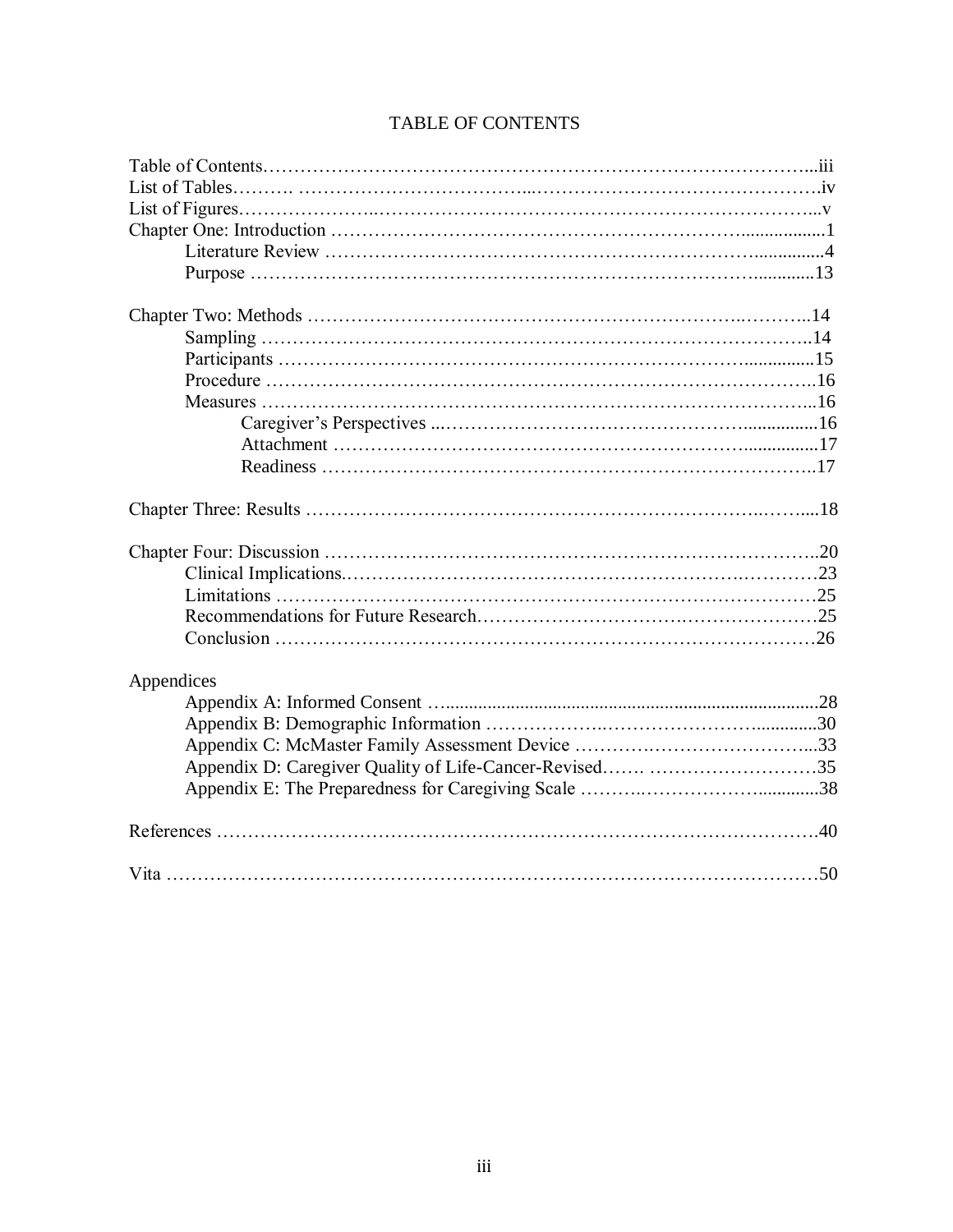## LIST OF TABLES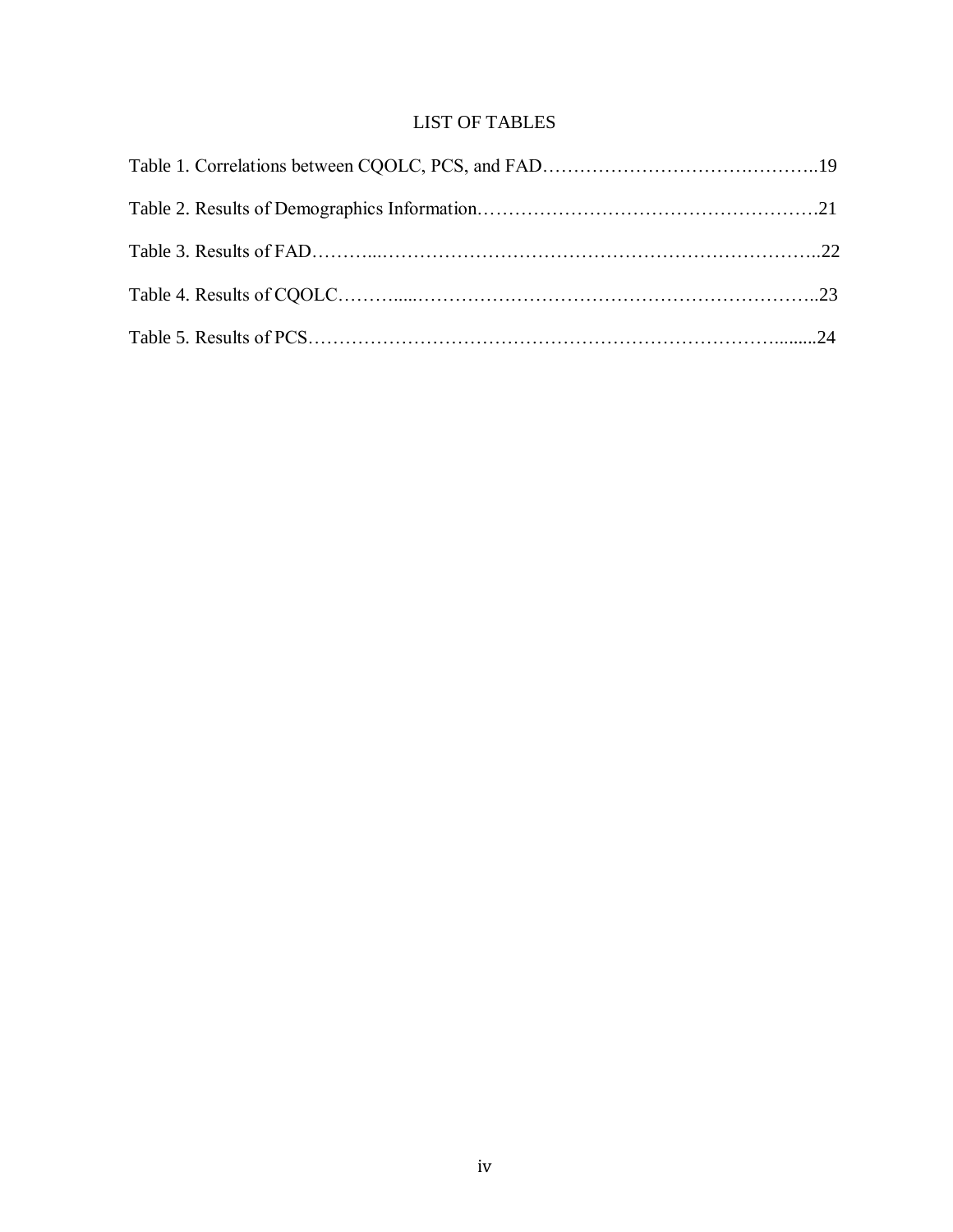## LIST OF FIGURES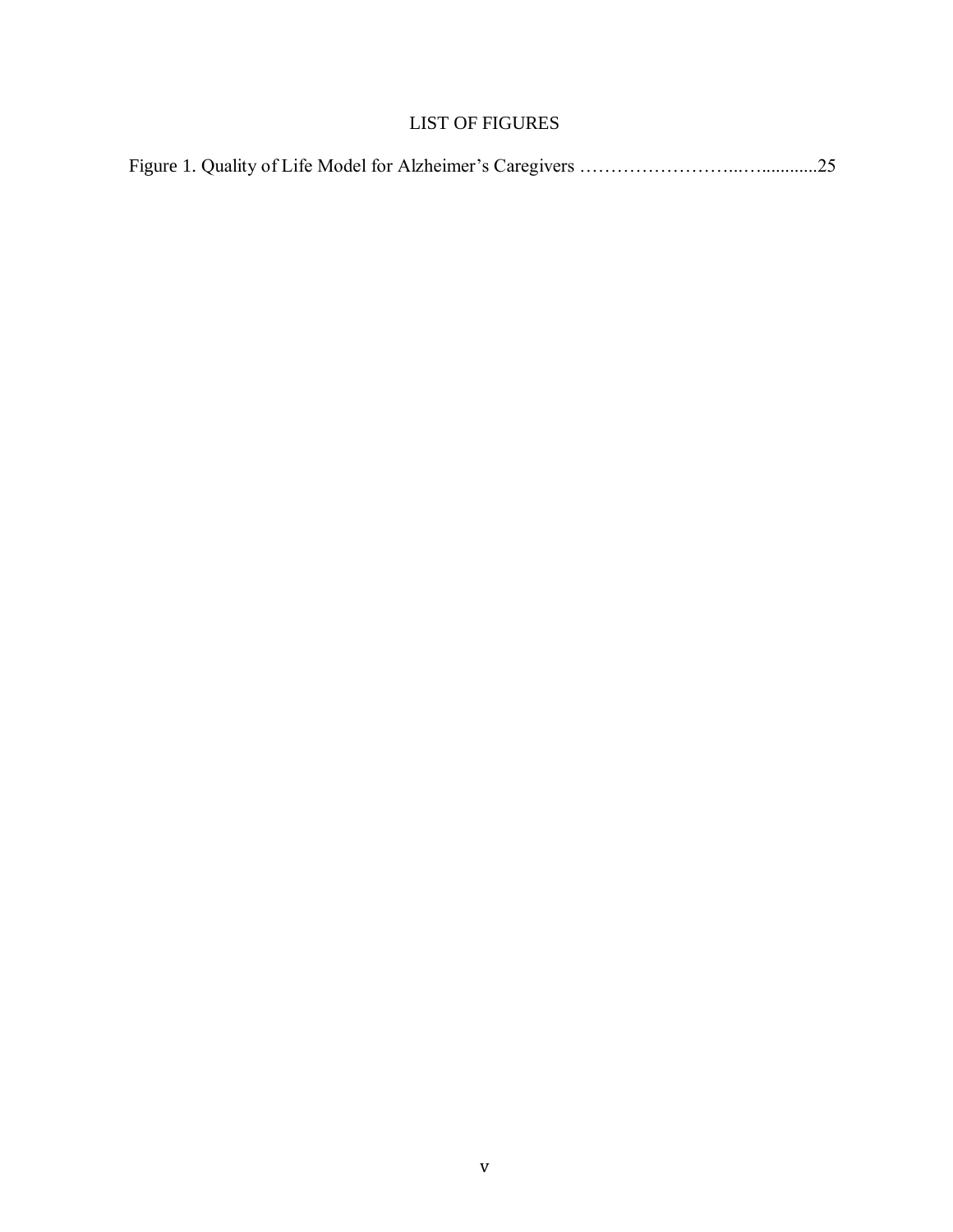### **Chapter One: Introduction**

Alzheimer's disease does more than take away an individual's cognition; it is a progressive and destructive disease that as a result also has deleterious effects on entire families (Werner, Mittelman, Goldstein, & Heinik, 2011). In the United States, approximately 5.8 million individuals live with Alzheimer's disease and this number is expected to rise to 14 million by the year 2050 (Alzheimer's Association, 2019). Memory loss is a key symptom of the disease, but eventually, people living with Alzheimer's disease will experience increased trouble with thinking and reasoning, decision-making, and performing familiar tasks. Changes in the brain will also affect mood, behavior and personality. They will become increasingly dependent on caregivers, who are most often family members. It is not uncommon for caregiving families to lose their sense of stability (Alzheimer's Association, 2019). Many family members can even experience grieving a loss similar to the death of a loved one (Sanders et al., 2008). Caring for someone with the disease may be emotional and overwhelming, especially as the disease progresses and more care and supervision is required.

Of the 16+ million Alzheimer's caregivers, over 50% are adult children who act as primary caregivers for their parents (Alzheimer's Association, 2019). More specifically, most support comes from middle age females (Ruiz-Adame Reina et al., 2017). Alzheimer's caregivers spend approximately 18.5 billion hours providing unpaid care (Alzheimer's Association, 2019).

On average, a person with Alzheimer's disease lives four to eight years after diagnosis but some people have lived as long as 20 years. The disease progresses slowly across three general stages- early (mild), middle (moderate), and late (severe) stage (Alzheimer's Association, 2019). The specific trajectory of the disease is unique to each person diagnosed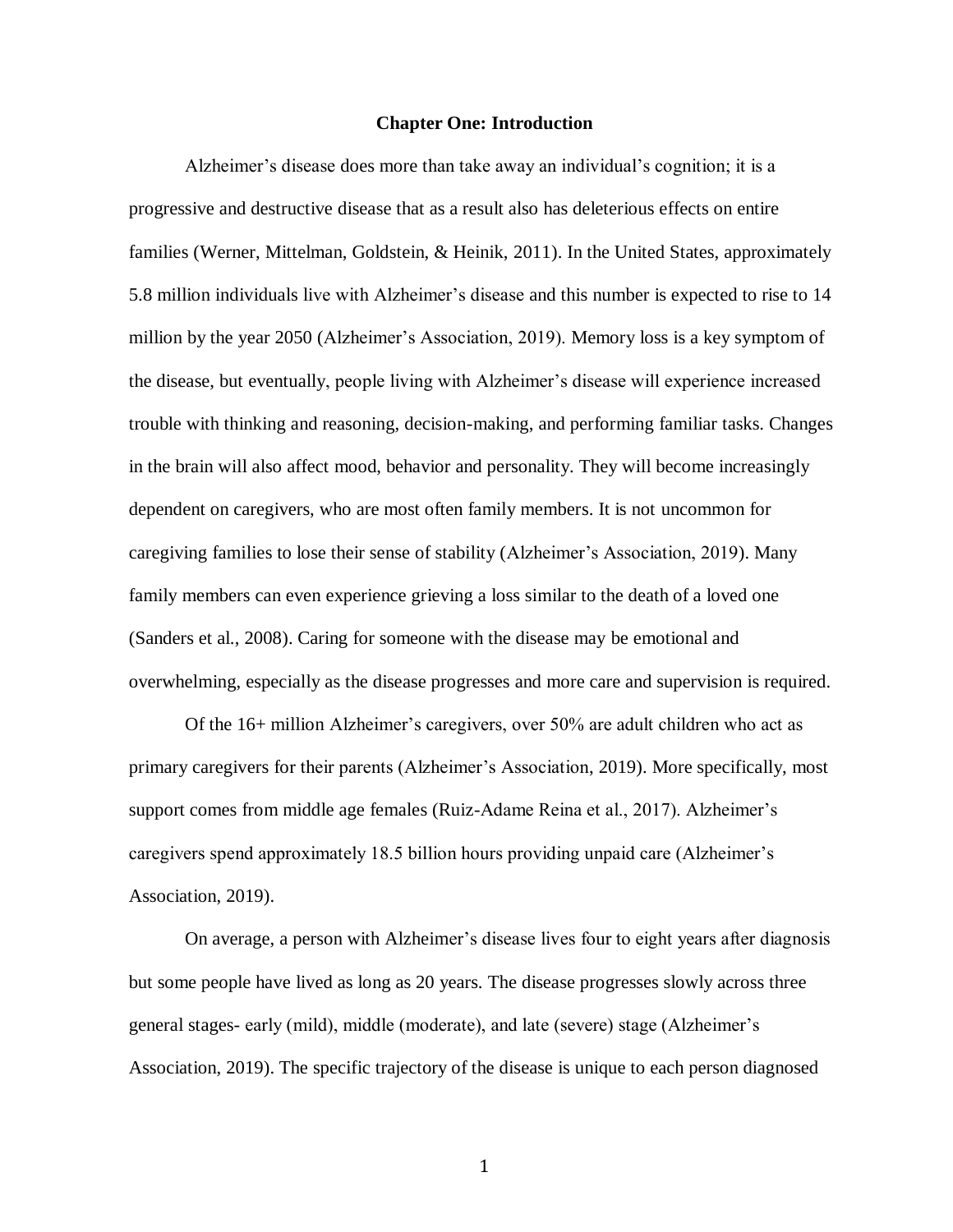but stages health care professionals and caregivers know what to expect. In the early stage of the disease, a person with Alzheimer's may maintain high amounts of independence but forget trivial things, such as where they placed their car keys. Family members may start to notice increasing memory lapses, trouble with recalling words and names, and increasing challenges with planning and organizing. Aside from occasional reminders and minor support, family members, in general, will likely have minor demands as it relates to caregiving in the early stages. In the middle stage, symptoms are more pronounced and more likely to negatively affect independence. In the middle stage, a person with Alzheimer's has increasing trouble remembering and performing routine tasks. They are more likely to wander or feel confused about time and place. They may even forget their own personal history. Some individuals will struggle with bladder and bowel control, have trouble sleeping, and/or experience major personality and behavior changes, such as becoming suspicious, delusional or compulsive (Alzheimer's Association, 2019). The middle stage typically lasts the longest and will require increasing care and supervision. As a result, dementia caregivers are at increasing risk for burden and burnout (Hiyoshi-Taniguchi, Becker, & Kinoshita, 2018). In the late stage of Alzheimer's disease, symptoms are severe and full-time care is needed with personal care and activities of daily living. In the late stages, a person with Alzheimer's disease will have trouble communicating, walking, sitting and even swallowing. Unable to respond to their environment or even control their own movements, they become vulnerable to infections such as pneumonia (Alzheimer's Association, 2019).

As the disease progresses, family caregivers are the most vulnerable during the middle and late stage of the disease. They also experience the greatest instability to their lives during the middle and late stage as physical and emotional care demands increase, round-the-clock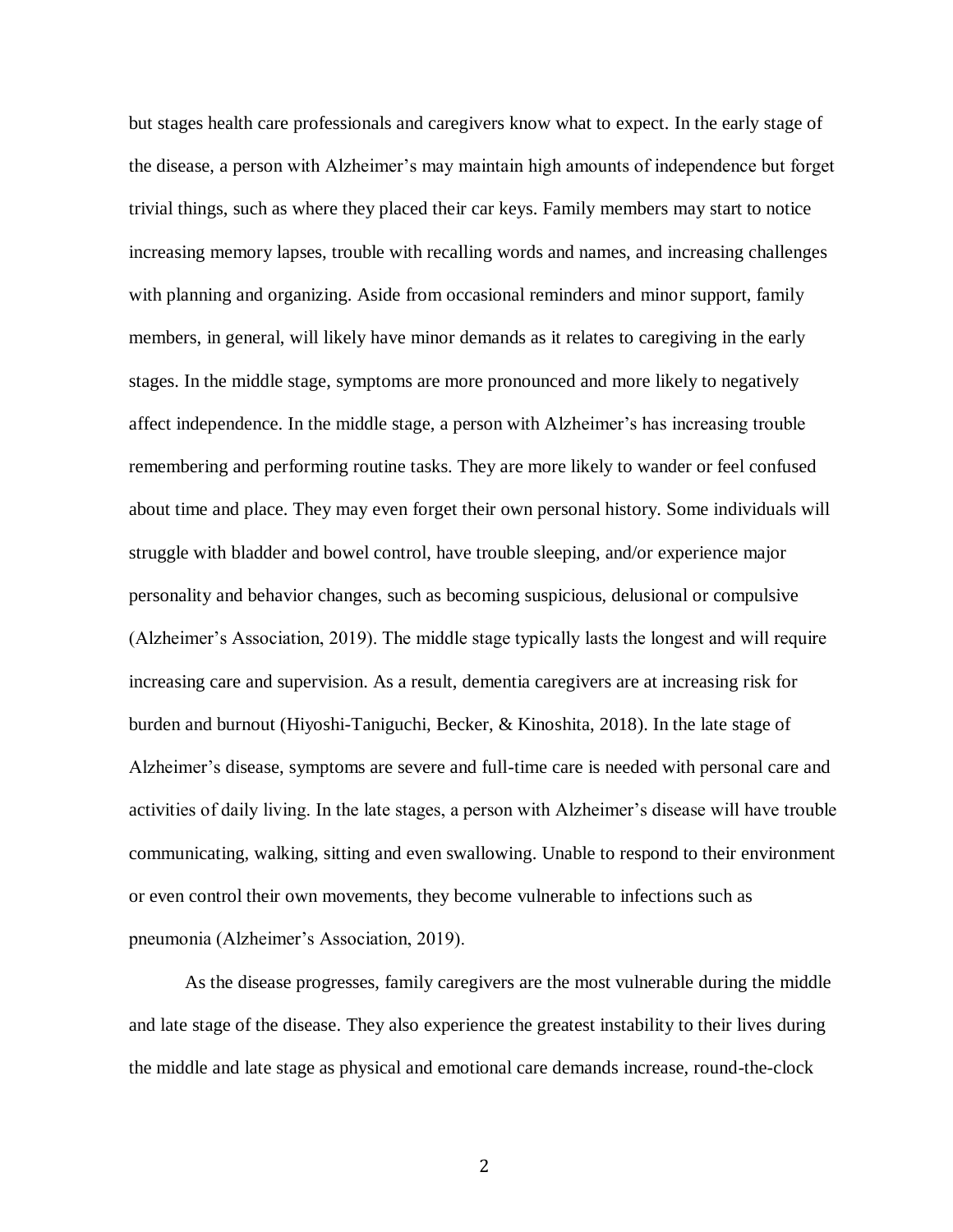care is required, high financial costs are paid, and basic communication with their loved one is challenged. The externalized symptoms of Alzheimer's disease-- aggression, anxiety, and depression, correlate with reported instability experienced by dementia caregivers (Huang et al., 2012).

With the number of Alzheimer's diagnoses on the rise (Alzheimer's Association, 2019), increasing numbers of family caregivers are needed to provide care (Cooper et al., 2008). Yet with few caregiver preparation programs or training, family members may be both unprepared for and unaware of the road ahead and the negative effect it may have on the family (Sepe-Monti et al., 2016). Therefore, it is imperative to further examine the correlation of a family member with Alzheimer's and the stability/health of the family system (Sanders et al., 2008).

This study aims to better understand a dementia caregiver's life quality as it relates to their attachment to their family member with Alzheimer's disease and their confidence in their readiness to provide dementia care. These same caregivers often have families of their own (Brodarick, 2015), making it even more emotionally, physically, and financially challenging to juggle dementia care demands with their partner, dependent children, and career.

For the purpose of this study, the following definitions are important to note. *The family members with Alzheimer's* are defined as adults who have been diagnosed with Alzheimer's disease by a doctor. For this study, the family member with Alzheimer's must have been diagnosed with the disease for at least six months ago and either live at home, a long-term care facility, or with a family caregiver. A *caregiver* is a family member who is not paid to look after his/her relative with Alzheimer's disease. A *caregiver's perspective* is the caregiver's personal belief directed towards a certain emotion, behavior, or situation as it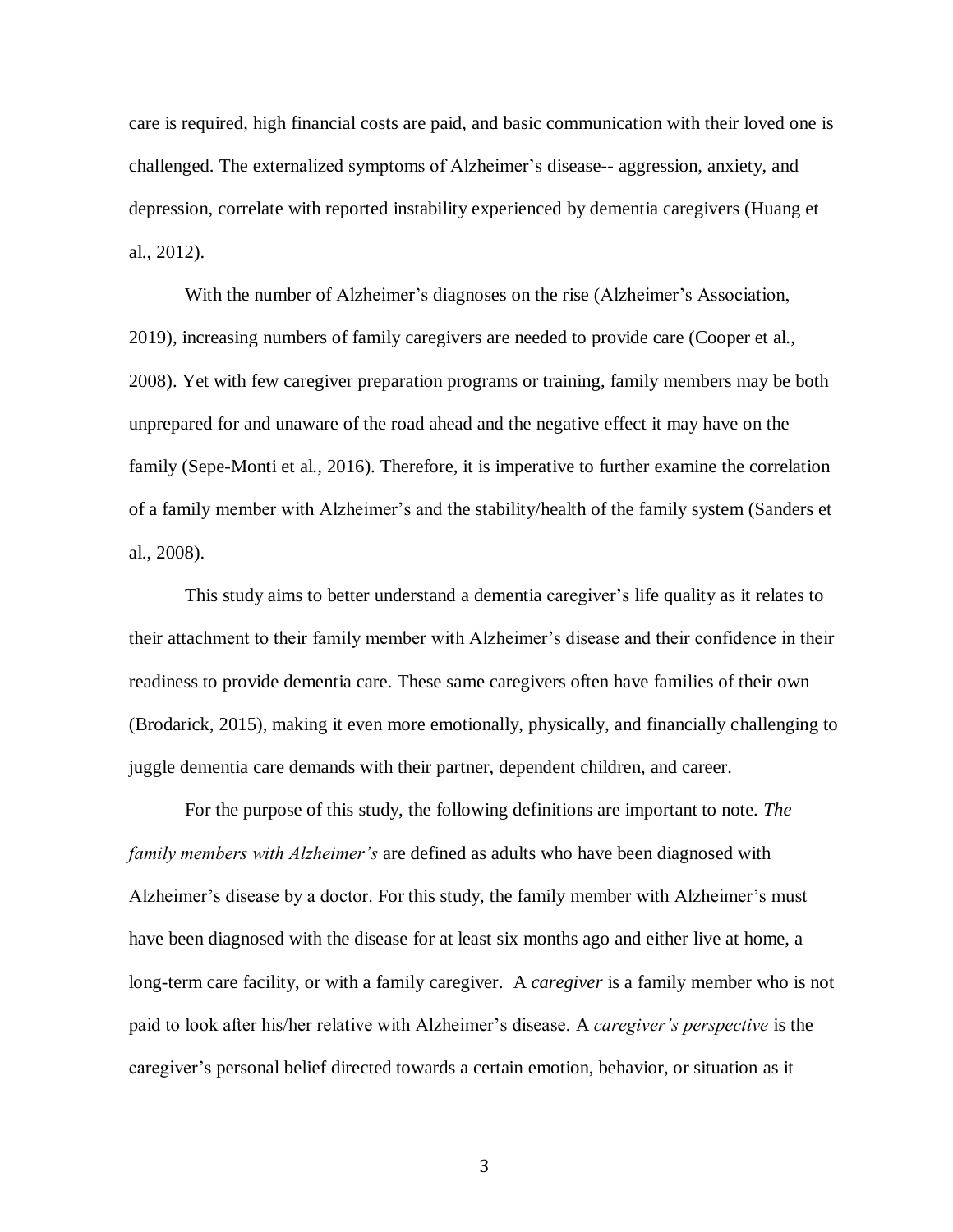relates to caregiving. *Attachment* is defined as the bond that is built based upon an individual's trust in safety, security, and protection with another.

### **Literature Review**

Alzheimer's disease is the most common form of dementia. It gradually takes away a person's ability to have standard cognitive functioning (Hamill, 2012). On average, a person lives with Alzheimer's Disease four to eight years, but can live as long as twenty years after diagnosis (Alzheimer's Association, 2019). The Alzheimer's Association (2019) categorizes the progression of the disease into early, middle, and late stages. Caregiving demands increase with each stage. In the early stages, individuals diagnosed with Alzheimer's are still fairly independent. They may struggle to use the correct word, recall a new name, and perform new tasks. It is also not uncommon for someone in the early stages to lose valuable objects and have challenges with organization (Sperling et al., 2011; Stages of Alzheimer's, 2019). The middle stage, lasting approximately two to ten years, is the longest stage and requires increasing levels of care as the individual beings to show more noticeable signs of and struggles with the disease (Dassa  $\&$  Amir, 2014). These symptoms include forgetting one's own personal history, changes in emotion/behavior patterns, confusion about location/date, and an increase chance of wandering (Sperling et al., 2011; Stages of Alzheimer's, 2019). Toward the end of this stage, it is not uncommon for individuals to need help with most activities of daily living, such as eating, walking, and using the bathroom (Alzheimer's Association, 2019). As symptoms become more pronounced, it is not uncommon for, the family member with Alzheimer's to fall into a state of depression until the later stages when the sense of perception is lost (Orgeta et al., 2017). In the final stage of this disease, dementia symptoms are severe. Individuals lose the ability to respond to their environment, to carry on a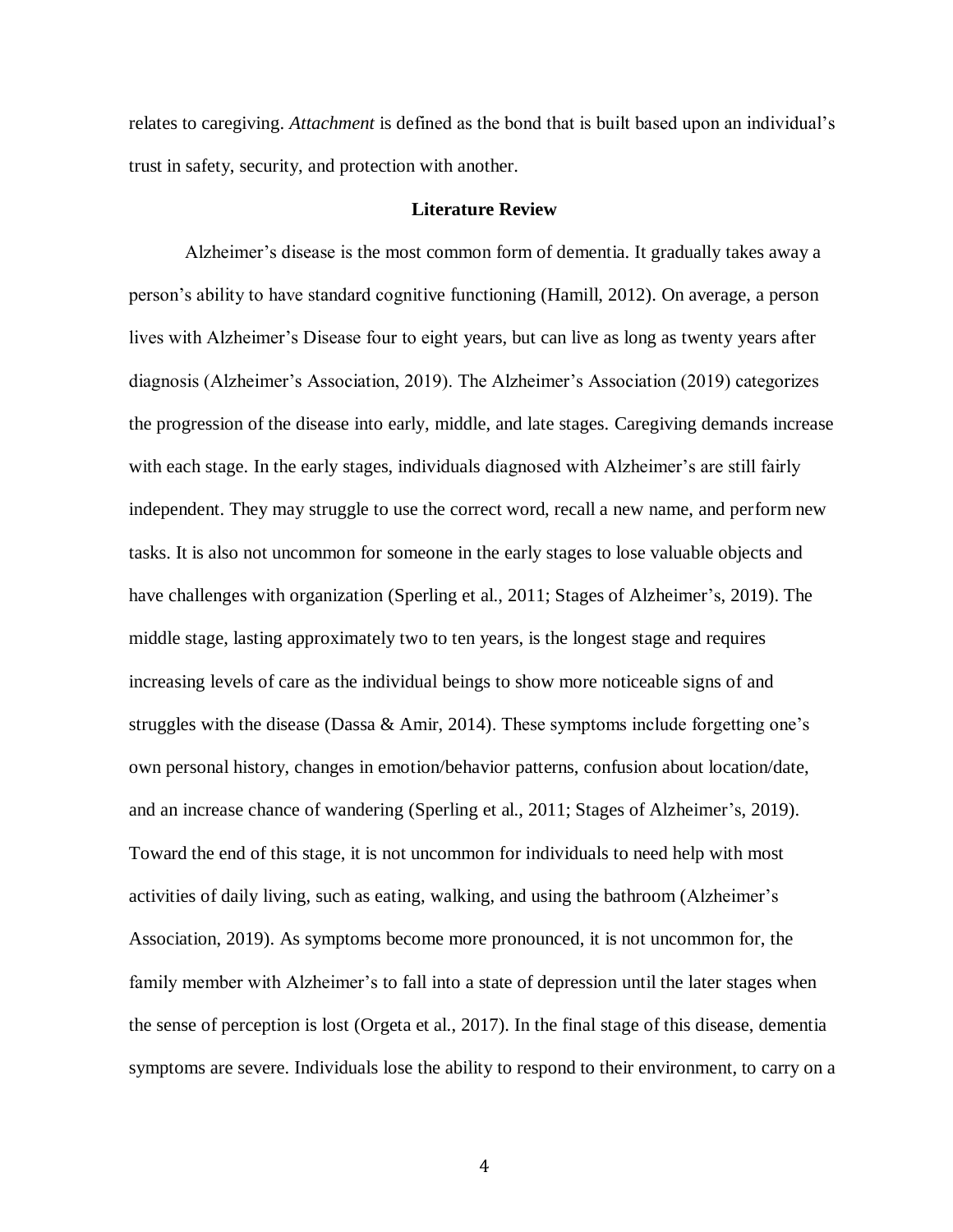conversation and, eventually, to control movement. They may still say words or phrases, but communicating pain becomes difficult. As memory and cognitive skills worsen, significant personality changes may take place and individuals may need extensive nursing care (Sperling et al., 2011; Stages of Alzheimer, 2019).

Upon an Alzheimer's disease diagnosis, it is important for families to be realistic about the road ahead as the progressive and devastating nature of the disease will eventually require consistent and fulltime care (Liu et al., 2017). Because the disease negatively affects memory, it is significantly helpful for family members to be a part of caregiving because it might delay some of the negative effects (Norton et al., 2009). For example, research suggests that family members with Alzheimer's disease have increased memory function and positive emotions when interacting at familiar gatherings (Feinstein, Duff, & Tranel, 2010). One possible explanation could be that family members are more recognizable and trustworthy to those with this disease. This is important information for caregivers, because not only can meaningful social interactions delay disease progression, it can consequently, delay a higher demand of care.

#### **Attachment**

John Bowlby and Mary Ainsworth's attachment theory suggests that human beings require intimate human relationships throughout the life cycle. An individual's first attachment is with their parents in infancy (Bowlby, 1969). This attachment is established through infant survival based on parental ability to care. For example, a mother who nurses her child is more likely to form an emotional bond with her child, which will shape positive attachment (Bowlby, 1969). Ainsworth's (1978) demonstrates ways in which attachment quality is continuously changing depending on the personalities of the individuals through life. For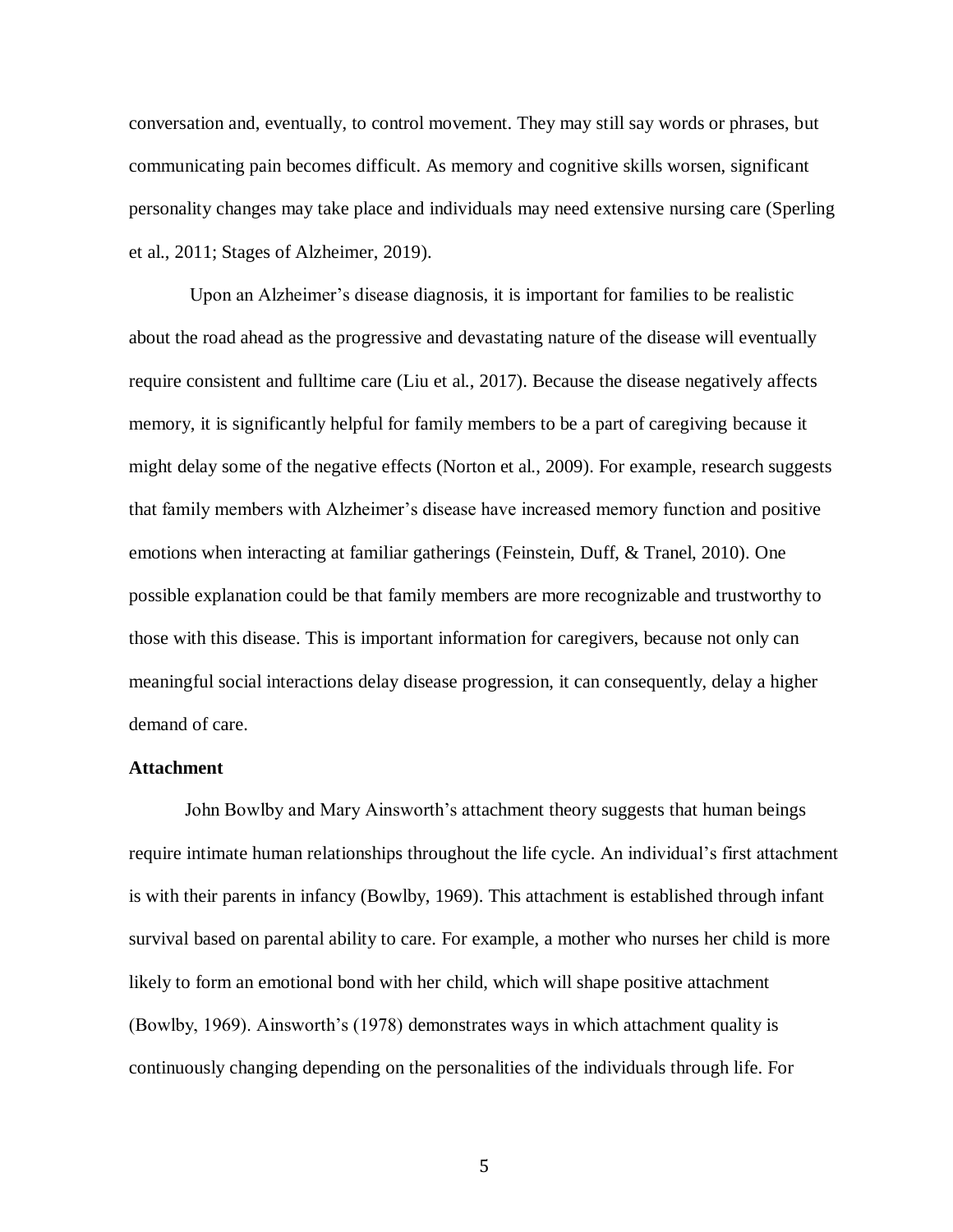example, there are several attachment styles in the parent-child relationship: Secure, avoidant, ambivalent, and disorganized (Kerns, Brumariu, & Seibert, 2011*)*. Avoidant attachment occurs when children learn to separate themselves from having many feelings towards others. Ambivalent attachment occurs when children experience separation anxiety and are unable to be soothed when the parents return. Disorganized attachment occurs when children appear confused when needing to be soothed because they feel neglected by their parents. Lastly, secure attachment is when children feel safe even when their parents leave an environment for a certain period of time because they know they will return (Kerns, Brumariu, & Seibert, 2011). As a result of a secure attachment style, individuals are more likely to have a positive sense of security with their parents, self-sooth, seek out a social support, and sustain cognitive organizational functioning (Bernier, Beauchamp, Carlson, & Lalonde, 2015; Oldfield, Humphrey, & Hebron, 2016; Ensink, Normandin, & Plamondon, 2016). Research indicates that the attachment styles established in early childhood are likely to continue into adulthood (Duncan & Magnuson, 2011).

The ideal form of attachment--secure attachment, contributes to a family's stability to function as a healthy system. This is referred to as general functioning attachment (Boterhoven de Han et al., 2015). General functioning attachment is an important lens through which to study adult caregivers. For example, research demonstrates that the strength of attachment between a parent and adult child before a dementia diagnosis is a key factor in determining relationship strength later into the disease (Fauth et al., 2012). Evidence suggests that when the parent-adult child bond is secure before a dementia diagnosis, the attachment may be more resistant to the stressors associated with dementia caregiving (Fauth et al., 2012). As a result,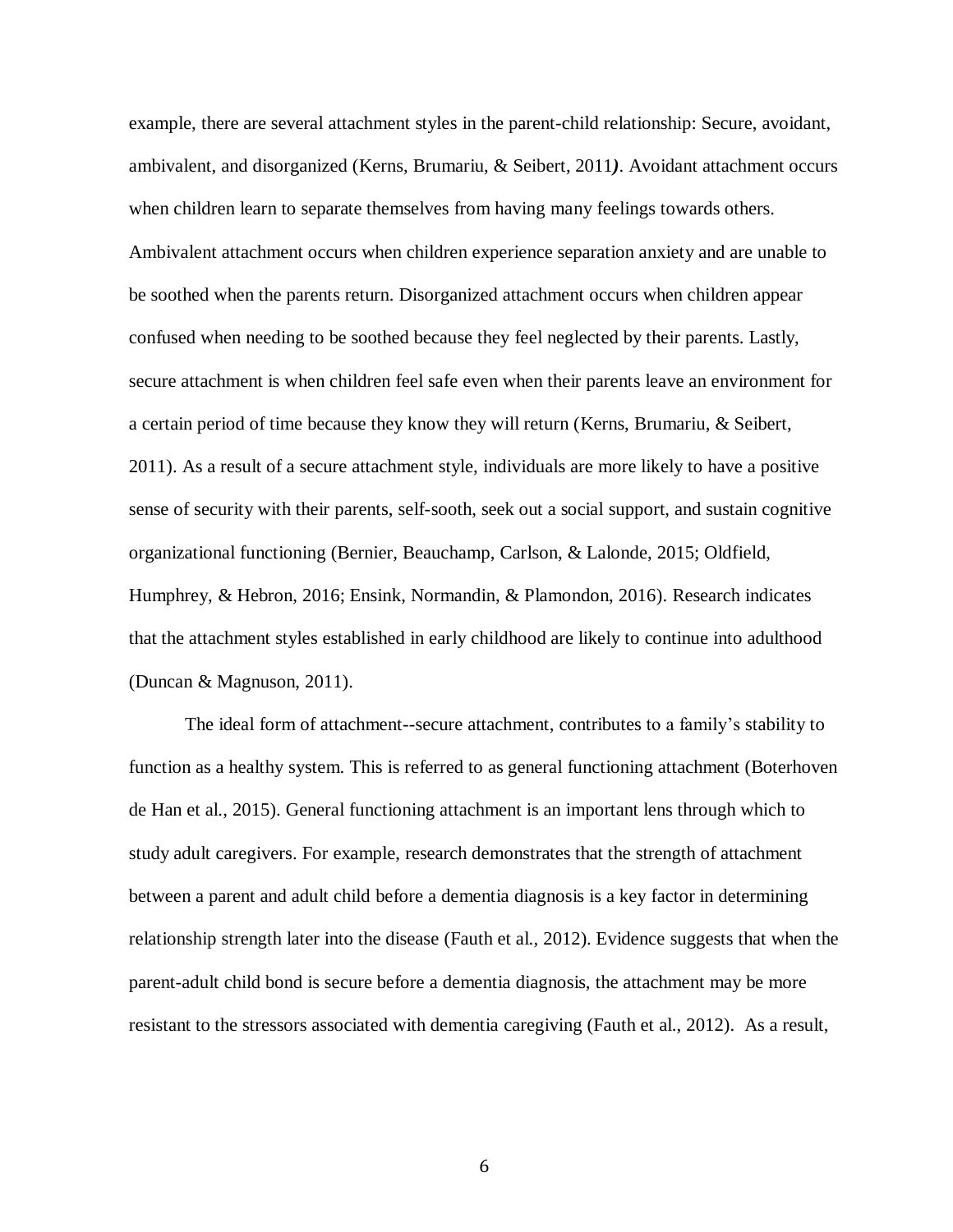it is more likely that a dementia caregiver with a general functioning attachment style can maintain family functioning and stability within their personal lives.

In Alzheimer's disease, changes in personality and behavior are associated with disease progression. As a result, the caregiver's attachment to his/her parent may evolve. For example, imagine a middle age daughter, taking care of her 80-year-old mother with Alzheimer's disease. In the beginning, the two women shared Sunday afternoon mother-daughter time. But as the disease progressed, the daughter believed that her mother would not remember the event by the time they would get home. Furthermore, the daughter struggled to find the increasing time it took to take her mother out and she also felt financial strain. In this story, one may sense the daughter's sense of loss, sadness, or possibly even a sense of disconnection to her mother. In dementia caregiving, it is not uncommon for caregivers to feel increasingly emotionally disconnected from the family member with Alzheimer's, which can change the bond from a secure attachment into an anxious attachment style (Nelis, Clare, & Whitaker, 2014).

Fluctuating attachment styles is not an uncommon scenario amongst aging families and in particular dementia caregivers (Wang et al., 2019). Data from past studies provide evidence that caregivers' attachment styles are correlated to feelings of obligation to the loved one with Alzheimer's as a drive for caregiving (Lee et al., 2018). Most of the research involving caregiver attachment analyzes it through the lens of caregiver burden and obligation.

As Alzheimer's disease progresses, it is not uncommon for all family member's emotions and attachment styles to shift (Ebel, 2013). At the start of diagnosis, most family members do not know how to respond to this new trauma or how to support the family member with Alzheimer's (Del Carmen Perez-Funtes, Linares, Fernandez, & del Mar Molero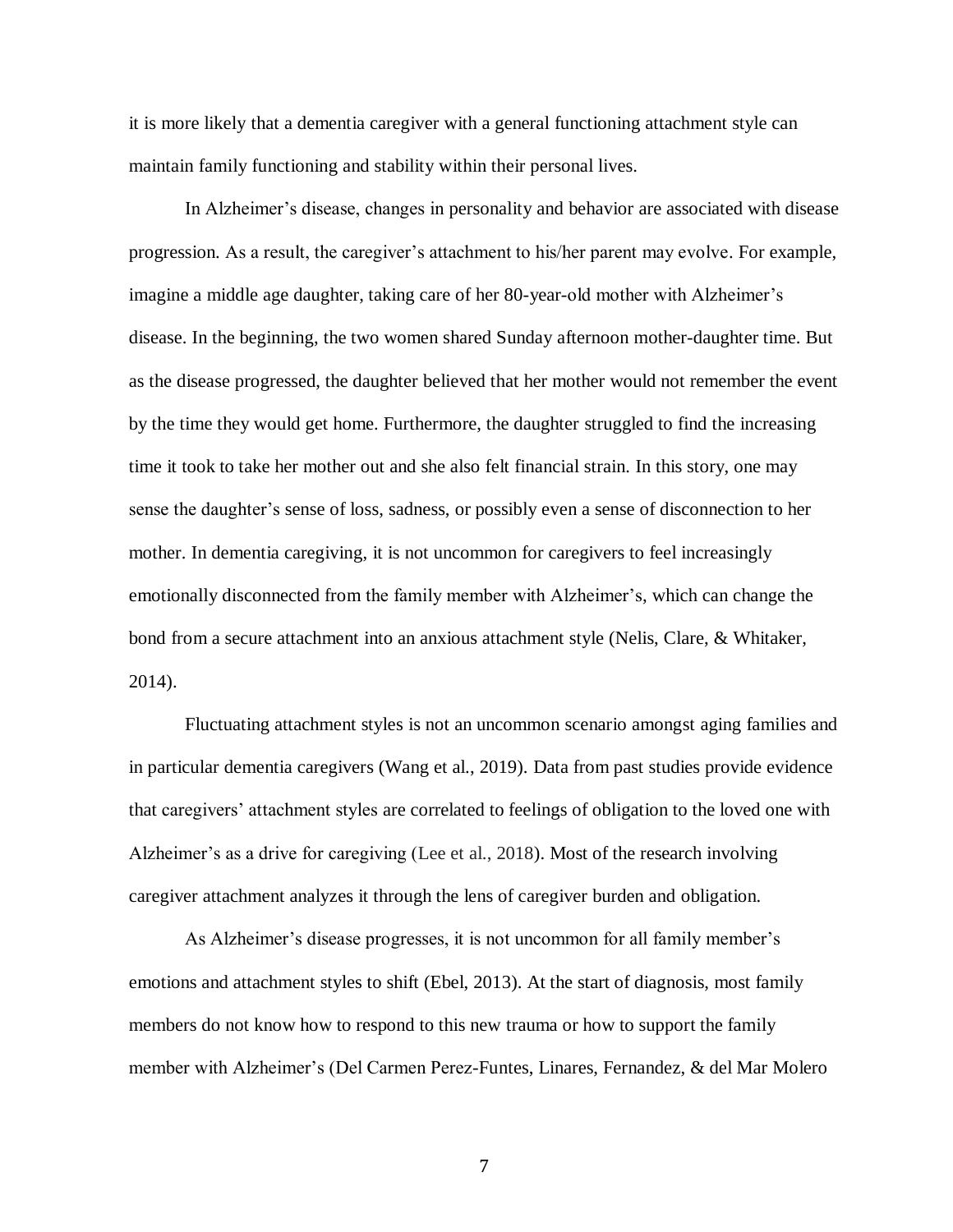Jurado, 2017). Eventually, the family observes the errors in functioning and attempts to remind the family member with Alzheimer's how to perform these functions or performs the functions for him or her. This is when anger directed toward the family caregivers is most likely to arise (Wilks, Little, Gough, & Spurlock, 2011). Research states that these emotional backlashes are not meant to push the family caregivers away, but rather are an attempt for the person with Alzheimer's disease to maintain independence (Wilks, Little, Gough, & Spurlock, 2011). As the disease progresses, a caregiver may be appointed to have legal authority over the family member with Alzheimer's. This caregiver is most commonly a close member such as a spouse or adult child (Richardson, Lee, Berg-Weger, & Grossberg, 2013). This caregiver's close connection adds another significant burden to the caregiver through him or her having to adjust his or her attachment to the family member with Alzheimer's and maintain other relationships as well. When the family member with Alzheimer's loses the ability to safely live alone the caregiver might decide to enroll in adult daycare services, involve more family members, or send the family member with Alzheimer's to a care facility. Some families will make arrangements for the person with Alzheimer's disease to live with them (Sansoni, Anderson, Varona, & Varela, 2013).

A systematic review explored how general function attachment styles impact both parent-child attachment and mental health (Nelis, Clare, & Whitaker, 2014). For example, an adult child caregiver's degree of attachment to his or her parent is correlated to their feelings of psychological distress. Distress can be a sign of burden. Dementia caregivers' burden can be related to providing proper care, financial implications, job strain, physical exhaustion, and mental exhaustion (Pinquart & Sörensen, 2011). Current research supports that adult children caregivers who experience anxious or avoidant attachment styles are more likely to experience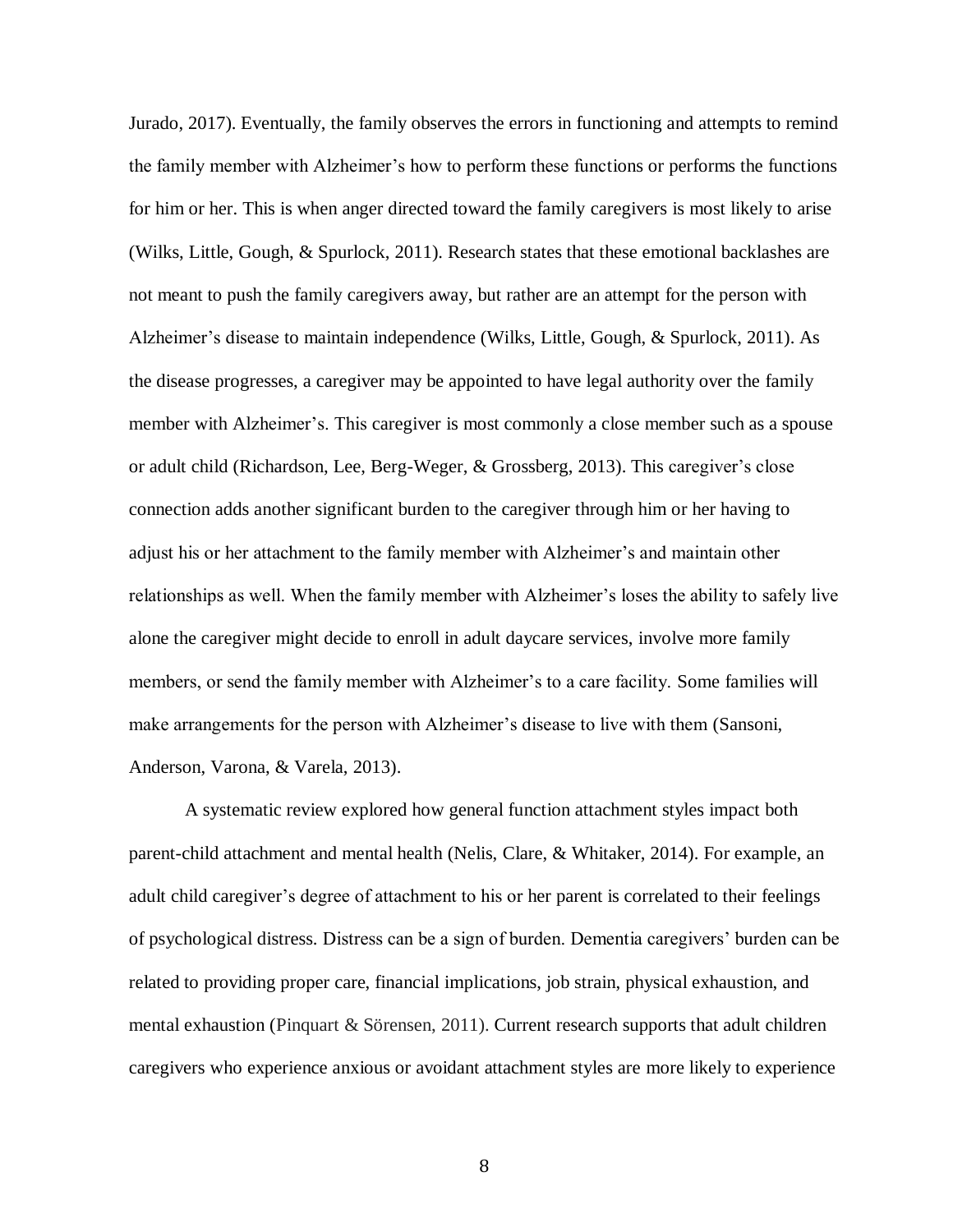poor mental health (Monin, Feeney, & Schulz, 2018). Empirical evidence also suggests that strong parent-child attachments within families lead to positive outcomes, even in times of distress (Wray-Lake, et.al, 2012). Dementia caregivers have the demand of performing complex tasks around 20 hours per week (Shi, Chan, Ferretti, & McCallion, 2018). Strong attachments can foster much-needed resiliency for family caregivers throughout the stages of Alzheimer's. However, even if these caregivers have secure attachments to their parent with Alzheimer's it has been reported as a strenuous duty (Richardson, Lee, Berg-Weger, & Grossberg, 2013).

### **Family Systems Theory**

General functioning attachment is especially important in Alzheimer's families as the disease does not only affect the person who has been diagnosed or the primary caregiver; it impacts an entire family. Bowen's family systems theory reinforces this process. Family systems theory conceptualizes families as an emotional unit and uses systemic thinking to explain interactions within the family unit (The Bowen Center for the Study of the Family, 2019). This theory explains how the effects of events can be felt as a chain reaction through the family unit. Past research provided empirical evidence to suggest that treatment with Alzheimer's families should emphasize the family as a whole versus just the family member living with the disease (Bonder, 1987). However, there is still value in determining the emotional process of the family system when providing care for a family member with Alzheimer's disease. Caregivers can experience a spectrum of emotions throughout the process of caring, and these emotions may have a negative impact on family members.

For example, when family members first learn that a loved one has been diagnosed with Alzheimer's it is not uncommon for a grief cycle to be triggered, which can continue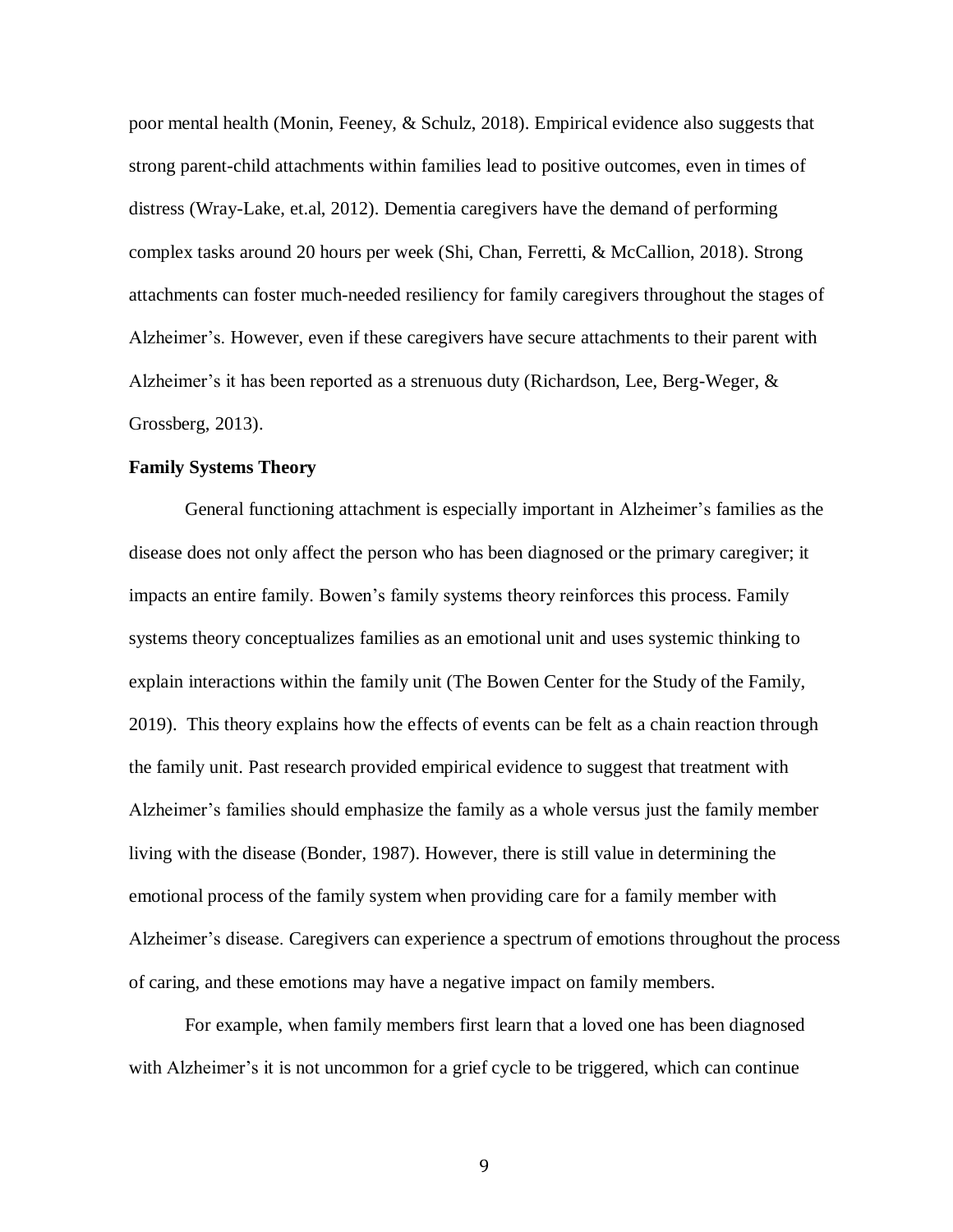throughout the disease trajectory/caregiving journey (Large & Slinger, 2015). Families and caregivers make personal sacrifices to adhere to the increasing needs of their loved one. Research demonstrates that such sacrifice is often encouraged by a sense of duty or obligation (Epps, 2014). Also, as the demand for care increases, individual caregivers are more susceptible to spending less time in their communities and more time providing care, which can lead to a higher sense of burden (Scott et al., 2018). Continuous dementia care puts a caregiver's physical health at risk (Richardson, Lee, Berg-Weger, & Grossberg, 2013). Dementia caregivers are more likely than their non-caregiving counterparts to develop depression, higher levels of anxiety, and lower overall well-being (Scott et al., 2018). As a result, the family system as a whole now has to divide attention between the family member with Alzheimer's and the caregiver who now has health risks of his or her own. Taking care of a loved one with Alzheimer's not only takes a family system's time and energy, but there is also a significant financial cost. These extra demands contribute to caregivers' sense of burden. Research suggests that caregivers using the assistance of long-term care facilities report lower levels of burden compared to caregivers who use care for family members with Alzheimer's disease at home (Verbeek et al., 2010). Perhaps these caregivers report lower levels of burden due to extra care support and safety.

Throughout the stages of Alzheimer's it is common for each member of the family to experience a sense of grief (Sanders, Ott, Kelber, & Noonan, 2008). Grief is processed through five different stages: denial, anger, bargaining, depression, and acceptance (Halasyamani & Tolman, 2018). An example for Alzheimer's families can be when they receive the news that their family member has been diagnosed with Alzheimer's disease. They might reject the diagnosis because "it could never happen to them." The news can manifest to anger and be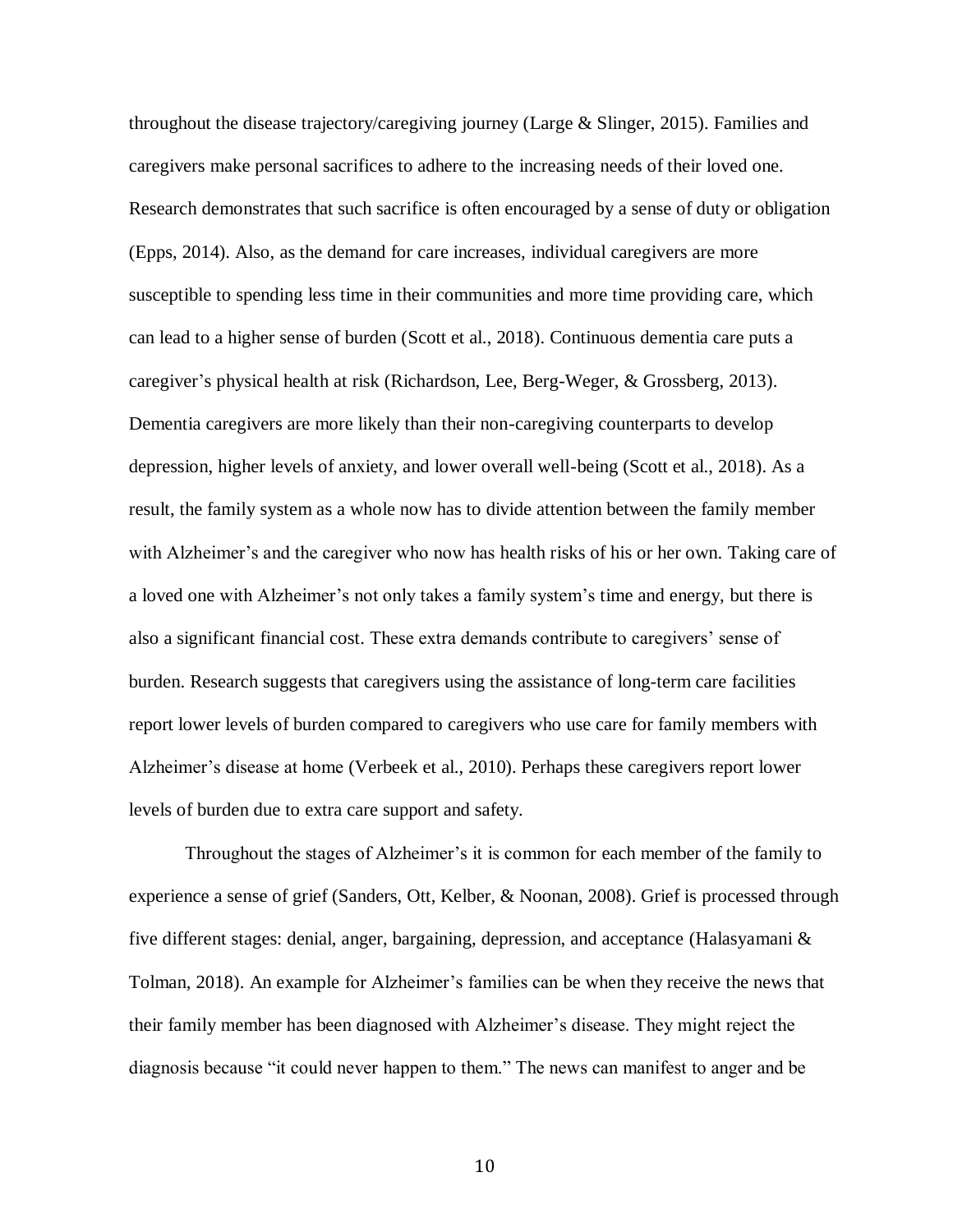expressed to others not involved or at fault. There may be attempts to bargain with their higher power to stop this event in exchange for something. Then follows the loss felt fully in the present, the caregiver experiences the pain and loses motivation for daily routines that leads to depression. This process concludes with fully accepting the event and the family will adjust themselves to life following the event. However, dementia families can process through grief multiple times throughout the stages caring for their family member with the disease (Sanders, Ott, Kelber, & Noonan, 2008).

### **Caregiver Readiness**

Caregiver readiness is defined as the family member's sense of ability and knowledge to care for his or her family member with Alzheimer's. Whether or not one or more family member(s) is ready to care for the family member with Alzheimer's may impact the family system as a whole. There is a lack of psychoeducation resources to help current dementia caregivers; this can have an impact on the caregiver's sense of preparedness (Martin-Carrasco et al., 2009). Thus it has an impact on the readiness of the entire family system. The area of caregiver readiness is incorporated to increase the preparedness of providing physical care and managing the stressors associated with caregiving. A caregiver's readiness also has associations to social factors (Dias et al., 2015). Dias' et al. (2015) systematic review determined that dementia caregivers have stronger resilience when they have close attachments to their family unit, including the member with Alzheimer's. There is a known correlation between secure attachment style and high strength of resilience (Karreman  $\&$ Vingerhoets, 2012). Research demonstrates that having an intervention program for caregivers lowers their level of morbidity (Cristancho-Lacroix, Wrobel, Cantegreil-Kallen, Dub, Rouquette, & Rigaud, 2015).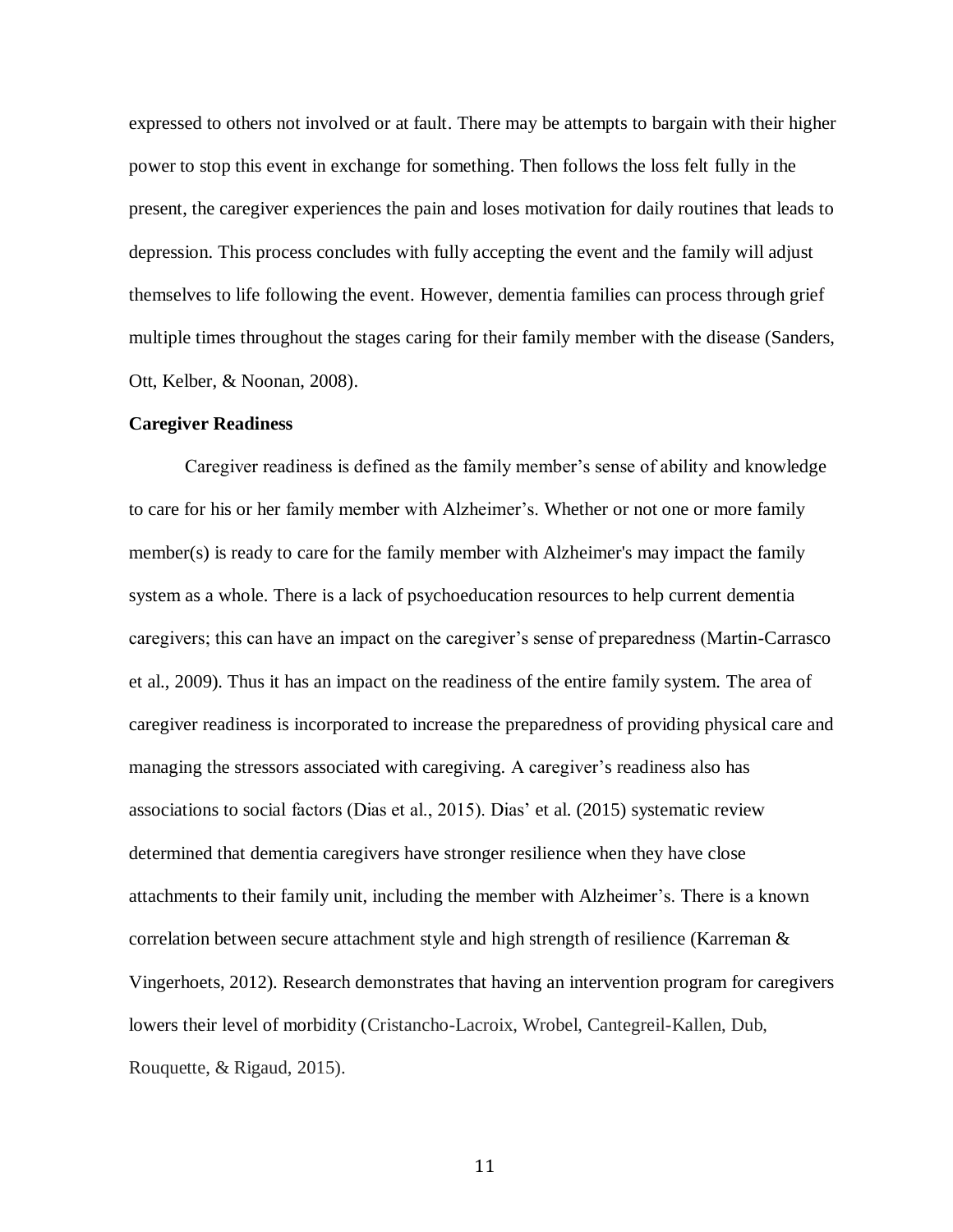The readiness of a caregiver to look after his or her family member with Alzheimer's is a key factor in determining the strength of the caregiver's health (Richardson et al., 2013). Over time, caregiver readiness programs have improved their intervention techniques with positive outcomes for the caregiver and the whole family. Certain programs may include strategies focusing on areas such as family system support, support within one's spirituality, and internal coping strategies. Internal coping strategies involve techniques for problem solving, reframing the problem(s), and learning to accept the challenges of caregiving (Pratt, Schmall, Wright, & Cleland, 1985). However, research has not yet determined how these positive outcomes are affecting other areas of the caregiver's life.

Potential protective factors that could prevent loss of health are the caregivers' readiness to give care, the caregivers' resiliency, and the view of their quality of life (Richardson et al., 2013). Programs engaging the family unit are showing positive results for caregiver readiness. Perhaps this is effective through the caregiver's secure attachment with his/her family. However, there is currently no research looking at a correlation between these factors and the effect in the caregiver's quality of life.

### **Caregiver's Perspective**

Dementia caregivers' perspectives can range positively and negatively on the spectrum. Caring for someone with Alzheimer's is often viewed as a burden (Peacock et al., 2010). However, some caregivers can view this experience as a way to give back or to become closer with the family member with Alzheimer's (Peacock et al., 2010). Therefore, the perspectives that each individual caregiver has may be important for how the family system as a whole views the experience of caring for a family member with Alzheimer's. This perspective may be formed based on the caregivers' attachments to their families and their readiness to provide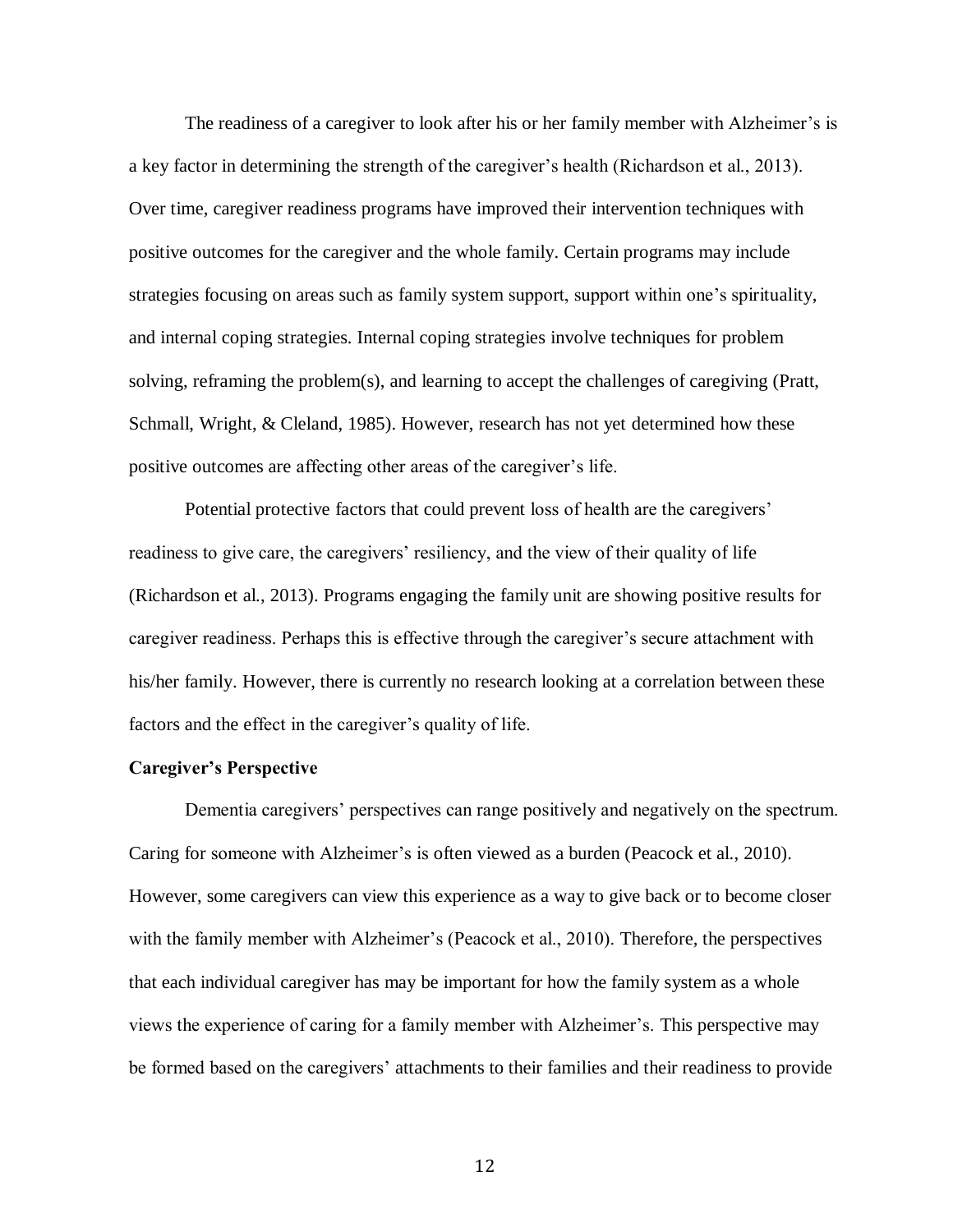appropriate care. For example, a family system with secure attachments may hold a positive perspective on caregiving, thus creating high resilience (Karreman & Vingerhoets, 2012). This caregiver's resilience may also be correlated to their readiness to provide care.

Studies involving the caregivers' thoughts are directed towards the family members with Alzheimer's future. This appeared to be correlated to high levels of anxiety and concern (Yikilkan, Aypak, & Gorpelioglu, 2014). Research has abundant data on the negative perspectives of caregiver health; there is opportunity for more collection related to caregivers' positive perspectives and if they affect the caregiver's quality of life. Past studies analyzing caregivers' positive perspectives determined dementia caregivers believe the experience has brought them improved caregiving skills, patience, a sense of purpose, a positive sentiment override, and gratification (Cheng et al., 2015). The current study has initiated the progress of future research relating to this topic to determine if an attachment and strong readiness may correlate to positive perspectives.

#### **Purpose**

Current research shows there is empirical evidence to support the claim that caregivers' perspectives and attachments will be negatively affected by taking care of the family member with Alzheimer's (Ude, 2016). Also, there is empirical evidence that a caregiver's readiness to provide care to the family member with Alzheimer's may have an impact on his or her perspectives and attachments. This study is unique to previous research due to the analysis of determining if a correlation exists between a caregiver's attachment and their readiness to be a caregiver. The researcher of the current study has examined the kind of role attachment and caregiver readiness has on a caregiver's perspective towards caregiver life quality.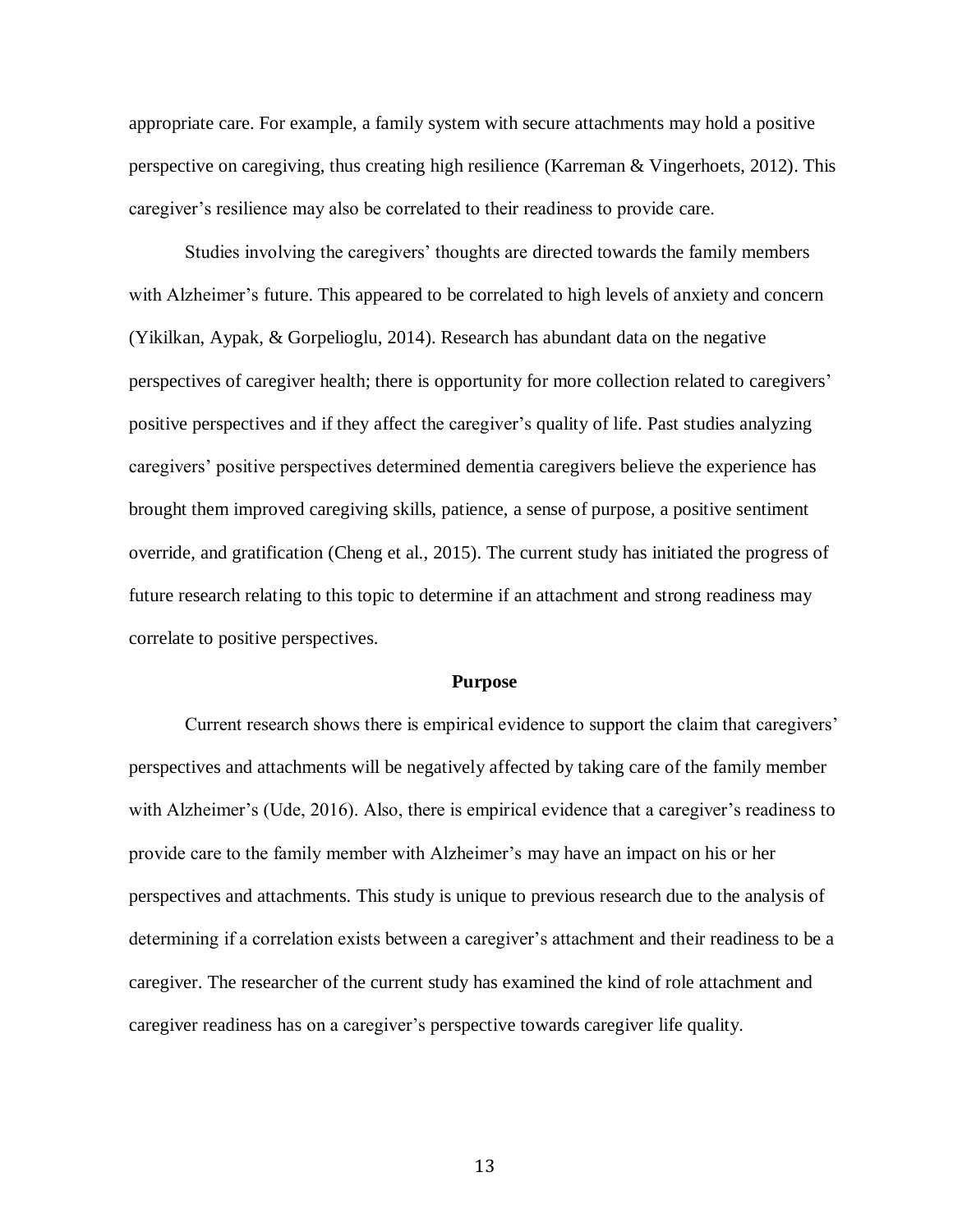### **Research Questions**

Most current research on Alzheimer's family dynamics describe stress or depression levels of the family system, but do not address the relationship between the adult caregiver and the family member with Alzheimer's. Furthermore, the research does not show how this situation can foster a positive environment for the family system. Questions will be asked to the caregivers that will attempt to fill in these research gaps. The primary research question is associated with the impact of caregiving for a family member with Alzheimer's disease on family dynamics. Specifically, how do caregivers' and their families set boundaries, create a sense of closeness, and determine the strength of these relationships pre and post diagnosis of the disease? Furthermore, how does a caregiver's sense of readiness and their perceptions of the family member with Alzheimer's affect the caregiver's quality of life? The present investigation assessed the correlation between caregivers' life quality, attachments to family, and their readiness to provide care to their family member with Alzheimer's disease.

- *H1*: caregivers with positive perspectives will be more prepared to care for their family member with Alzheimer's disease and have stronger attachments than caregivers with negative perspectives.
- *H2*: there is a correlation between perspectives of life quality and readiness.
- *H3*: there is a correlation between perspectives of life quality and attachment.

### **Chapter Two: Methods**

### **Sampling**

A sample of adult-children caregivers computed an online survey through Qualtrics. Participants were recruited with connections through the University of Kentucky Sanders-Brown Center on Aging, the Greater Kentucky and Southern Indiana Chapter of the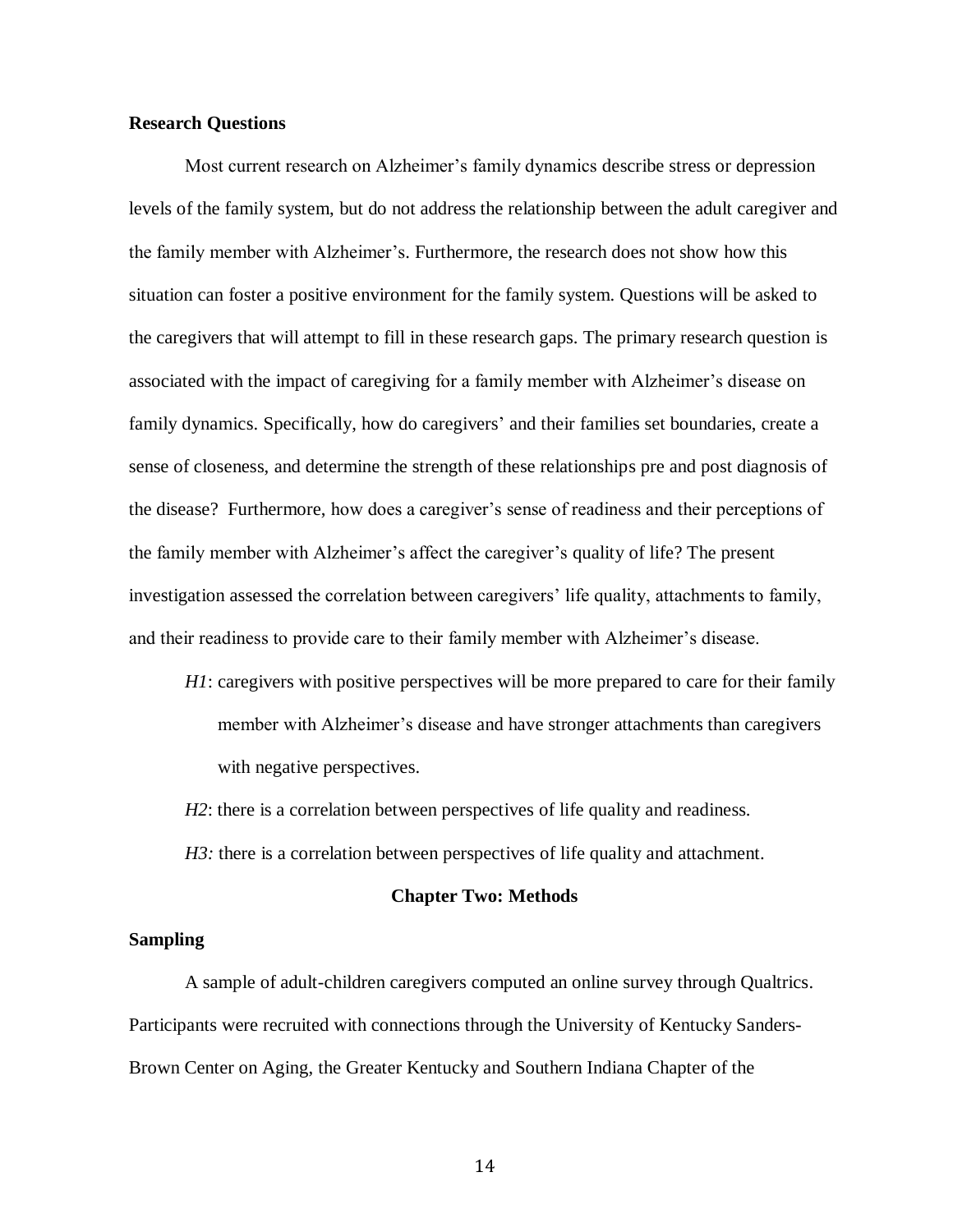Alzheimer's Association in Lexington, Dementia Care Specialist, Marie Smart, LSW, and through IRB approved flyers posted in public areas across Lexington, Kentucky.

Participants were made aware that by participating in the study, there would be a drawing of one \$50 check for every 100 people who complete the survey. Therefore, caregivers were made aware that they have a 1 in 100 chance of winning \$50. The reason for using lottery incentives was due to the finding that lottery incentives are successful at increasing participant response rates on surveys (Laguilles, Williams, & Sanders, 2011). To randomize the selection of the \$50 check recipients, each caregiver was assigned a number and then Microsoft Excel was used to generate random numbers, which corresponded to the winning participant.

### **Participants**

The first section of the survey contained demographic based questions, such as age of caregiver, age of the family member with Alzheimer's, biological sex of the caregiver, biological sex of the family member with Alzheimer's, household's estimated annual income before tax, race, number of years caregiving, and the family member with Alzheimer's current place of residence (See Appendix B). These questions were asked to ensure that participants taking this survey were qualified to be a part of this study. Also it was used as additional evidence related to participants' answers to further survey questions.

Inclusion criteria required participants to: (a) an adult child caregiver for a parent with Alzheimer's disease for at least six months; and (b) at least 18 years or older. Thirty-three participants completed the survey, thirty-five total that consented. Caregivers' identified as white females (88.2%). This includes both the caregivers (ages 26-72 years old) and the family members with Alzheimer's disease (ages 53-95 years old). Of the participants, 63.6%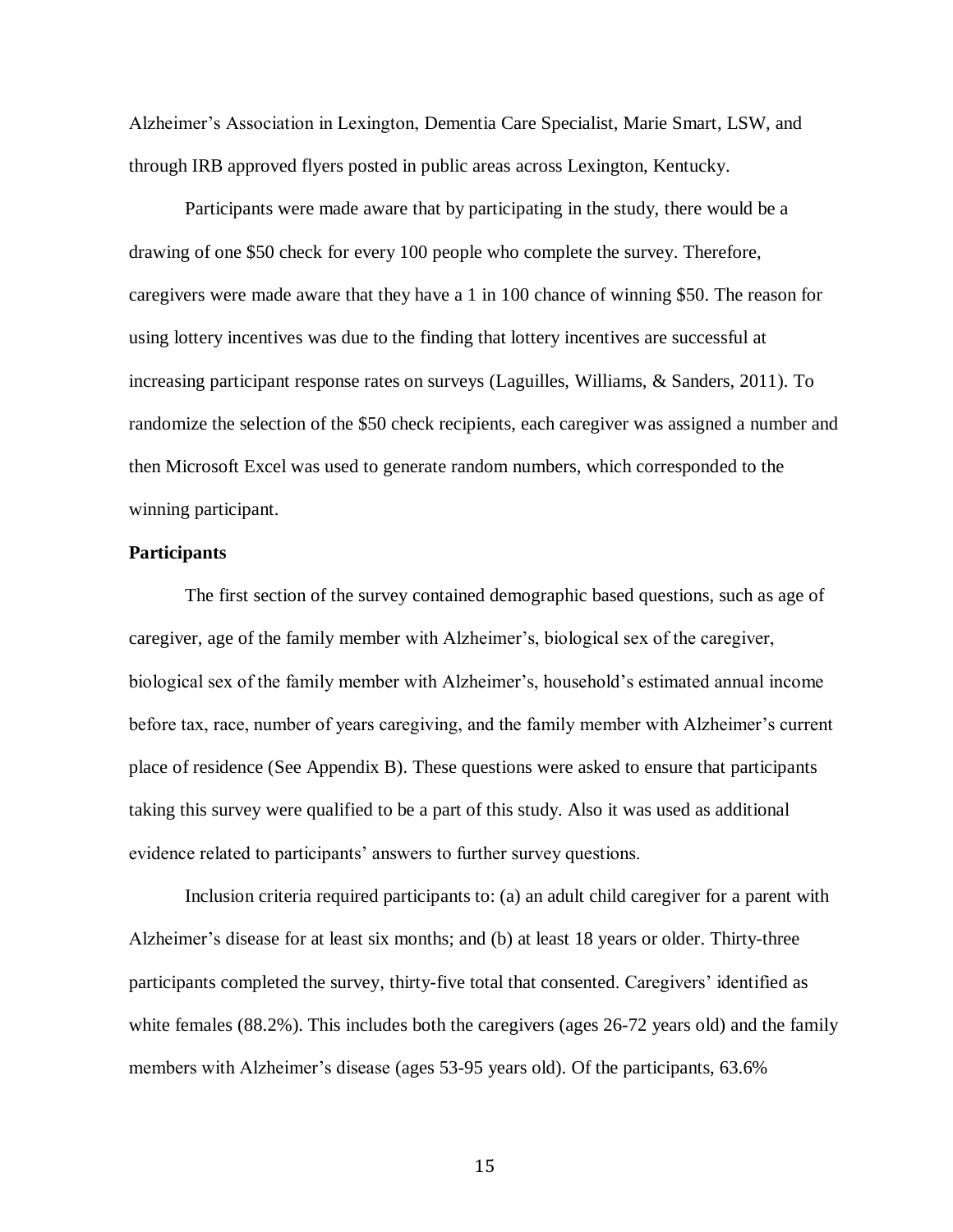identified as the primary caregiver. Parents with Alzheimer's either lived at home alone (12.1%), at home (30.3%), an assisted living facility (27.2%), or living with them (30.3%). Caregiver socioeconomic statuses (SES) ranged from making under \$25,000 (9.4%), \$25,000- \$34,999 (12.5%), \$35,000-\$49,999 (6.3%), \$50,000-\$74,999 (28.1%), \$75,000-\$100,000 (15.6%), and over \$100,00 (28.1%) per year. Caregivers either had at least one child living at home (36.4%) or did not have any children living at home (63.6%) while they cared for their family member with Alzheimer's. Caregivers' reported their family members with Alzheimer's were living in an array of environments: at home with someone (30.3%), at home alone (12.1%), at a caregiver's home (30.3%), or an assisted living facility (27.3%).

### **Procedure**

Research procedures followed a protocol that was approved by the University of Kentucky's Institutional Review Board. The survey was given online using Qualtrics. The survey began with an informed consent page (see Appendix A). Participants were asked to complete all parts of the survey, but were informed that they could stop the survey anytime they desired, as the survey was voluntary.

### **Measures**

**Caregiver's Perspectives.** Participants completed the 28-item Caregiver Quality of Life Index-Cancer (CQOLC), which was originally given to participants providing care for family members with different forms of cancer (Duan et al., 2015). However, the questions addressed important subjects related to Alzheimer's caregivers too. In this study, the participants that took this survey were the caregivers of family members with Alzheimer's disease and the questions were revised to address Alzheimer's rather than cancer. This measurement is in place to answer what the caregiver's current perspectives are in relation to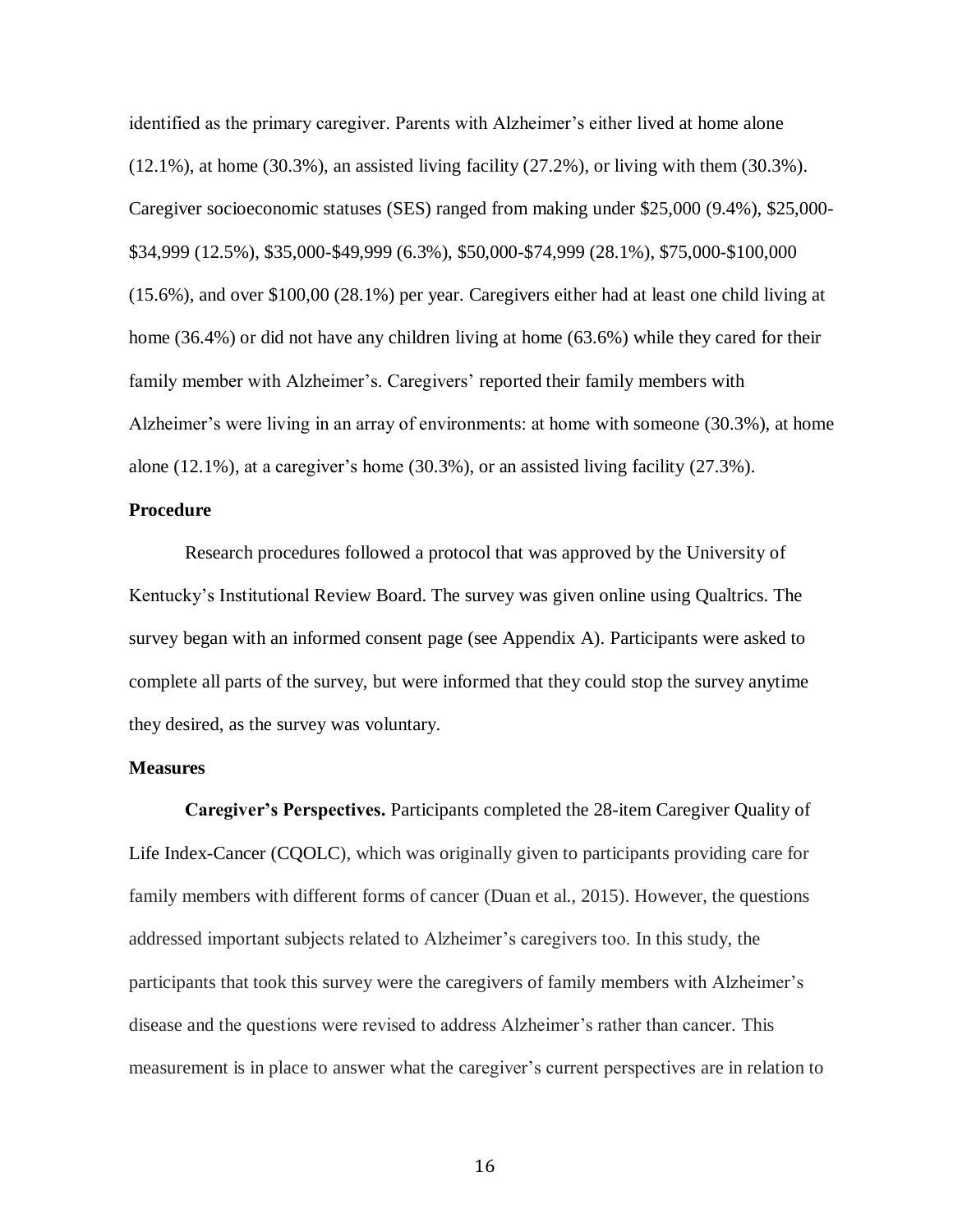tasks and their relationships (see Appendix D: CQOLC). The CQOLC responses are scored from 0 (not at all) to 4 (very much). Three subscales were used with empirical evidence to support them: Burden, disruptiveness, and positive adaptation. An example of an item that will be included is, "It bothers me that my priorities have changed" Lafaye (2013) and his colleagues reported Cronbach's alpha coefficients 0.89, 0.83,and 0.73, with a total score of 0.90 for the CQOLC.

**Attachment.** Attachments were measured through use of the McMaster Family Assessment Device (FAD; Georgiades, Boyle, Jenkins, Sanford, & Lipman, 2008) (see Appendix C). The FAD is a questionnaire designed to assess whole family functioning. In this study, the FAD was used to understand caregiver attachments to family members growing up in their childhood. These items are on a 4-point Likert scale and contain 31 statements. For this study, the researcher used the subscales general functioning, communication, roles, and problem solving. Examples of the items include, "We made sure members met their family responsibilities" and "Making decisions is a problem for our family." This survey's internal consistency has a reported Cronbach's alpha coefficient of 0.85 (Georgiades, Boyle, Jenkins, Sanford, & Lipman, 2008). The purpose of using this questionnaire was to receive a retrospective viewpoint of caregiver's attachment patterns from their family-of-origin that may present themselves currently while caregiving and the caregiver's life quality.

**Readiness.** The Preparedness for Caregiving Scale (PCS) assessed the caregivers' readiness to take care of the family member with Alzheimer's disease (Henriksson, Andershed, Benzein, & Arestedt, 2012) (see Appendix E). Hudson and Hayman-White's (2006) account that the PCS has a moderate to high internal consistency with Crobach's alpha coefficients ranging from 0.86 to 0.92. This survey contains 8 items on a 5-point Likert scale with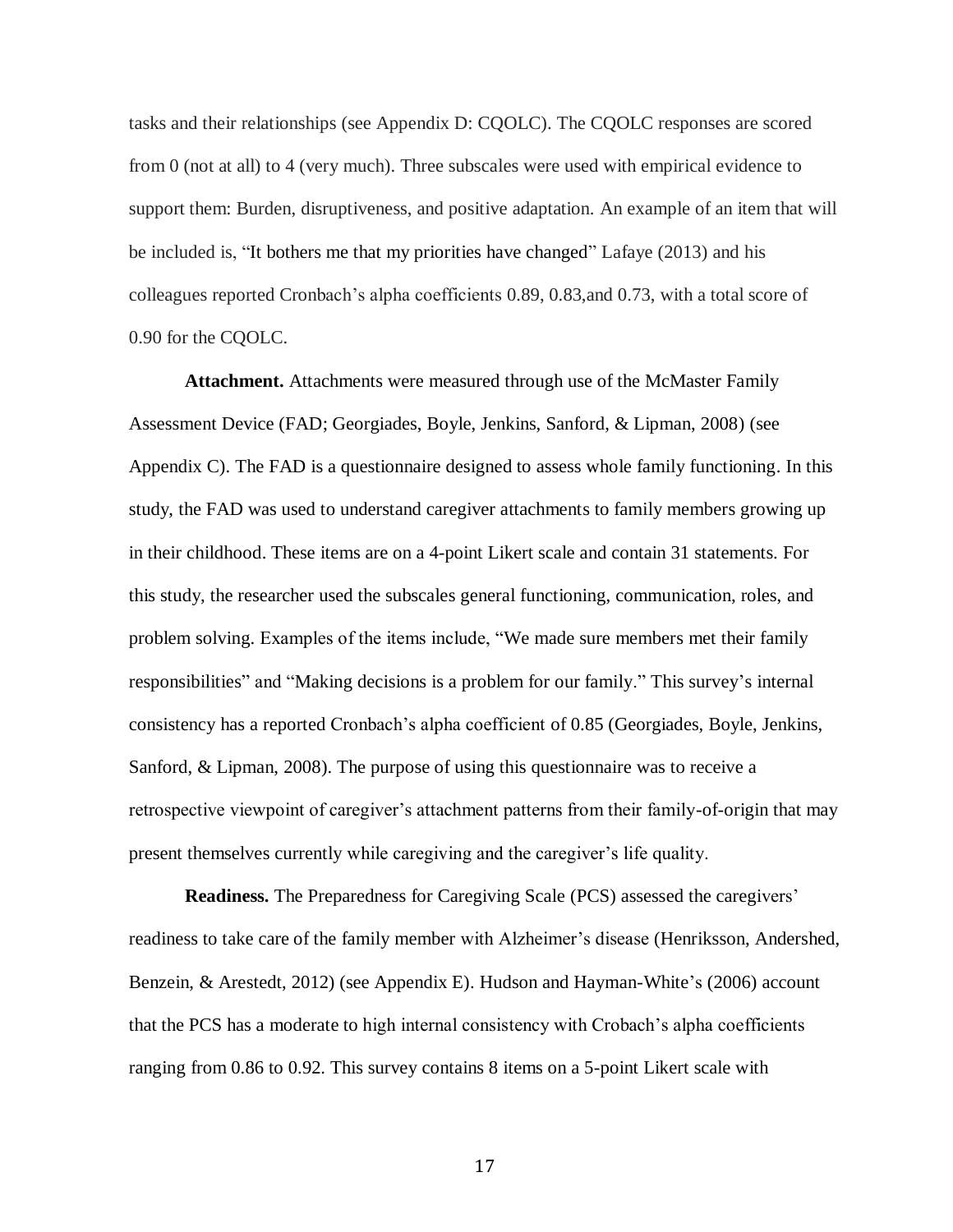preparedness ranging from "not at all prepared (0)" to "very well prepared (4)." Examples of the questions included, "How well prepared do you think you are to take care of your family member's physical needs?" and "Overall, how well prepared do you think you are to care for your family member?"

### **Chapter Three: Results**

The data collected highlighted the dementia caregiver trials as well as their success stories. While specific demographics and stories varied, the overall theme was the same: the caregivers' family attachment styles and readiness to care shaped their perspectives.

The first hypothesis of the study was that there would be a positive correlation between readiness to provide care and strength of the caregiver's attachment. The second hypothesis was that there would be a correlation between perspectives of life quality and readiness. The third hypothesis was that there would be a correlation between perspectives of life quality and attachment. All data was analyzed using SPSS and put into a Pearson Correlation table (see Table 1).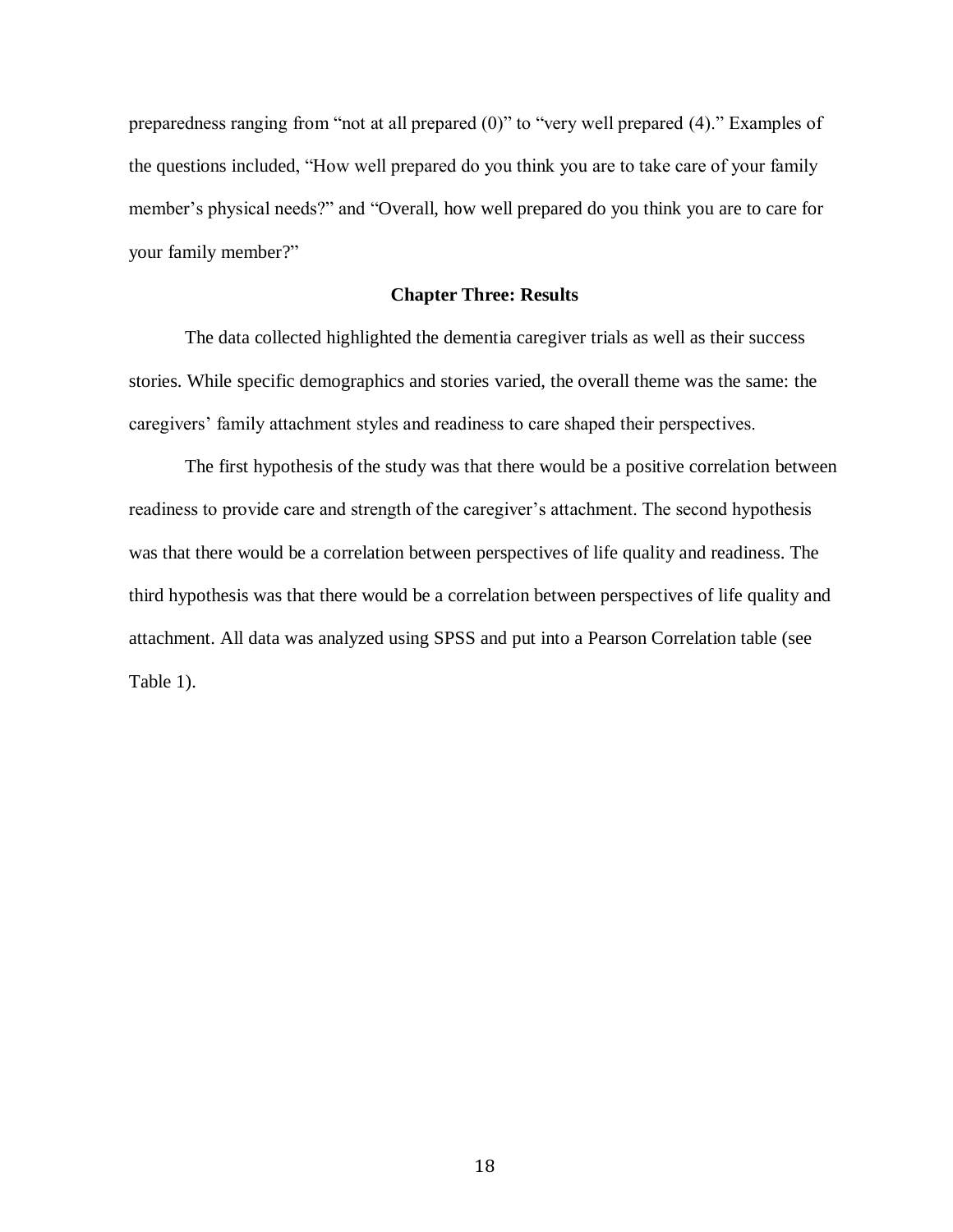|                                   | CQOLC<br>Burden   | CQOLC<br>Disruptive<br>ness | CQOL<br>C Pos.<br>Adapt<br>ation | CQOL<br>C<br>Total | <b>PCS</b><br>Total | FAD<br>Prob.<br>Solvi<br>ng | FAD<br>Com<br>muni<br>catio<br>$\mathbf n$ | FAD<br>Roles | FAD<br>Gene<br>ral<br>Func<br>tioni<br>ng |
|-----------------------------------|-------------------|-----------------------------|----------------------------------|--------------------|---------------------|-----------------------------|--------------------------------------------|--------------|-------------------------------------------|
| <b>CQOLC Burden</b>               |                   |                             |                                  |                    |                     |                             |                                            |              |                                           |
| CQOLC<br>Disruptiveness           | $.618^{\ast\ast}$ |                             |                                  |                    |                     |                             |                                            |              |                                           |
| <b>CQOLC Pos.</b><br>Adaptation   | $-.732**$         | $-.609**$                   |                                  |                    |                     |                             |                                            |              |                                           |
| <b>CQOLC Total</b>                | $.880^{\ast\ast}$ | $.845***$                   | $-.628^{**}$                     |                    |                     |                             |                                            |              |                                           |
| PCS Total                         | $-.343*$          | $-144$                      | $.533***$                        | $-.335$            |                     |                             |                                            |              |                                           |
| FAD Prob. Solving                 | .024              | .048                        | $-.011$                          | .013               | $-.092$             |                             |                                            |              |                                           |
| FAD<br>Communication              | $-.193$           | .056                        | $-.025$                          | $-.239$            | .179                | $.698*$                     |                                            |              |                                           |
| <b>FAD Role</b>                   | $-.186$           | $-.002$                     | $-.058$                          | $-.236$            | $-.217$             | $.574*$                     | $.576*$                                    |              |                                           |
| <b>FAD</b> General<br>Functioning | $-.116$           | .121                        | $-.004$                          | $-.121$            | $.366*$             | $.621^{\ast}$               | $.709*$                                    | $.491**$     |                                           |

Table 1. *Correlations between CQOLC, PCS, and FAD*

\*\*. Correlation is significant at the 0.01 level (1-tailed).

\*. Correlation is significant at the 0.05 level (1-tailed).

The first hypothesis was measured using a bivariate Pearson Correlation test.

Readiness to provide care was represented by the PCS total. The test searched for correlations between the PCS total and the four subscales of the FAD. The four subscales representing the FAD were roles, general functioning, problem solving, and communication.

There was not a significant correlation between PCS total and FAD roles, *r* = -.243,  $p = 0.242$ ,  $n = 25$ . Second, there was not a significant correlation between PCS total and FAD problem solving,  $r = -.111$ ,  $p = .607$ ,  $n = 24$ . Also, there was not a significant correlation between PCS total and FAD communication,  $r = .173$ ,  $p = .409$ ,  $n = 25$ . However, there was a significant correlation between PCS total and FAD general functioning,  $r = .413$ ,  $p = .036$ ,  $n =$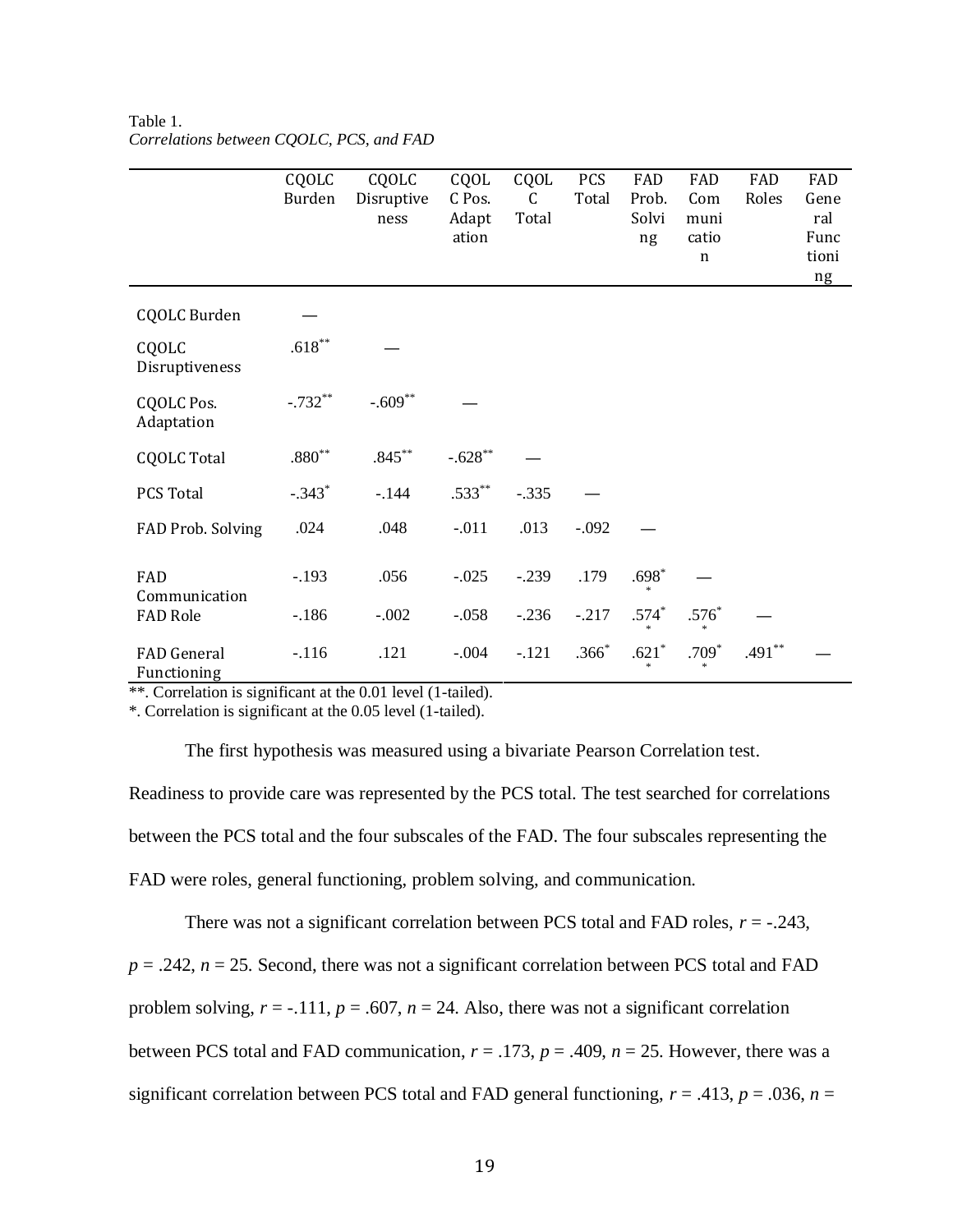26. This shows that as caregivers' perceptions of readiness increased, their attachment with general functioning also increased.

The second hypothesis was measured using a bivariate Pearson Correlation test. Perceptions of life were represented by CQOLC within three subscales. The CQOLC subscales used were burden, disruptiveness, and positive adaptation. Readiness was represented by PCS total. The test searched for correlations between the three subscales of CQOLC and PCS total.

There was not a significant correlation between CQOLC disruptiveness and PCS total,  $r = -.140$ ,  $p = .505$ ,  $n = 25$ . Although, there was a significant correlation between CQOLC positive adaptation and PCS total,  $r = .534$ ,  $p = .006$ ,  $n = 25$ . This can be seen as a positive correlation in which caregivers adapted more optimistically in addition to having a stronger sense of readiness. There was a slightly significant correlation between CQOLC burden and PCS total,  $r = -.340$ ,  $p = .096$ ,  $n = 25$ . This negative correlation can be interpreted as when caregivers' perceived burden increased, then their sense of readiness to provide care decreased. In other words, when a sense of readiness increased then caregivers' burden decreased.

The third hypothesis was measured using a bivariate Pearson Correlation test. Perspectives of life were represented by CQOLC within three subscales. The CQOLC subscales used were burden, disruptiveness, and positive adaptation. The FAD subscales represented attachment. The four subscales used from the FAD were roles, general functioning, problem solving, and communication. In all subscale combinations there were not any significant correlations between FAD subscales and CQOLC subscales, *p* >.17.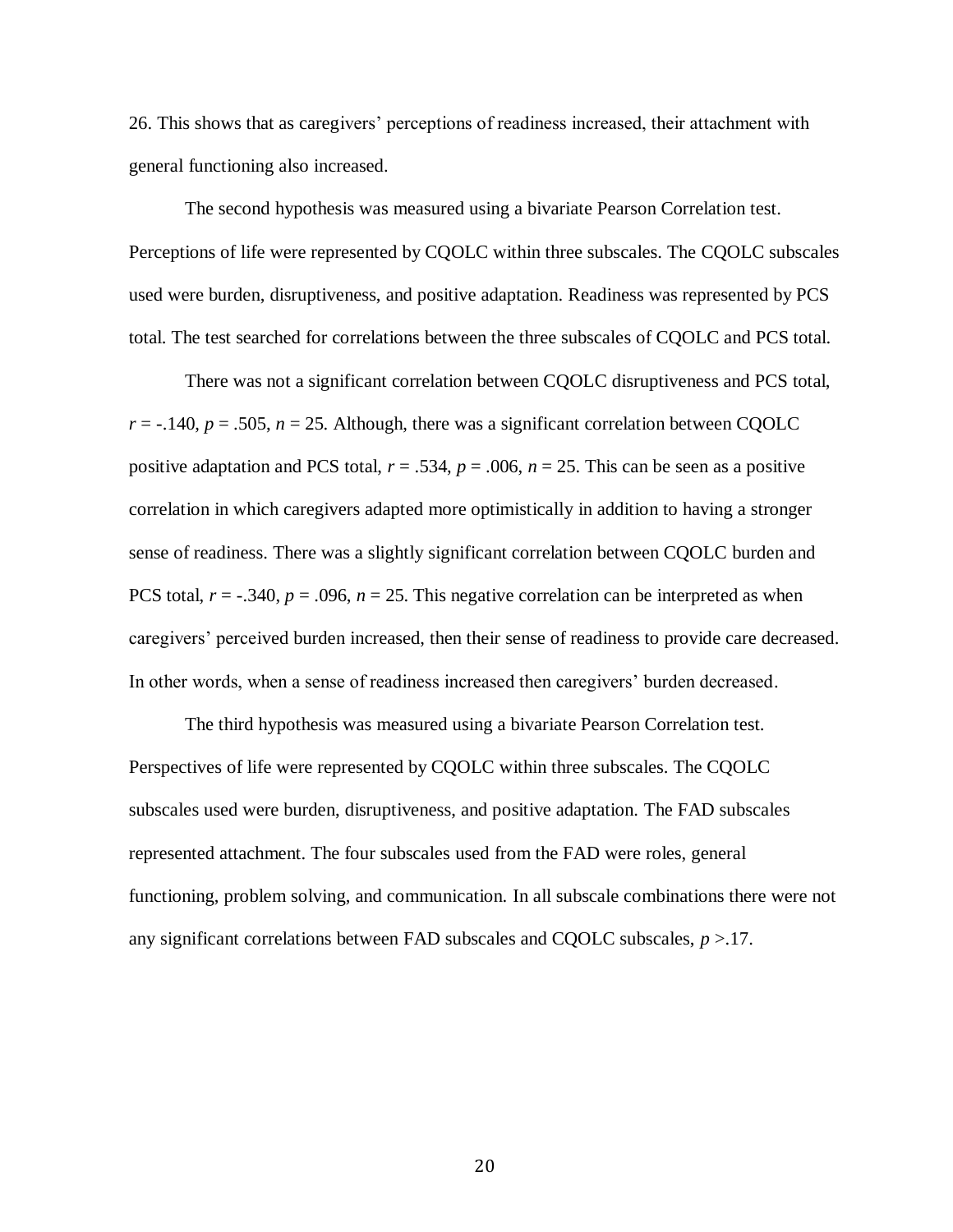| Table 2.                                   |  |
|--------------------------------------------|--|
| <b>Results of Demographics Information</b> |  |

| Question       | A         | B      | $\mathsf{C}$ | D        | E      | F      | G  | H       |
|----------------|-----------|--------|--------------|----------|--------|--------|----|---------|
| $\mathbf{I}$   | Youngest: |        |              | Average: |        |        |    | Oldest: |
|                | age 26    |        |              | age 54   |        |        |    | age 72  |
| $\overline{2}$ | 5.71%     | 94.29% |              |          |        |        |    |         |
| 3              | 12.12%    | 87.88% |              |          |        |        |    |         |
| $\overline{4}$ | Youngest: |        |              | Average: |        |        |    | Oldest: |
|                | age 53    |        |              | age 80   |        |        |    | age 95  |
| 5              | 9.38%     | 12.5%  | 6.25%        | 28.13%   | 15.63% | 28.13% |    |         |
| 6              | 0%        | 0%     | 3.03%        | 96.97%   | 0%     | 0%     | 0% | 0%      |
| 7              | 12.12%    | 30.30% | 27.27%       | 30.30%   |        |        |    |         |
| 8              | 63.64%    | 36.36% |              |          |        |        |    |         |
| 9              | 36.36%    | 63.64% |              |          |        |        |    |         |
| 10             | 0%        | 39.39% | 24.24%       | 21.21%   | 9.09%  | 6.06%  |    |         |
| 11             | 12.5%     | 34.38% | 21.88%       | 12.5%    | 6.25%  | 12.5%  |    |         |
| 12             | 3.23%     | 38.71% | 12.9%        | 16.13%   | 12.9%  | 16.13% |    |         |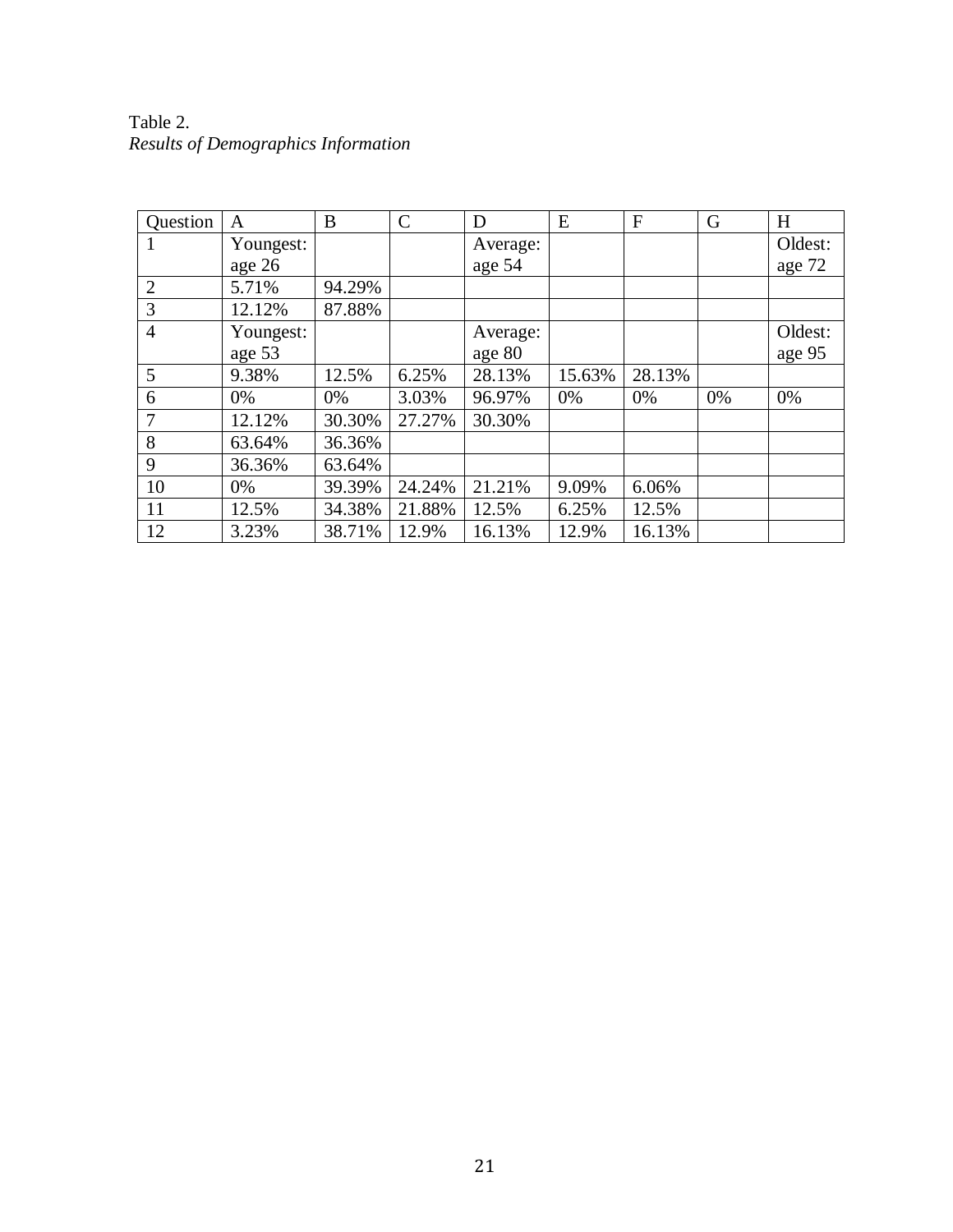## Table 3. *Results of FAD*

| <b>Questions</b> | <b>Strongly Agree</b> | Agree  | Disagree | <b>Strongly Disagree</b> |
|------------------|-----------------------|--------|----------|--------------------------|
| $\mathbf{1}$     | 23.33%                | 53.33% | 23.33%   | 0%                       |
| $\mathbf{2}$     | 3.33%                 | 50%    | 30%      | 16.67%                   |
| $\overline{3}$   | 10.34%                | 44.83% | 34.48%   | 10.34%                   |
| $\overline{4}$   | 13.79%                | 51.72% | 24.14%   | 10.34%                   |
| $\overline{5}$   | 0%                    | 64.29% | 28.57%   | 7.14%                    |
| $\overline{6}$   | 13.79%                | 58.62% | 24.14%   | 3.45%                    |
| $\overline{7}$   | 6.9%                  | 27.59% | 62.07%   | 3.45%                    |
| $\overline{8}$   | 7.14%                 | 53.57% | 32.14%   | 7.14%                    |
| 9                | 3.45%                 | 62.07% | 31.03%   | 3.45%                    |
| 10               | 3.57%                 | 32.14% | 60.71%   | 3.57%                    |
| 11               | 7.14%                 | 57.14% | 32.14%   | 3.57%                    |
| 12               | 0%                    | 28.57% | 67.86%   | 3.57%                    |
| 13               | 3.45%                 | 82.76% | 13.79%   | 0%                       |
| 14               | 10.34%                | 17.24% | 65.52%   | 6.9%                     |
| 15               | 6.9%                  | 20.69% | 48.28%   | 24.14%                   |
| 16               | 3.45%                 | 20.69% | 68.97%   | 6.9%                     |
| 17               | 13.79%                | 51.72% | 27.59%   | 6.9%                     |
| 18               | 6.9%                  | 20.69% | 72.41%   | 0%                       |
| 19               | 6.9%                  | 17.24% | 75.86%   | 0%                       |
| 20               | 0%                    | 20.69% | 58.62%   | 20.69%                   |
| 21               | 37.93%                | 51.72% | 6.9%     | 3.45%                    |
| 22               | 3.57%                 | 17.86% | 67.86%   | 10.71%                   |
| 23               | 17.86%                | 57.14% | 17.86%   | 7.14%                    |
| 24               | 7.14%                 | 28.57% | 46.43%   | 17.86%                   |
| $\overline{25}$  | 17.86%                | 53.57% | 25%      | 3.57%                    |
| 26               | 7.14%                 | 21.43% | 46.43%   | 25%                      |
| 27               | 17.86%                | 53.57% | 25%      | 3.57%                    |
| 28               | 3.57%                 | 10.71% | 64.29%   | 21.43%                   |
| 29               | 10.71%                | 64.29% | 25%      | 0%                       |
| 30               | 7.14%                 | 17.86% | 42.86%   | 32.14%                   |
| $\overline{31}$  | 21.43%                | 53.57% | 17.86%   | 7.14%                    |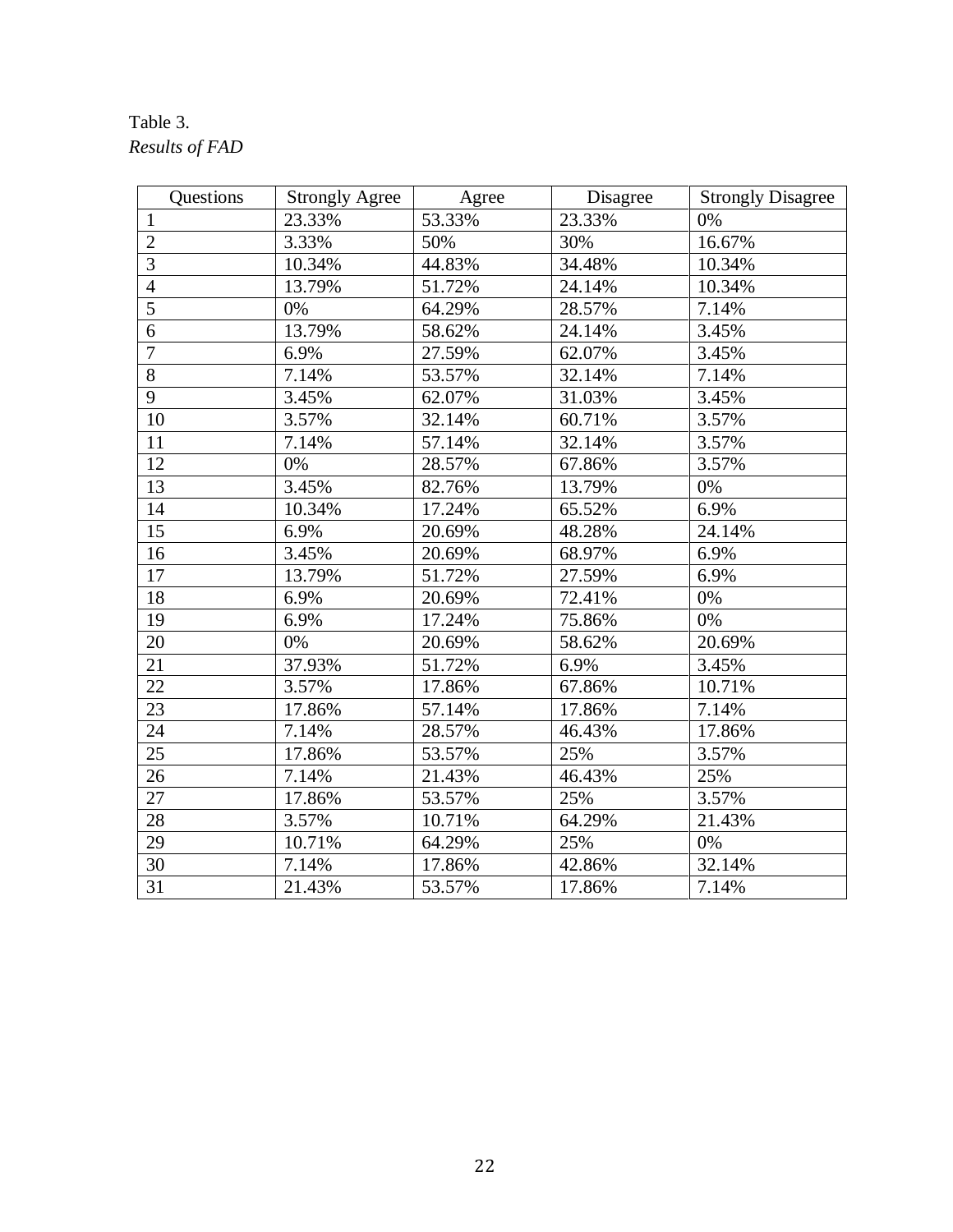## Table 4. *Results of CQOLC*

| Questions      | Not at all | A little bit | Somewhat | Ouite a bit | Very much |
|----------------|------------|--------------|----------|-------------|-----------|
| $\mathbf{1}$   | 17.24%     | 24.14%       | 41.38%   | 13.79%      | 3.45%     |
| $\overline{2}$ | 21.43%     | 21.43%       | 17.86%   | 21.43%      | 17.86%    |
| 3              | 10.71%     | 21.43%       | 17.86%   | 28.57%      | 21.43%    |
| $\overline{4}$ | 10.71%     | 32.14%       | 7.14%    | 25%         | 25%       |
| 5              | 21.43%     | 32.14%       | 14.29%   | 14.29%      | 17.86%    |
| 6              | 26.67%     | 36.67%       | 20%      | 10%         | 6.67%     |
| $\overline{7}$ | 40.74%     | 11.11%       | 37.04%   | 11.11%      | 0%        |
| $\overline{8}$ | 50%        | 21.43%       | 14.29%   | 14.29%      | 0%        |
| 9              | 0%         | 14.29%       | 25%      | 28.57%      | 32.14%    |
| 10             | 7.14%      | 39.29%       | 32.14%   | 7.14%       | 14.29%    |
| 11             | 14.29%     | 28.57%       | 25%      | 10.71%      | 21.43%    |
| 12             | 3.57%      | 25%          | 21.43%   | 25%         | 25%       |
| 13             | 20%        | 23.33%       | 33.33%   | 16.67%      | 6.67%     |
| 14             | 7.14%      | 28.57%       | 21.43%   | 14.29%      | 28.57%    |
| 15             | 7.14%      | 28.57%       | 21.43%   | 14.29%      | 28.57%    |
| 16             | 25.93%     | 22.22%       | 18.52%   | 14.81%      | 18.52%    |
| 17             | 25%        | 10.71%       | 10.71%   | 35.71%      | 17.86%    |
| 18             | 7.14%      | 14.29%       | 35.71%   | 35.71%      | 7.14%     |
| 19             | 17.86%     | 7.14%        | 14.29%   | 42.86%      | 17.86%    |
| 20             | 50%        | 17.86%       | 14.29%   | 14.29%      | 3.57%     |
| 21             | 10.71%     | 39.29%       | 28.57%   | 7.14%       | 14.29%    |
| 22             | 14.81%     | 18.52%       | 40.74%   | 18.52%      | 7.41%     |
| 23             | 14.29%     | 57.14%       | 17.86%   | 3.57%       | 7.14%     |
| 24             | 57.14%     | 10.71%       | 14.29%   | 14.29%      | 3.57%     |
| 25             | 0%         | 0%           | 14.29%   | 25%         | 60.71%    |
| 26             | 25%        | 25%          | 17.86%   | 10.71%      | 21.43%    |
| 27             | 33.33%     | 22.22%       | 25.93%   | 14.81%      | 3.7%      |
| 28             | 10.71%     | 25%          | 7.14%    | 28.57%      | 28.57%    |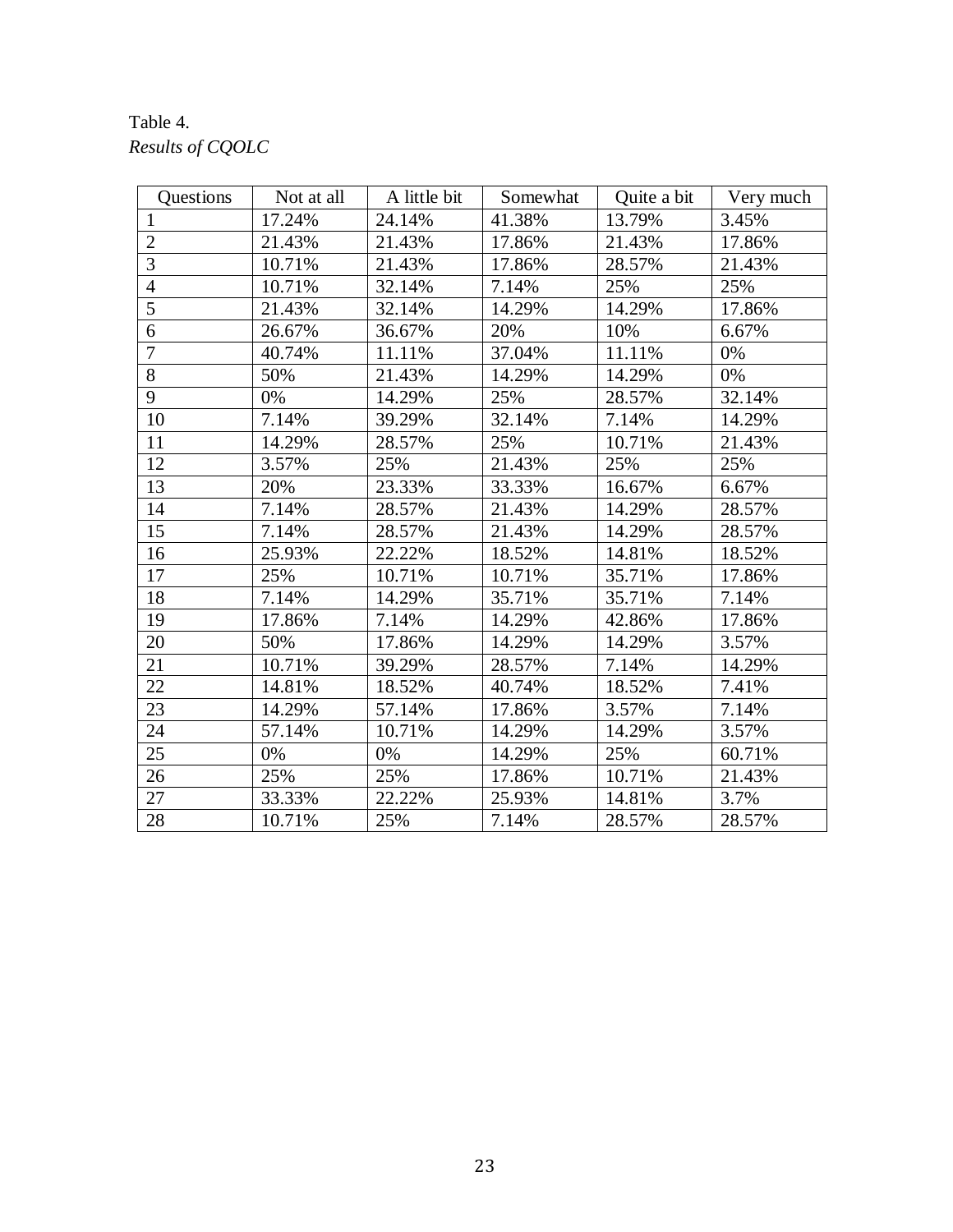Table 5. *Results of PCS*

| Questions      | Not at all | Not too well | Somewhat | Pretty well | Very well |
|----------------|------------|--------------|----------|-------------|-----------|
|                | prepared   | prepared     | well     | prepared    | prepared  |
|                |            |              | prepared |             |           |
|                | 0%         | 17.86%       | 42.86%   | 21.43%      | 17.86%    |
| 2              | $0\%$      | 35.71%       | 17.86%   | 32.14%      | 14.29%    |
| 3              | 0%         | 22.22%       | 33.33%   | 33.33%      | 11.11%    |
| $\overline{4}$ | 10.71%     | 25%          | 46.43%   | 17.86%      | $0\%$     |
| 5              | 7.14%      | 28.57%       | 39.29%   | 21.43%      | 3.57%     |
| 6              | 7.14%      | 25%          | 14.29%   | 39.29%      | 14.29%    |
| 7              | 7.14%      | 17.86%       | 28.57%   | 35.71%      | 10.71%    |
| 8              | 0%         | 14.29%       | 46.43%   | 21.43%      | 17.86%    |

### **Chapter Four: Discussion**

The results support two out of the three original hypotheses. This includes support that caregivers with positive perspectives will be more prepared to care for their family member with Alzheimer's disease and have stronger attachments than caregivers with negative perspectives. It also includes support for a significant correlation between perspectives of life and readiness. However, the third hypothesis is not supported because there is no significant correlation between perspectives of life quality and attachment.

The first hypothesis of the study stated that there would be a positive correlation between readiness to provide care and strength of the caregiver's attachment. The analysis supports this hypothesis. A Pearson Correlation test compared the data between a caregiver's perspective on readiness to provide care and their attachments in regards to general functioning within the family system. The bivariate correlation suggests that there was a statistically significant positive correlation between attachment subscale general functioning and readiness, but there was not a connection between readiness and attachment subscales involving roles, communication, or problem solving. Yet, perhaps attachment specific to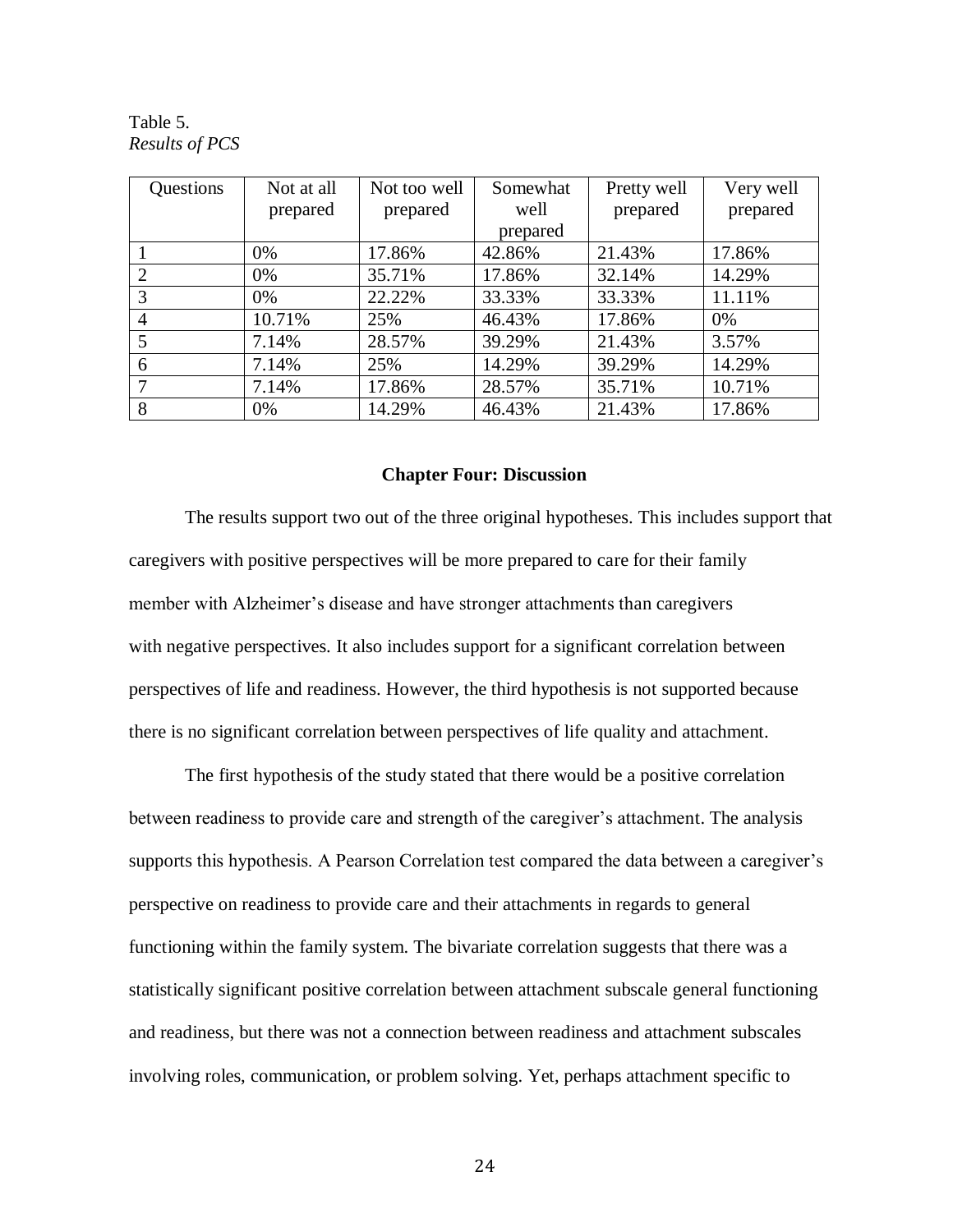general functioning is the significant foundation. As previously stated, attachment is defined as a bond that is built based upon an individual's trust in safety, security, and protection. Previous studies have reported a correlation between general functioning and secure attachments (Boterhoven de Han et al., 2015). It is feasible that attachment bonds built on physical actions or general function is a parallel comparison to the actions performed as a caregiver. It can then be implied that the attachment history of the caregiver has an impact on a caregiver's sense of readiness to provide care for his or her family member with Alzheimer's disease (see Figure

1).



The second hypothesis of the study stated there would be a correlation between perceptions of life quality and readiness. The analysis strongly supports this hypothesis. The data have a significant positive correlation between positive adaptation and preparedness to give care. As the data suggests, it can be understood that when these caregivers believe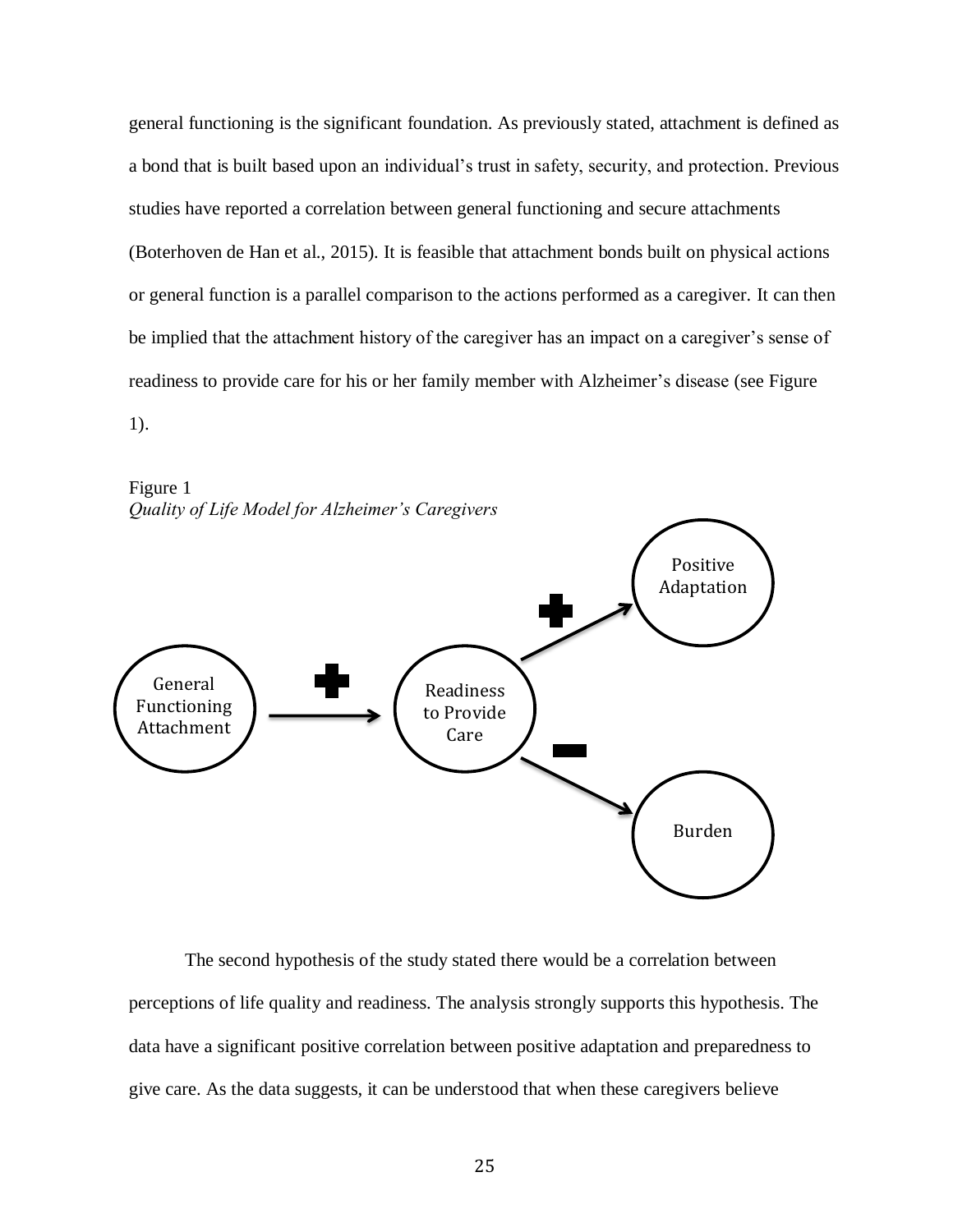themselves to be prepared, they also maintain a positive outlook on life events (see Figure 1). Additionally, the data suggest a slight significance between readiness to provide care and burden. The bivariate indicated a negative correlation between the two variables. The analysis shows that for this study, when caregivers did not believe themselves to be prepared that their sense of burden would worsen (see Figure 1).

The third hypothesis of the study stated that there would be a correlation between perspectives of life and attachment. This hypothesis is not supported. This result contradicts previous research that attachment affects an individual throughout the life cycle (Doyle  $\&$ Cicchetti, 2017). Perhaps the participants were not given appropriate language in the directions of the CQOLC, where the FAD was clear.

The researcher developed a theoretical model to help explain the correlation results of this study. When caregivers are nurtured in a secure family system, they report strong general functioning attachment characteristics. This attachment has a positive correlation to a caregiver's readiness to provide care to their family member with Alzheimer's disease. Similarly, the data show a positive correlation between readiness and caregivers' positive adaptation. Consequently, these caregivers have positive life quality. However, other data report having a slightly significant negative correlation between readiness and burden. These caregivers would have more negative quality of life as caregivers (see Figure 1).

### **Clinical Implications**

Prior studies that focused research on the dementia caregivers analyzed their levels of duty, obligation, and sense of burden (Lee et al., 2018; Epps, 2014). This current study's results demonstrated that caregivers with strong past experiences with attachments in regards to general functioning may have a greater sense of readiness to provide care, and either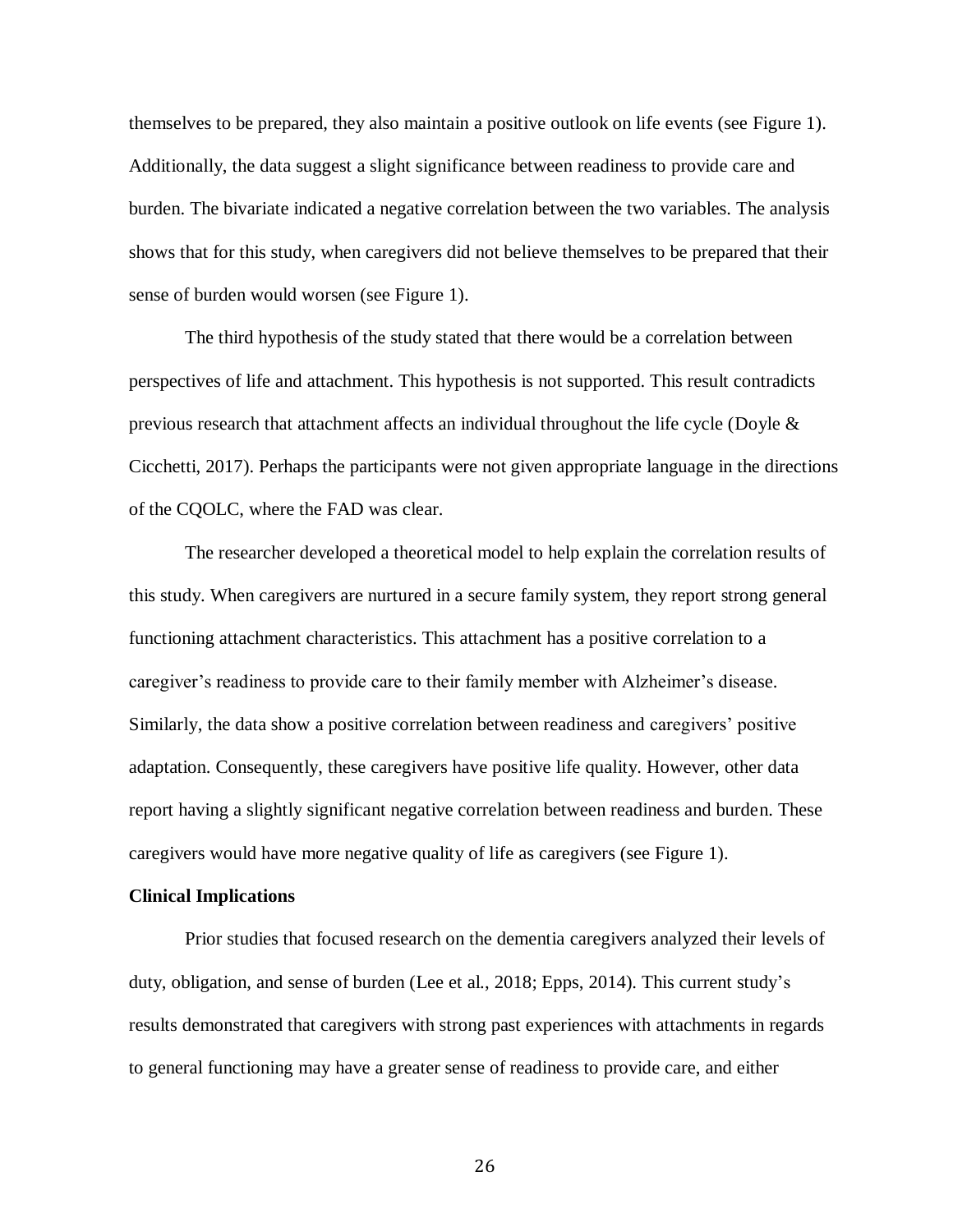forecast positive adaptations of difficult events or a sense of burden. This is an important finding to the field of family sciences and the environment of family therapy.

These findings suggest that when a dementia caregiver reports a sense of burden, it can be correlated to how prepared they are to provide care. Clinical implications may consider this research useful for a potential model of providing beneficial therapy for dementia families. A therapy model that addresses attachments and family roles would work in parallel with dementia caregivers and their families in a therapeutic setting. Family Systems theory would assume families that maintain a good emotional connection experience low anxiety (Nichols, 2013).

Imagine a couple entering therapy with the presenting problem of communication issues between partners. After an intake session, the therapist learns that both the husband and wife feel distressed, overburdened, and disconnected to each other but for different reasons. The husband reports overburden taking care of their three young children, keeping the house clean, and finishing his projects at work on time. While the wife reports feeling overburden as a caregiver to her mother with Alzheimer's disease without any help from her brother and her husband being too exhausted from other duties to help her. A therapist can provide greater relief to this couple by using this study's model to understand where this Alzheimer's family may be coming from, rather than hypothesizing this is a couple's-only problem.

Family systems theory interventions would be supported by the data of the current study when using the techniques of relationship experiments and coaching. Family science researchers defined relationship experiments as therapists' attempt to help the client in achieving a greater understanding of their roles within the family dynamics (Rootes, Jankowsji, & Sandage, 2010). While coaching, is defined as the therapists' attempt to help the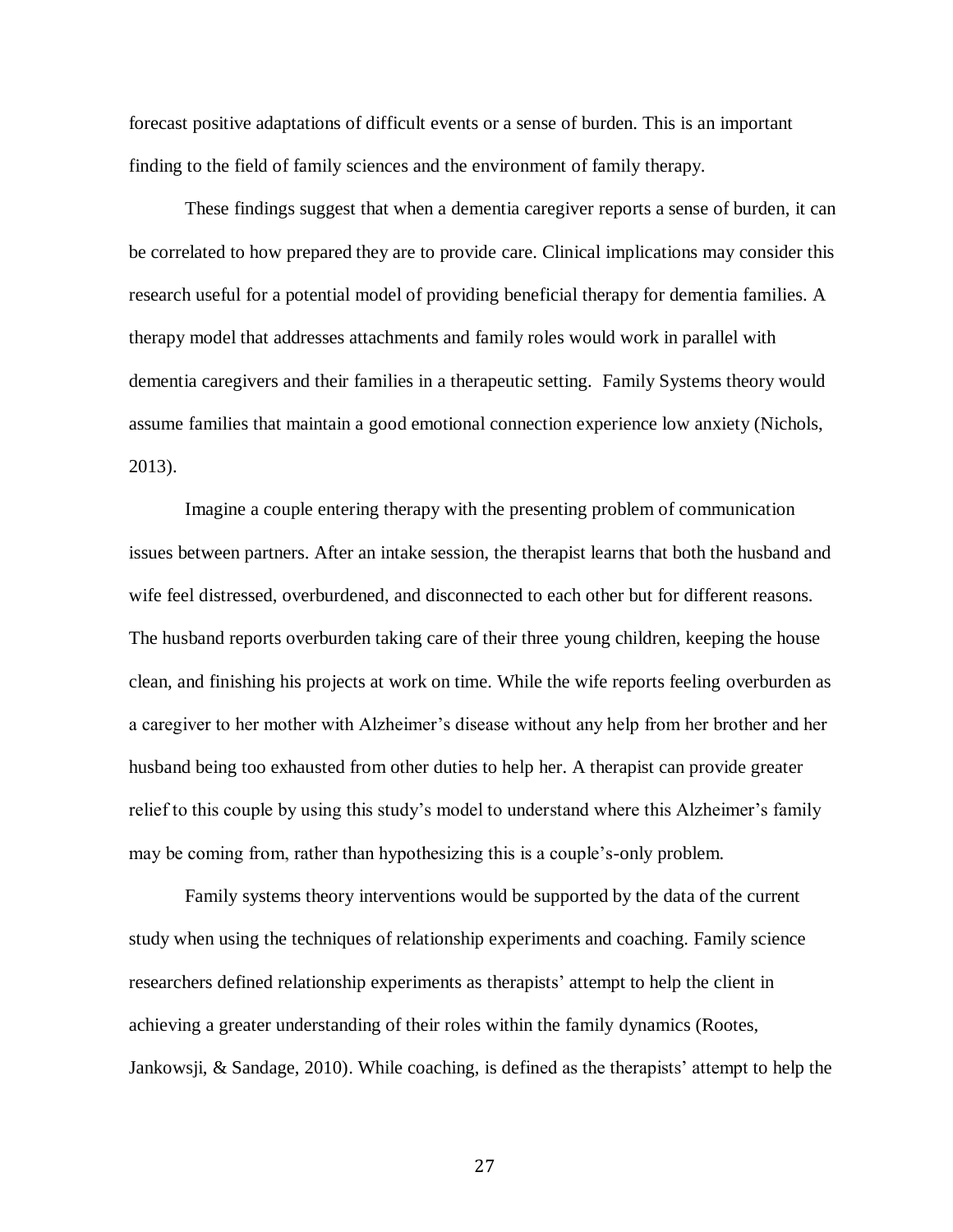client understand their emotional process and how it plays a role in the family system (Barnett et al., 2017). Using the earlier case example, the therapist can spend sessions discussing the emotional process of burden both partners feel and the role it currently plays in their relationships. This better understanding between partners may grow connection between the couple and use it to foster positive change within the entire family system, not only the couple relationship.

As the population with Alzheimer's disease is predicted to triple in size by 2050 clinicians will likely see increasing numbers of dementia families more frequently in a therapy setting (Alzheimer's Association, 2019). With more predicted and frequent therapy sessions, there are more opportunities to focus on the caregivers' readiness to provide care. This readiness appears to be a vital contributor to whether the caregivers experience burden or positive adaptation.

#### **Limitations**

Although the present study offers important findings to the field of family science, research has its limitations. The data collected by the researcher is limited due to the low number of participants involved. This narrow number of participants limits diversity of caregivers in demographics such as sex and race of the family members with Alzheimer's and the caregivers. The majority of the sample was white and female, consequently, limiting the generalizability of the results found in this study. Furthermore, participants of the current study contacted the researcher to discuss potential areas of the questionnaire that were omitted this suggest that the study may have excluded some factors that could have been explored. Finally, the present study focused on current and retrospective caregiver views. This restricts researchers from analyzing how attachment, readiness, and quality of life change over time, as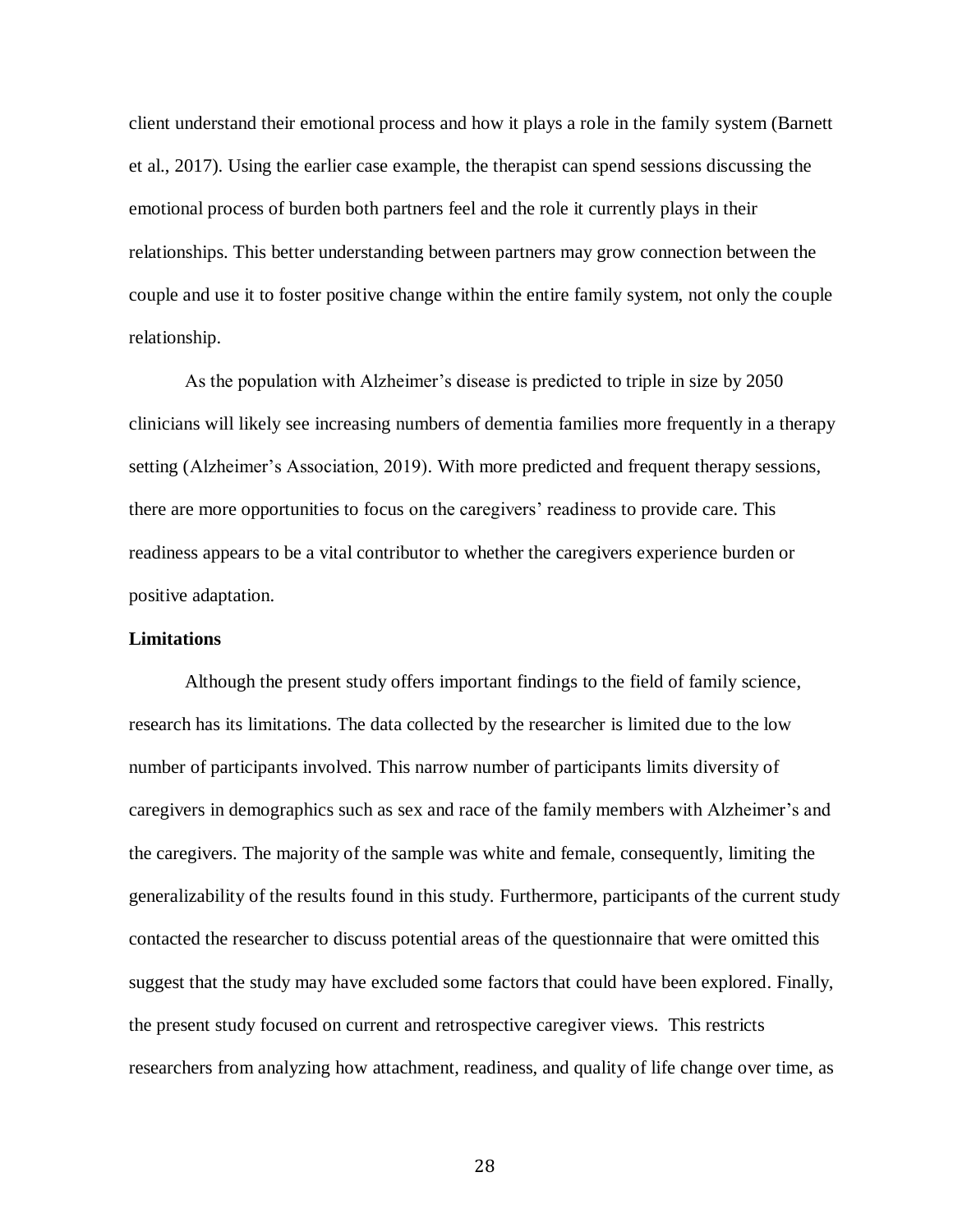the family member with Alzheimer's continues to progress through the later stages of the disease and caregiver burden increases.

### **Recommendations for Future Research**

Data for this study was collected from thirty-three participants from the state of Kentucky. Future research on this topic should be conducted using a larger sample size from multiple states. A larger sample size would increase diversity among participants. As a consequence, the results would strengthen its applicability to the general population of Alzheimer's caregivers.

This study used a lottery for a \$50 check as an incentive to recruit participants. Another recommendation would be to use incentives of greater interest to Alzheimer's caregivers. These caregivers typically have high-demanding days. An incentive that is of greater personal value might increase participation.

An additional recommendation would be to collect data further exploring the caregiver's experience. Reflecting on data collection from gatekeepers in the community, there appeared to be a gap of resources or knowledge between urban and rural living caregivers. Also, how many other caretakers involved might impact the participant's experience. Future research would benefit asking participants questions about their geographical location, available resources, and caregiving support.

### **Conclusion**

The present study provides a link to the current research of caregiver burden by its exploration of how attachment and readiness of a caregiver have positive effects on life quality. Evidence supports a correlation between general function attachment and preparedness to provide care. Furthermore, there is a significant connection between preparedness to provide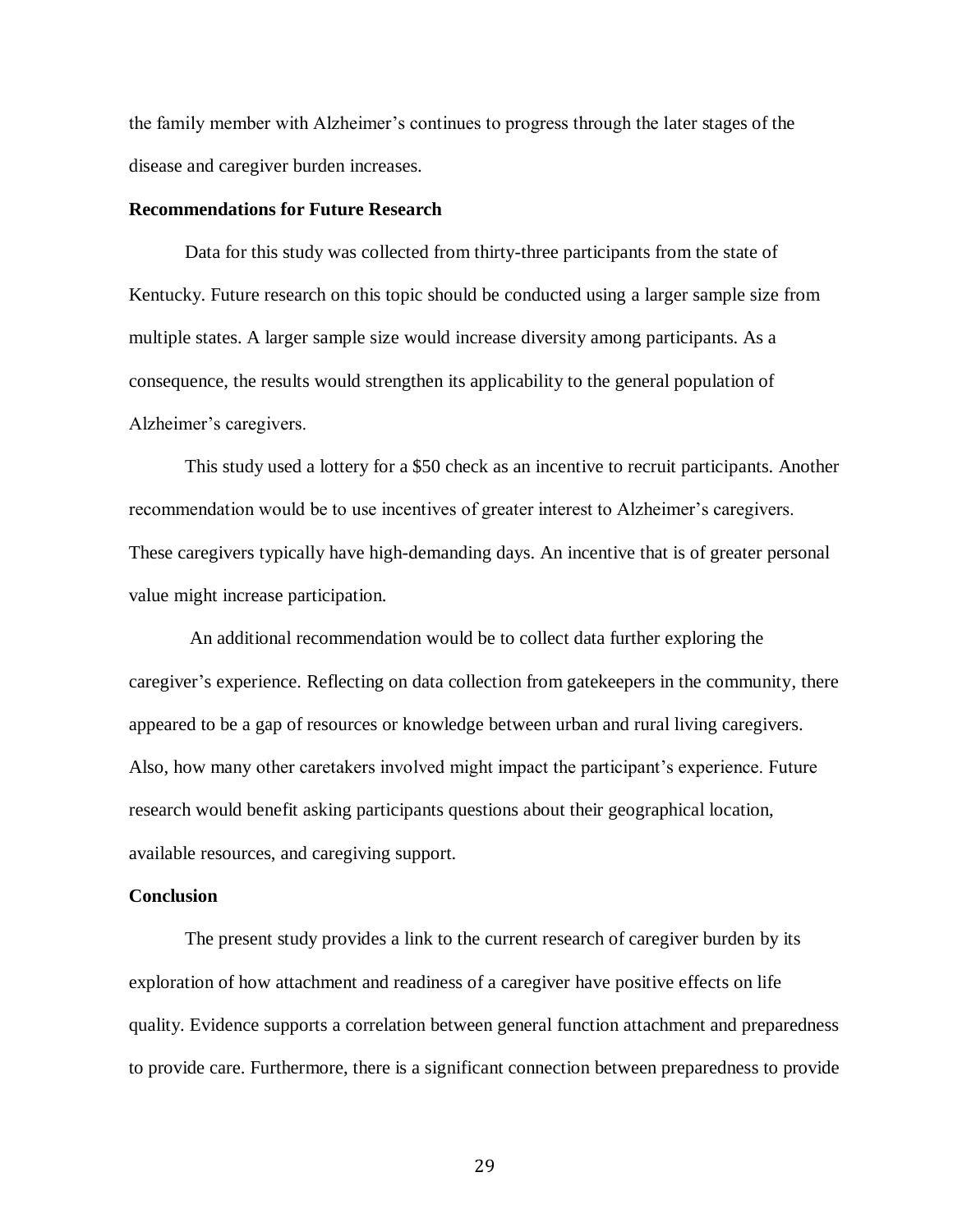care and positive adaptation, with an additional correlation to burden. While these findings did not lead to a specific reason for caregiver quality of life, it reveals the importance of positive adaptations to maintain a satisfactory quality of life. These findings may now be implemented in clinical setting for mental health professionals that help the caregivers, their family members with Alzheimer's, and possibly the family systems. Alzheimer's is a problem that is felt systemically and not only through those diagnosed. This study is a call for the field of mental health to implement empirically proven theories and treatment plans specifically for Alzheimer's families. The findings of this study are the developmental steps towards this goal.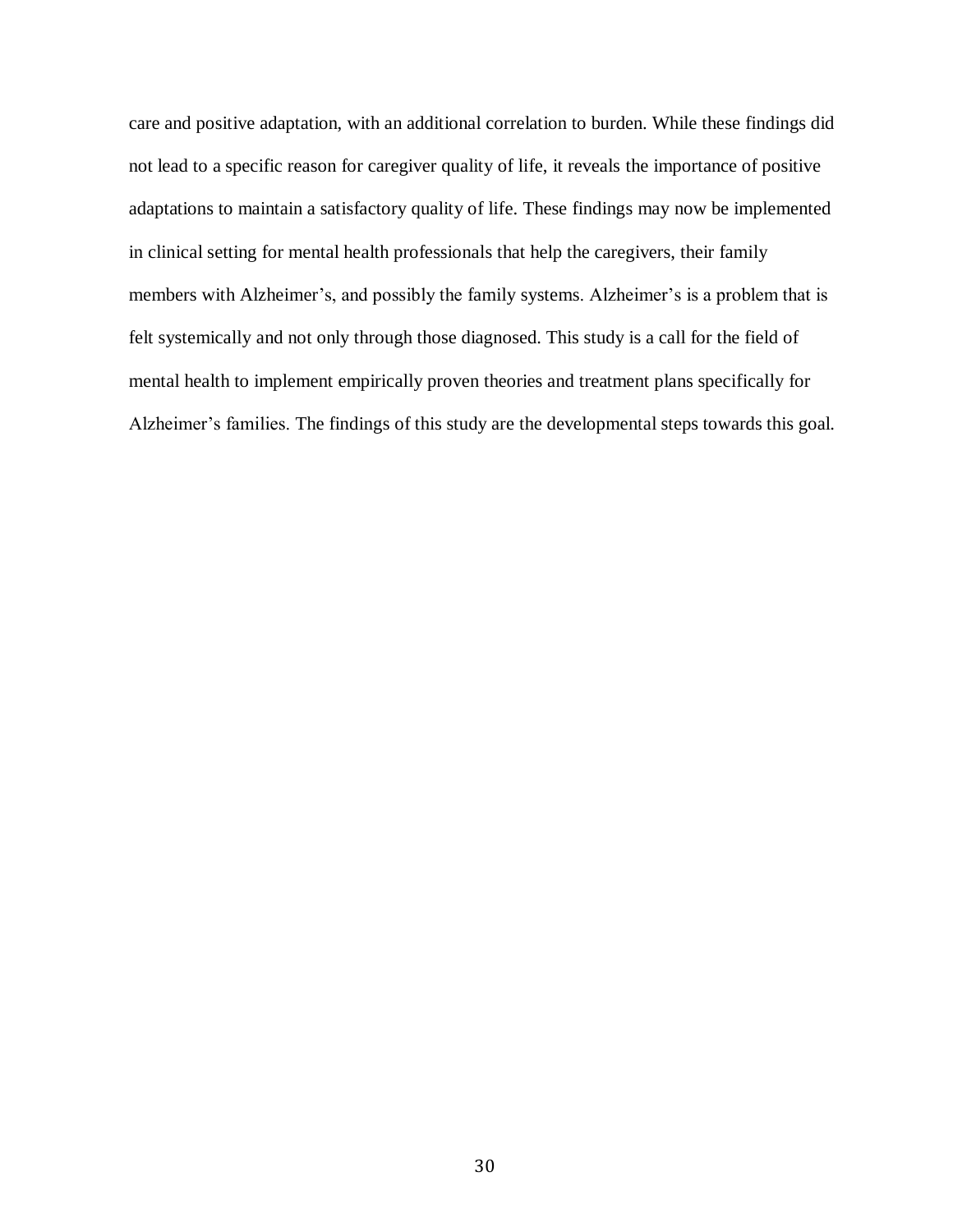## Appendix A

### Informed Consent

You are being invited to take part in a research study about adult children caregiving for parents with Alzheimer's disease. You are being invited to this study because you are 18 years or older taking care of your parent with Alzheimer's disease. Your response is highly valued and will continue to contribute to research that may greatly improve the understanding of the effects of attachments and the readiness to care give on caregiver's of Alzheimer's perspectives. There is no limit on the length of time we will store your data and information. Researchers may contact you for future studies unless you decide to withdraw from the study.

Although you will not get immediate personal benefit from taking part in this research study, your responses may help us understand more about our needs as current and future professionals when working with families of Alzheimer's disease.

We hope to receive completed questionnaires from about 60 people, so your answers are important to us. You have a choice about whether or not to complete the questionnaire, but if you do participate, you are free to skip any questions or discontinue at any time.

The questionnaire will take about 10 to 20 minutes to complete. The questions within this survey are of a personal nature. Although we have tried to minimize this, some questions may make you feel upset or uncomfortable, and you may choose to not answer them. If some questions do upset you or make you uncomfortable, we can provide you resources for people who may be able to help you with these feelings at the end of the survey.

Your response to the survey is confidential, which means no names or e-mail addresses will appear or be used on research documents, or be used in presentations or publications. The research team will not know that any information you provided came from you.

Please be aware, while we make every effort to safeguard your data if it is received from the online survey/data gathering company, given the nature of online surveys, as with anything involving the Internet, we can never guarantee the confidentiality of the data while still on the survey/data gathering company's servers, or while en route to either them or us. It is alos possible the raw data collected for research purposes may be used for marketing or reporting purposes by the survey/data gathering company after the research is concluded, depending on the company's Terms of Service and Privacy policies.

If you have any questions about this study, please contact me at [matthewgcornu@uky.edu](mailto:matthewgcornu@uky.edu) or my academic advisors Ronald Werner-Wilson, Ph.D. at [Ronald.werner-wilson@uky.edu](mailto:Ronald.werner-wilson@uky.edu) or Amy Kostelic, Ph.D. at [amy.hosier@uky.edu.](mailto:amy.hosier@uky.edu) If you have complaints, suggestions, or questions about your rights as a research volunteer, contact the staff in the University of Kentucky Office of Research Integrity at 859-257-9428. Thank you in advance for your assistance with this important research study.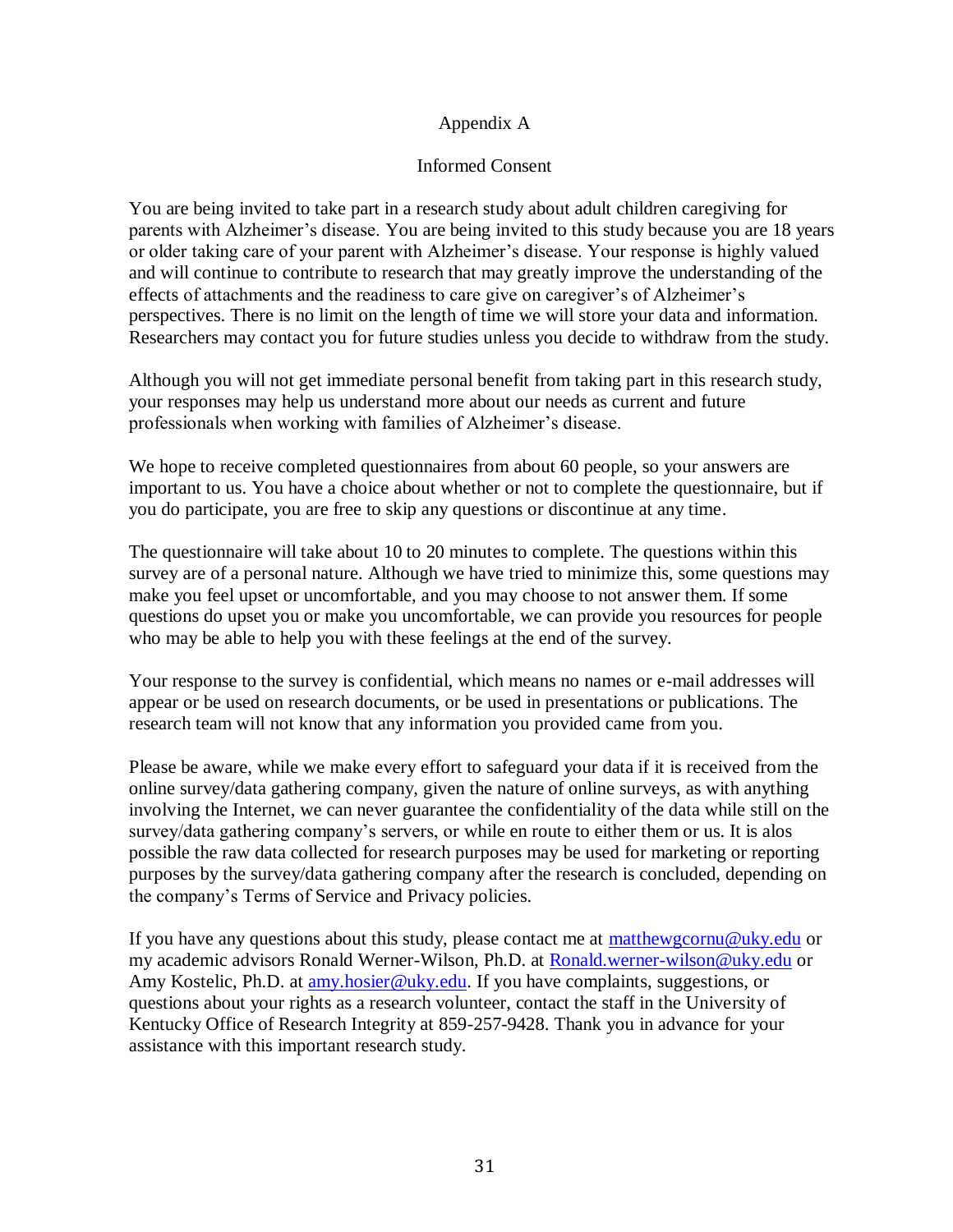Sincerely,

Matthew Cornu Department of Family Sciences, University of Kentucky Email: matthewgcornu@uky.edu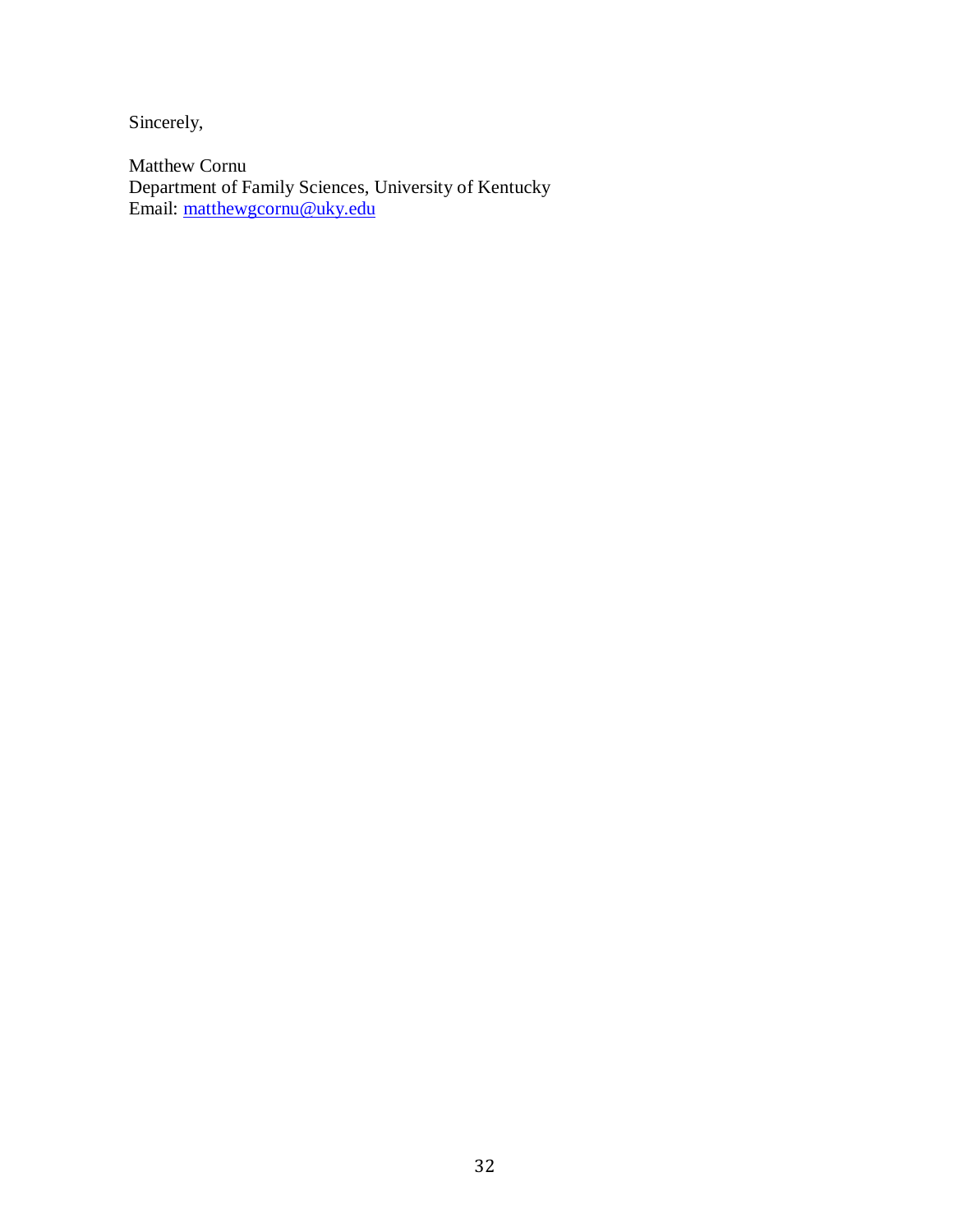## Appendix B

### Demographic Information

- 1. What is your age? \_\_\_\_\_\_\_\_\_\_\_\_\_\_\_\_\_
- 2. What is your biological sex?
	- a. Male
	- b. Female
	- c. Intersex

### 3. What is your parent's biological sex (with Alzheimer's)?

- a. Male
- b. Female
- c. Intersex

4. What is your parent's current age (with Alzheimer's)? \_\_\_\_\_\_\_\_\_\_\_\_\_\_\_\_\_\_\_\_\_\_\_

- 5. What was your total household income before tax in the past 12 months?
	- a. Less than \$25,000
	- b. \$25,000 to \$34,999
	- c. \$35,000 to \$49,999
	- d. \$50,000 to \$74,999
	- e. \$75,000 to \$100,000
	- f. More than \$100,000

6. Which of the following best describes your racial or ethnic identity? (Select all that apply)

- a. American Indian or Native Alaskan
- b. Asian or Asian American
- c. Black or African American
- d. Caucasian (non-Hispanic)
- e. Latino or Hispanic
- f. Middle Eastern or Arab American
- g. Native Hawaiian or other Pacific Islander
- h. None of the above
- 7. Where is your parent with Alzheimer's current residence?
	- a. At home alone
	- b. At home
	- c. Assisted living facility
	- d. Living with you
- 8. Are you the primary caregiver of your parent with Alzheimer's?
	- a. Yes
	- b. No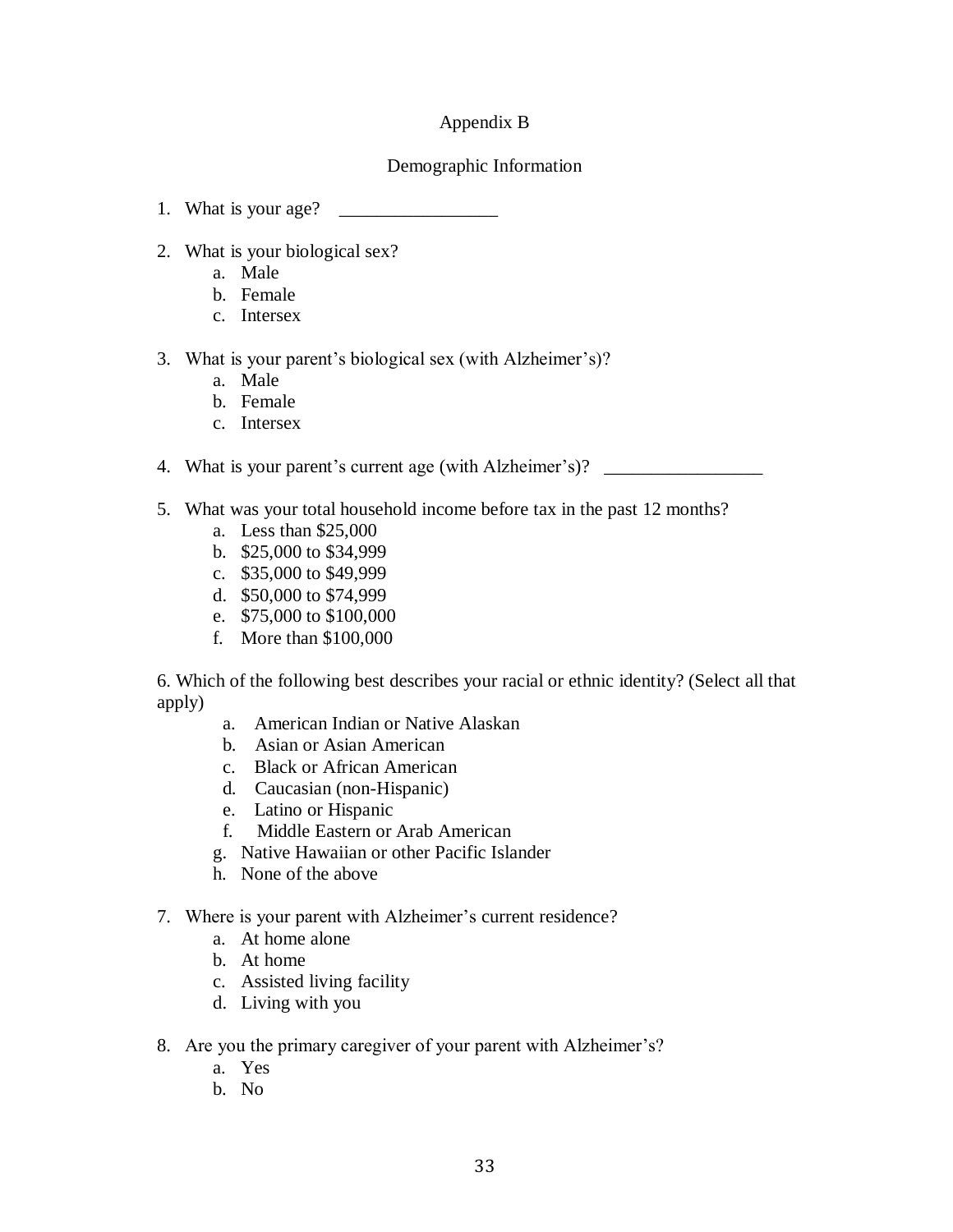- 9. Are you caring for both your parent with Alzheimer's and children at home?
	- a. Yes
	- b. No

10. How many years have you been taking care of your parent with Alzheimer's?

- a. Less than a year
- b. 1 year to 3 years
- c. 3 years to 5 years
- d. 5 years to 7 years
- e. 7 years to 9 years
- f. 10 years or more

11. How many hours in a day do you spend caretaking for your parent with Alzheimer's?

- a. Less than 1 hour
- b. 1 hour to 2 hours
- c. 3 hours to 5 hours
- d. 5 hours to 8 hours
- e. 8 hours to 10 hours
- f. More than 10 hours

12. How long has your parent been diagnosis with Alzheimer's?

- a. 6 months
- b. 1 year to 3 years
- c. 3 years to 5 years
- d. 5 years to 7 years
- e. 7 years to 9 years
- f. 10 years or more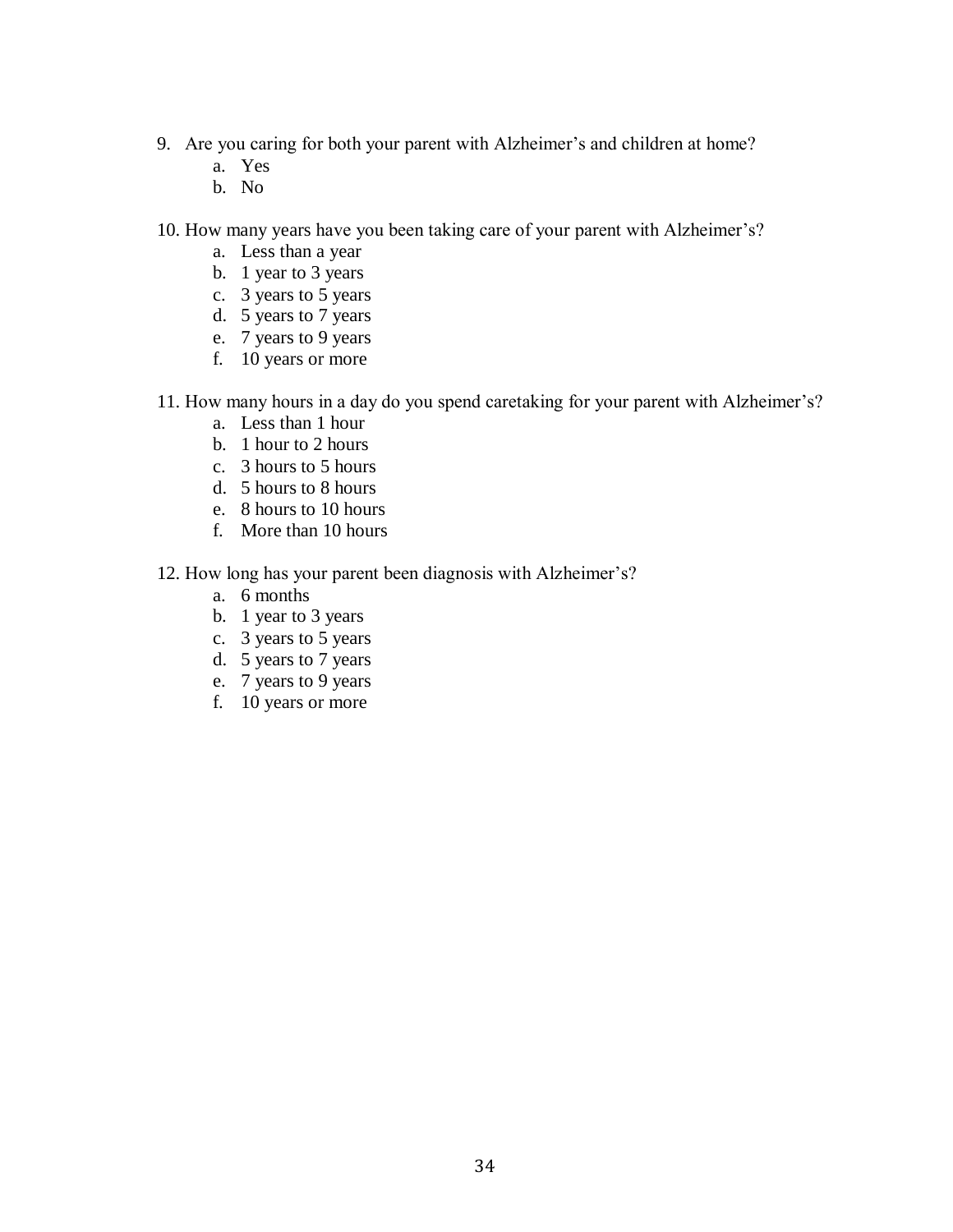## Appendix C

### McMaster Family Assessment Device (FAD) Subscales: General Functioning, Communication, Roles, & Problem Solving

*Please answer the following in the form of reflecting on the interactions and attachments of your family when you were growing up as a child in the home (i.e. parents and siblings).*  Response categories:

Strongly agree---------Agree---------Disagree---------Strongly disagree

- 1. We usually acted on our decisions regarding problems.
- 2. After our family tried to solve a problem, we usually discussed if it worked or not.
- 3. We resolved most emotional upsets that came up.
- 4. We confronted problems involving feelings.
- 5. We tried to think of different ways to solve problems.
- 6. When someone was upset the others knew why.
- 7. You couldn't tell how a person was feeling from what they were saying.
- 8. People came right out and said things instead of hinting at them.
- 9. We were frank with each other.
- 10. We didn't talk to each other when we were angry.
- 11. When we didn't like what someone had done, we would tell them.
- 12. When you asked someone to do something, you would have to check that they did it.
- 13. We made sure members met their family responsibilities.
- 14. Family tasks didn't get spread around enough.
- 15. We had trouble meeting our bills.
- 16. There was little time to explore personal interests.
- 17. We discussed who was to do household jobs.
- 18. If people were asked to do something, they need reminding.
- 19. We were generally dissatisfied with the family duties assigned to us.
- 20. Planning family activities is difficult because we misunderstand each other.
- 21. In time of crisis we can turn to each other for support.
- 22. We cannot talk to each other about sadness we feel.
- 23. Individuals are accepted for what they are.
- 24. We avoid discussing our fears and concerns.
- 25. We can express feelings to each other.
- 26. There are lots of bad feelings in the family.
- 27. We feel accepted for what we are.
- 28. Making decisions is a problem for our family.
- 29. We are able to make decisions about how to solve problems.
- 30. We don't get along well together.
- 31. We confide in each other.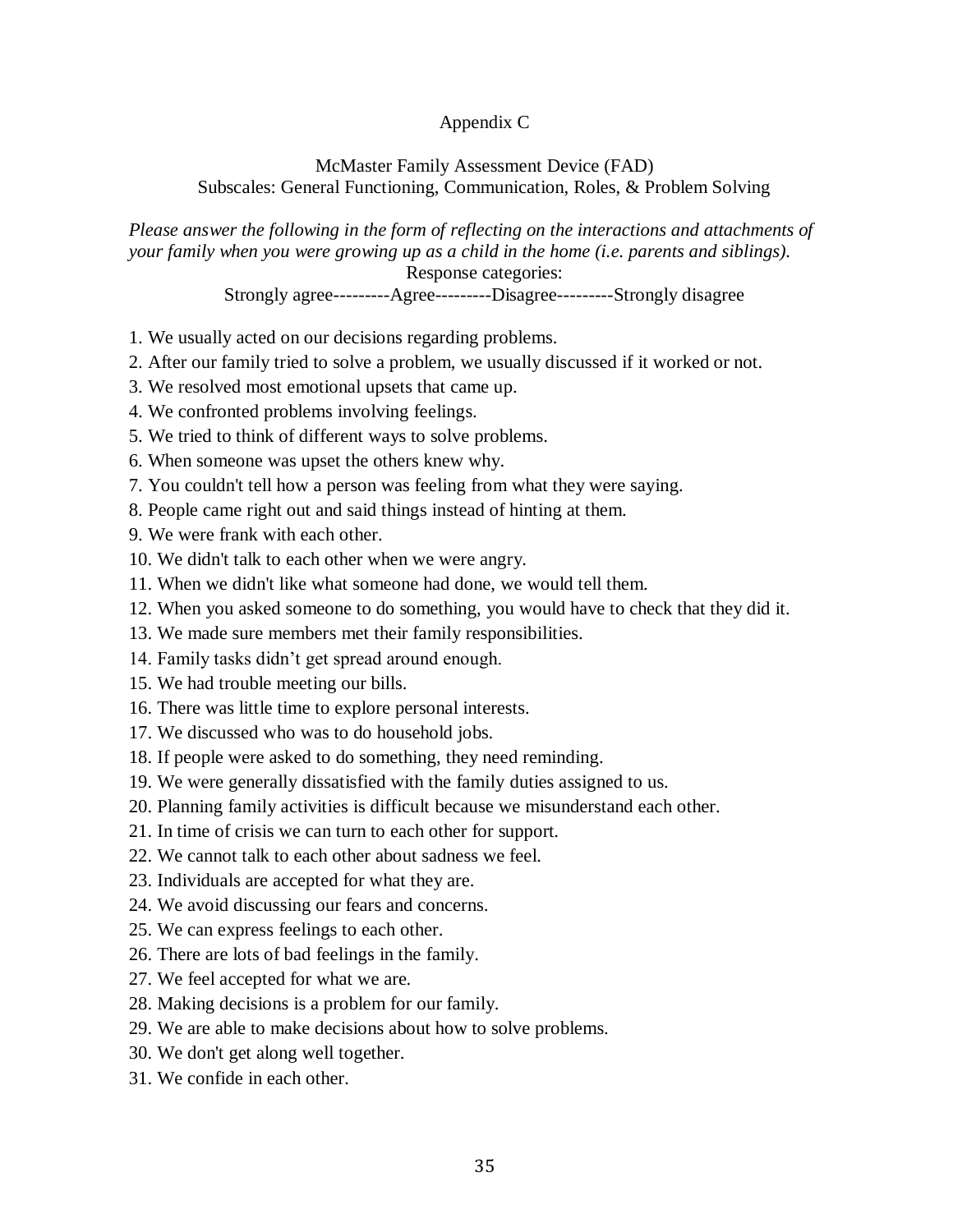## Appendix D

## CAREGIVER QUALITY OF LIFE- CANCER-Revised

*Below is a list of statements that other people caring for loved ones with an illness have said are important. By circling one number per line, please indicate how true each statement has been for you.*

| $0 =$ Not at all $1 =$ A little bit $2 =$ Somewhat $3 =$ Quite a bit $4 =$ Very much                    |                  |              |                |   |                |
|---------------------------------------------------------------------------------------------------------|------------------|--------------|----------------|---|----------------|
| 1.) It bothers me that my daily routine is altered.                                                     | $\boldsymbol{0}$ | $\mathbf{1}$ | $\overline{2}$ | 3 | $\overline{4}$ |
| 2.) My sleep is less restful.                                                                           | $\boldsymbol{0}$ | $\mathbf{1}$ | $\overline{2}$ | 3 | $\overline{4}$ |
| 3.) My daily life is imposed upon.                                                                      | $\overline{0}$   | $\mathbf{1}$ | $\overline{2}$ | 3 | $\overline{4}$ |
| 4.) It is a challenge to maintain my outside interests.                                                 | $\boldsymbol{0}$ | $\mathbf{1}$ | $\overline{2}$ | 3 | $\overline{4}$ |
| 5.) I am under a financial strain.                                                                      | $\boldsymbol{0}$ | $\mathbf{1}$ | $\overline{2}$ | 3 | $\overline{4}$ |
| 7.) My economic future is uncertain.                                                                    | $\boldsymbol{0}$ | $\mathbf{1}$ | $\overline{2}$ | 3 | $\overline{4}$ |
| 8.) I have more of a positive outlook on life since<br>my loved one's illness.                          | $\boldsymbol{0}$ | $\mathbf{1}$ | $\overline{2}$ | 3 | $\overline{4}$ |
| 9.) My level of stress and worries is high.                                                             | $\boldsymbol{0}$ | $\mathbf{1}$ | $\overline{2}$ | 3 | $\overline{4}$ |
| 10.) It bothers me, limiting my focus to day-to-day.                                                    | $\overline{0}$   | $\mathbf{1}$ | $\overline{2}$ | 3 | $\overline{4}$ |
| 11.) I feel sad.                                                                                        | $\boldsymbol{0}$ | $\mathbf{1}$ | $\overline{2}$ | 3 | $\overline{4}$ |
| 12.) I feel under increased mental strain.                                                              | $\boldsymbol{0}$ | $\mathbf{1}$ | $\overline{2}$ | 3 | $\overline{4}$ |
| 13.) I get support from my friends and neighbors.                                                       | $\boldsymbol{0}$ | $\mathbf{1}$ | $\overline{2}$ | 3 | $\overline{4}$ |
| 14.) I feel guilty.                                                                                     | $\boldsymbol{0}$ | $\mathbf{1}$ | $\overline{2}$ | 3 | $\overline{4}$ |
| 15.) I feel frustrated.                                                                                 | $\boldsymbol{0}$ | $\mathbf{1}$ | $\overline{2}$ | 3 | $\overline{4}$ |
| 16.) I feel nervous.                                                                                    | $\boldsymbol{0}$ | $\mathbf{1}$ | $\overline{2}$ | 3 | $\overline{4}$ |
| 17.) I worry about the impact my loved one's illness<br>has had on my children or other family members. | $\overline{0}$   | $\mathbf{1}$ | 2              | 3 | 4              |
| 18.) I have developed a closer relationship with my<br>loved one.                                       | $\overline{0}$   | $\mathbf{1}$ | 2              | 3 | 4              |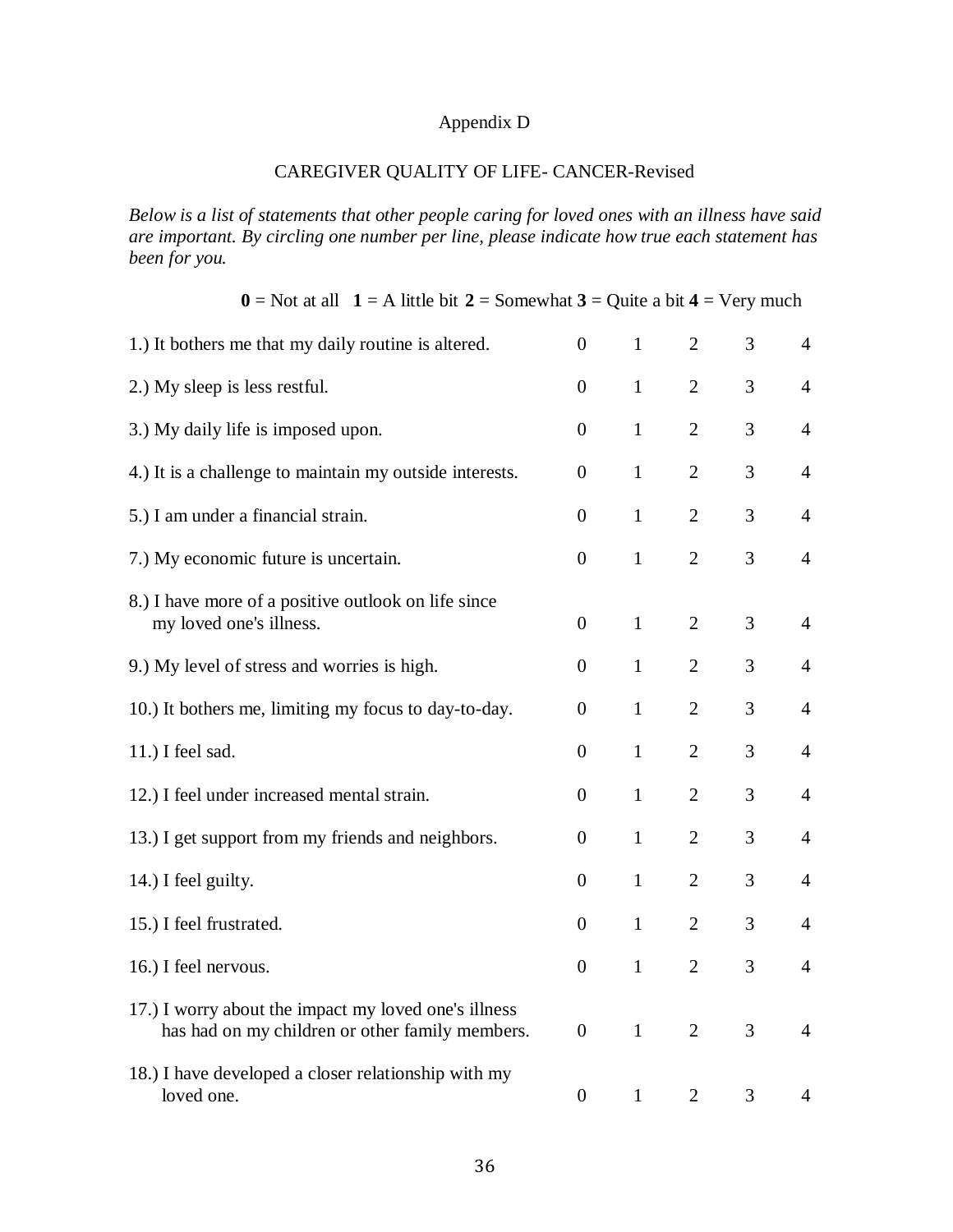| 19.) I feel adequately informed about my loved<br>one's illness.                                        | $\overline{0}$ | $\mathbf{1}$ | $\overline{2}$ | 3              | $\overline{4}$ |
|---------------------------------------------------------------------------------------------------------|----------------|--------------|----------------|----------------|----------------|
| 20.) It bothers me that I need to be available to chauffeur<br>my loved one to appointments.            | $\overline{0}$ | $\mathbf{1}$ | 2              | 3              | $\overline{4}$ |
| 21.) The responsibility I have for my loved one's<br>care is overwhelming.                              | $\overline{0}$ | $\mathbf{1}$ | $\overline{2}$ | 3              | $\overline{4}$ |
| 22.) Family communication has increased.                                                                | $\Omega$       | $\mathbf{1}$ | $\overline{2}$ | 3              | $\overline{4}$ |
| 23.) It bothers me that my priorities have changed.                                                     | $\overline{0}$ | $\mathbf{1}$ | 2              | $\overline{3}$ | $\overline{4}$ |
| 24.) The need to protect my loved one bothers me.                                                       | $\Omega$       | $\mathbf{1}$ | $\overline{2}$ | 3              | $\overline{4}$ |
| 25.) It upsets me to see my loved one deteriorate.                                                      | $\overline{0}$ | $\mathbf{1}$ | 2              | $\overline{3}$ | $\overline{4}$ |
| 26.) I am discouraged about the future.                                                                 | $\theta$       | $\mathbf{1}$ | $\overline{2}$ | 3              | $\overline{4}$ |
| 27.) I am satisfied with the support I get from my family.                                              | $\overline{0}$ | $\mathbf{1}$ | 2              | 3              | $\overline{4}$ |
| 28.) It bothers me that other family members have<br>not shown interest in taking care of my loved one. | $\overline{0}$ | $\mathbf{1}$ | 2              | 3              | 4              |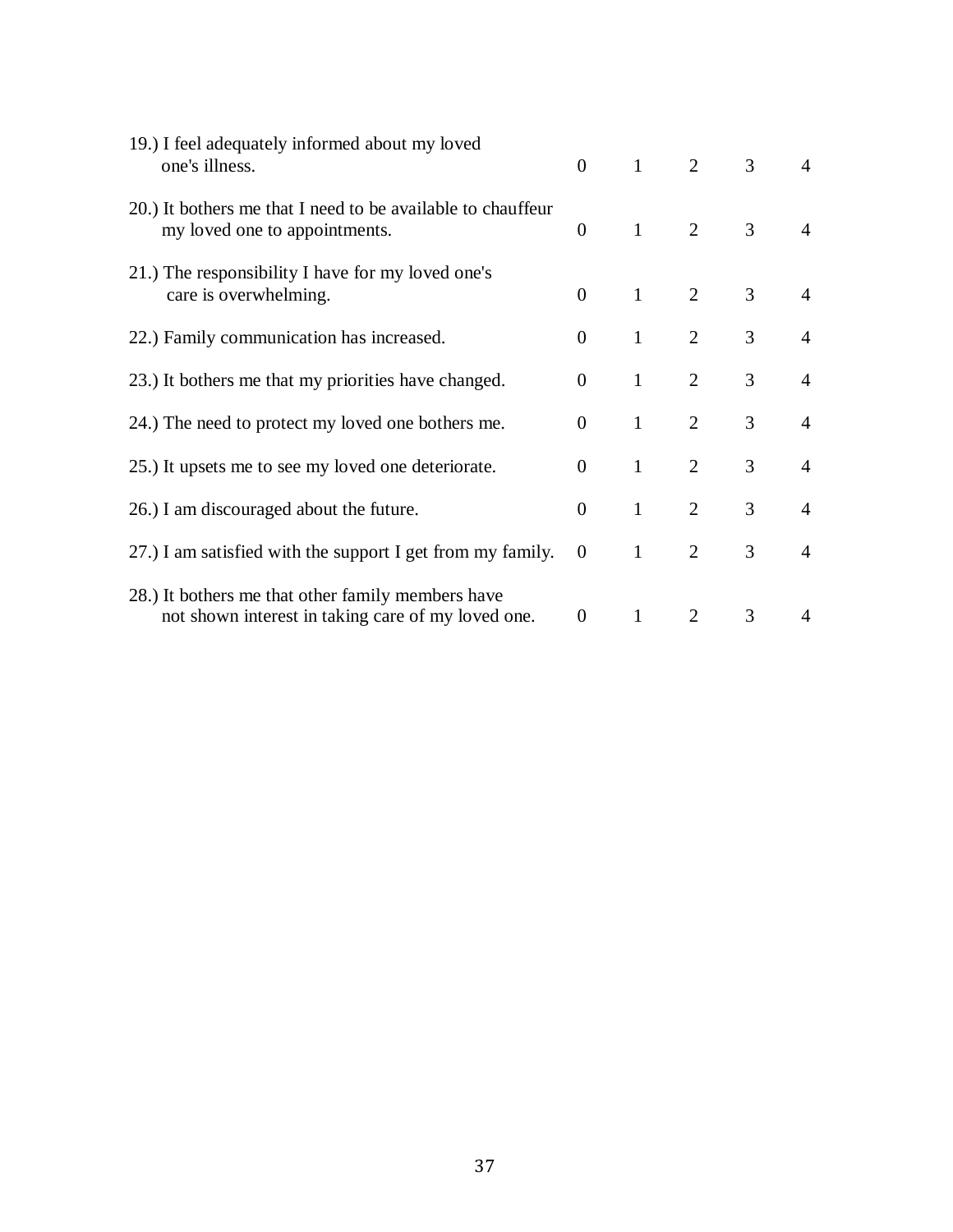## Appendix E

## The Preparedness for Caregiving Scale

We know that people may feel well prepared for some aspects of giving care to another person, and not as well prepared for other aspects. We would like to know how well prepared you think you are to do each of the following, even if you are not doing that type of care now.

| Not at Not too                                                                                                            |                                       |                                                                             | Somewhat Pretty | Very     |
|---------------------------------------------------------------------------------------------------------------------------|---------------------------------------|-----------------------------------------------------------------------------|-----------------|----------|
| all                                                                                                                       | well                                  | well                                                                        | well            | well     |
| prepared                                                                                                                  | prepared                              | prepared                                                                    | prepared        | prepared |
|                                                                                                                           | member's physical needs?              | 1.) How well prepared do you think you are to take care of your family      |                 |          |
| emotional needs?                                                                                                          |                                       | 2.) How well prepared do you think you are to take care of his or her       |                 |          |
| 3.) How well prepared do you think you are to find out about and set up<br>services for him or her?                       |                                       |                                                                             |                 |          |
|                                                                                                                           |                                       | 4.) How well prepared do you think you are for the stress of caregiving?    |                 |          |
| 5.) How well prepared do you think you are to make caregiving activities<br>pleasant for both you and your family member? |                                       |                                                                             |                 |          |
| 6.) How well prepared do you think you are to respond to and handle<br>emergencies that involve him or her?               |                                       |                                                                             |                 |          |
|                                                                                                                           | you need from the health care system? | 7.) How well prepared do you think you are to get the help and information  |                 |          |
| member?                                                                                                                   |                                       | 8.) Overall, how well prepared do you think you are to care for your family |                 |          |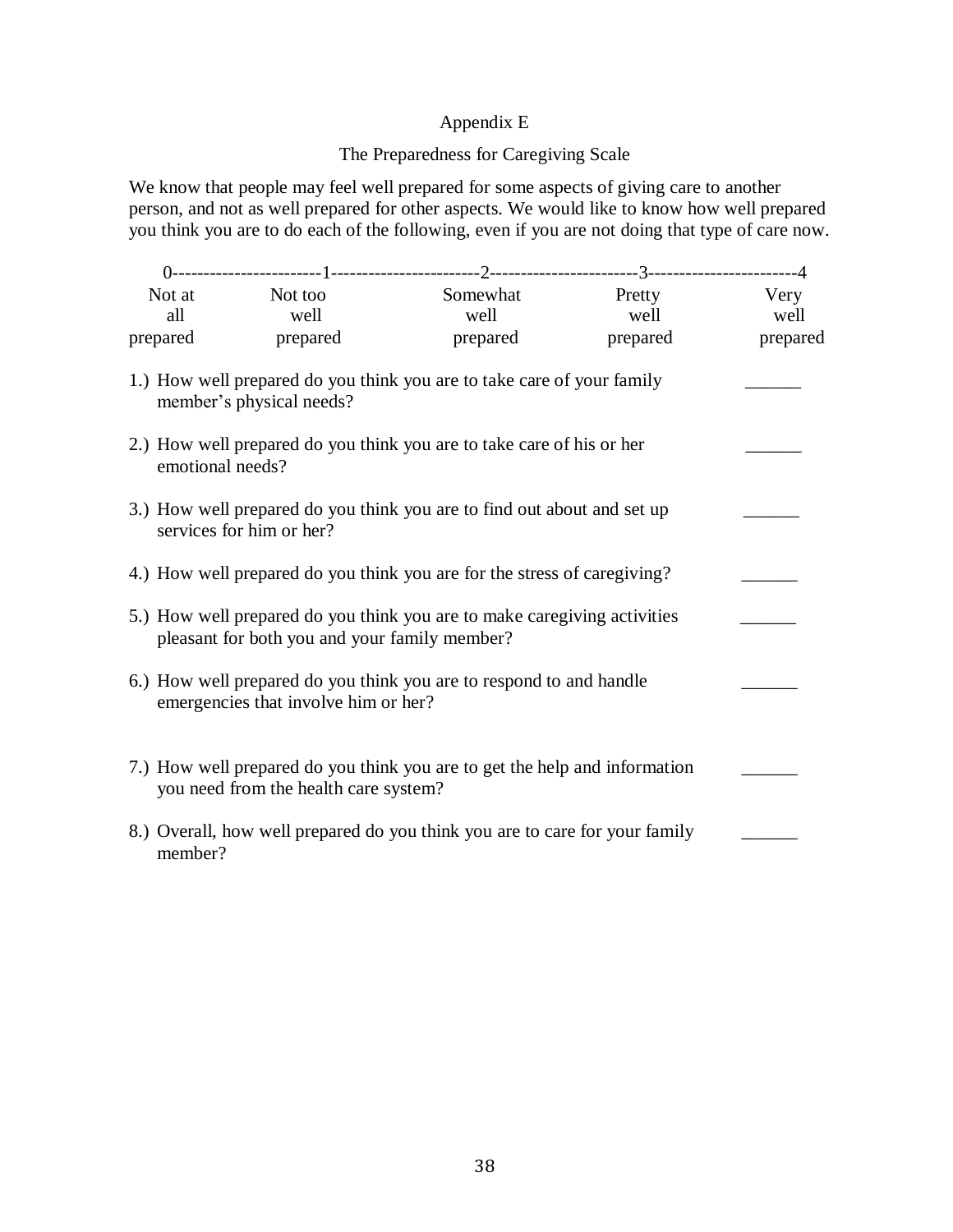### References

- Ainsworth, M. D. S. (1978). The Bowlby-Ainsworth attachment theory. *Behavioral and brain sciences*, *1*(3), 436-438.
- Alzheimer's Association (2019). 2019 Alzheimer's disease facts and figures. Retrieved from <https://www.alz.org/media/Documents/alzheimers-facts-and-figures-2019-r.pdf>

Alzheimer's Association (2019). Stages of Alzheimer's. Retrieved from <https://www.alz.org/alzheimers-dementia/stages>

- Barnett, M. L., Niec, L. N., Peer, S. O., Jent, J. F., Weinstein, A., Gisbert, P., & Simpson, G. (2017). Successful therapist–parent coaching: How in vivo feedback relates to parent engagement in parent–child interaction therapy. *Journal of Clinical Child & Adolescent Psychology*, *46*(6), 895-902.
- Bernier, A., Beauchamp, M. H., Carlson, S. M., & Lalonde, G. (2015). A secure base from which to regulate: Attachment security in toddlerhood as a predictor of executive functioning at school entry. *Developmental Psychology*, *51*(9), 1177.
- Bonder, B. R. (1987). Family systems and Alzheimer's disease: An approach to treatment. *Physical & Occupational Therapy in Geriatrics*, *5*(2), 13-24.
- Boterhoven de Haan, K. L., Hafekost, J., Lawrence, D., Sawyer, M. G., & Zubrick, S. R. (2015). Reliability and validity of a short version of the general functioning subscale of the McMaster Family Assessment Device. *Family Process*, *54*(1), 116-123.
- Bowlby, J. (1969). Attachment and loss: volume I: attachment. In *Attachment and Loss: Volume I: Attachment* (pp. 1-401). London: The Hogarth Press and the Institute of Psycho-Analysis.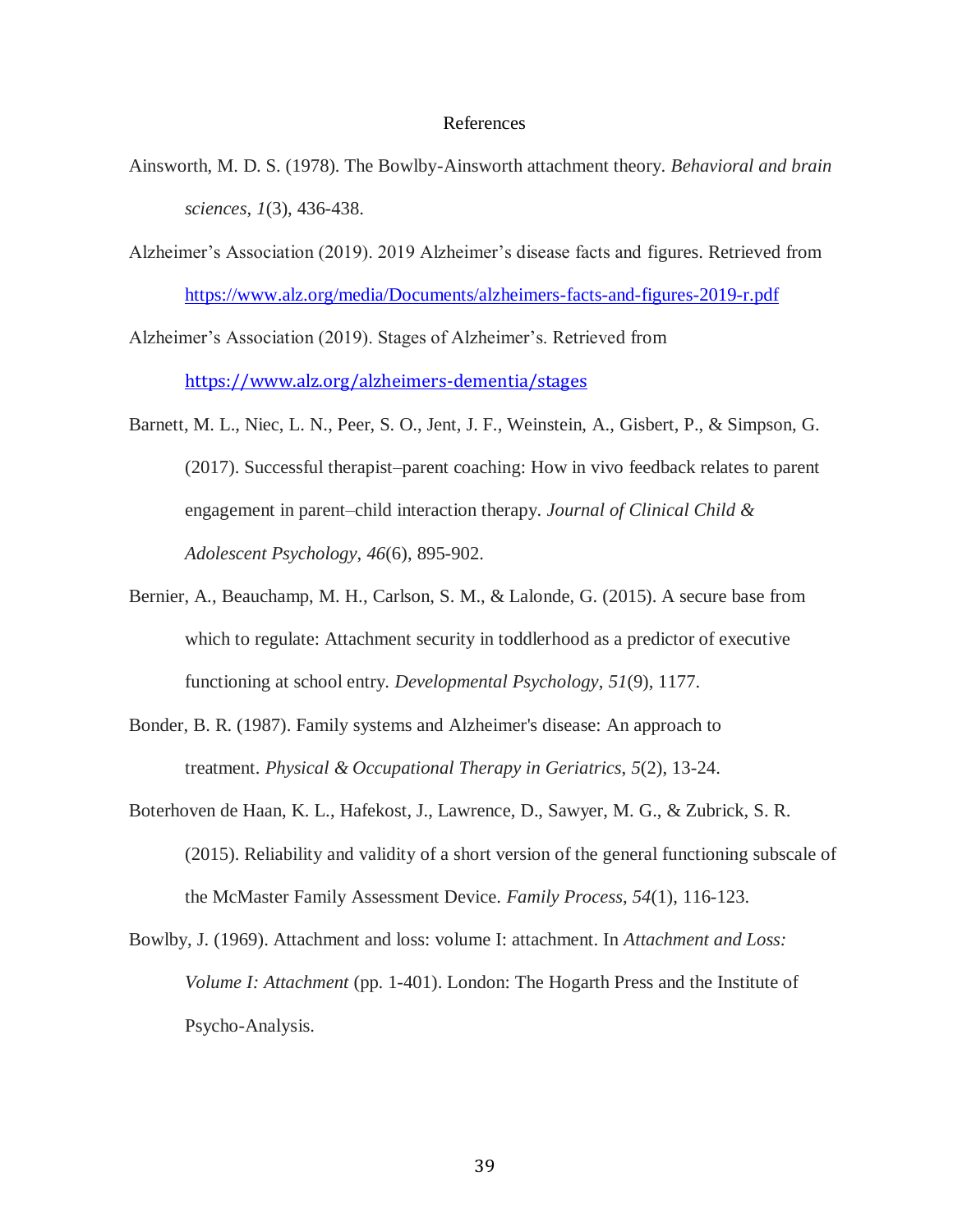- Brodarick, J. N. (2015). *A qualitative analysis of family systems affected by Alzheimer's disease and the impact of enlisting formal care services*. Dissertation Abstracts International Section A, 75*.*
- Cheng, S. T., Mak, E. P., Lau, R. W., Ng, N. S., & Lam, L. C. (2015). Voices of Alzheimer caregivers on positive aspects of caregiving. *The Gerontologist*, *56*(3), 451-460.
- Cooper, C., Katona, C., Orrell, M., & Livingston, G. (2008). Coping strategies, anxiety and depression in caregivers of people with Alzheimer's disease. *International Journal of Geriatric Psychiatry: A Journal of the Psychiatry of Late Life and Allied Sciences*, *23*(9), 929-936.
- Cristancho-Lacroix, V., Wrobel, J., Cantegreil-Kallen, I., Dub, T., Rouquette, A., & Rigaud, A. S. (2015). A web-based psychoeducational program for informal caregivers of patients with Alzheimer's disease: a pilot randomized controlled trial. *Journal of medical Internet research*, *17*(5), e117.
- Dassa, A., & Amir, D. (2014). The role of singing familiar songs in encouraging conversation among people with middle to late stage Alzheimer's disease. *Journal of Music therapy*, *51*(2), 131-153.
- Del Carmen Perez-Funtes, M., Linares, J.G., Fernandez, M. R., & del Mar Molero Jurado, M. (2017). Inventory of overburden in alzheimer's patient family caregivers with no specialized training. *International Journal of Clinical Health & Psychology*, 17(1), 56- 64. doi: 10.1016/j.ijchp.2016.09.004
- Dias, R., Santos, R. L., Sousa, M. F. B. D., Nogueira, M. M. L., Torres, B., Belfort, T., & Dourado, M. C. N. (2015). Resilience of caregivers of people with dementia: A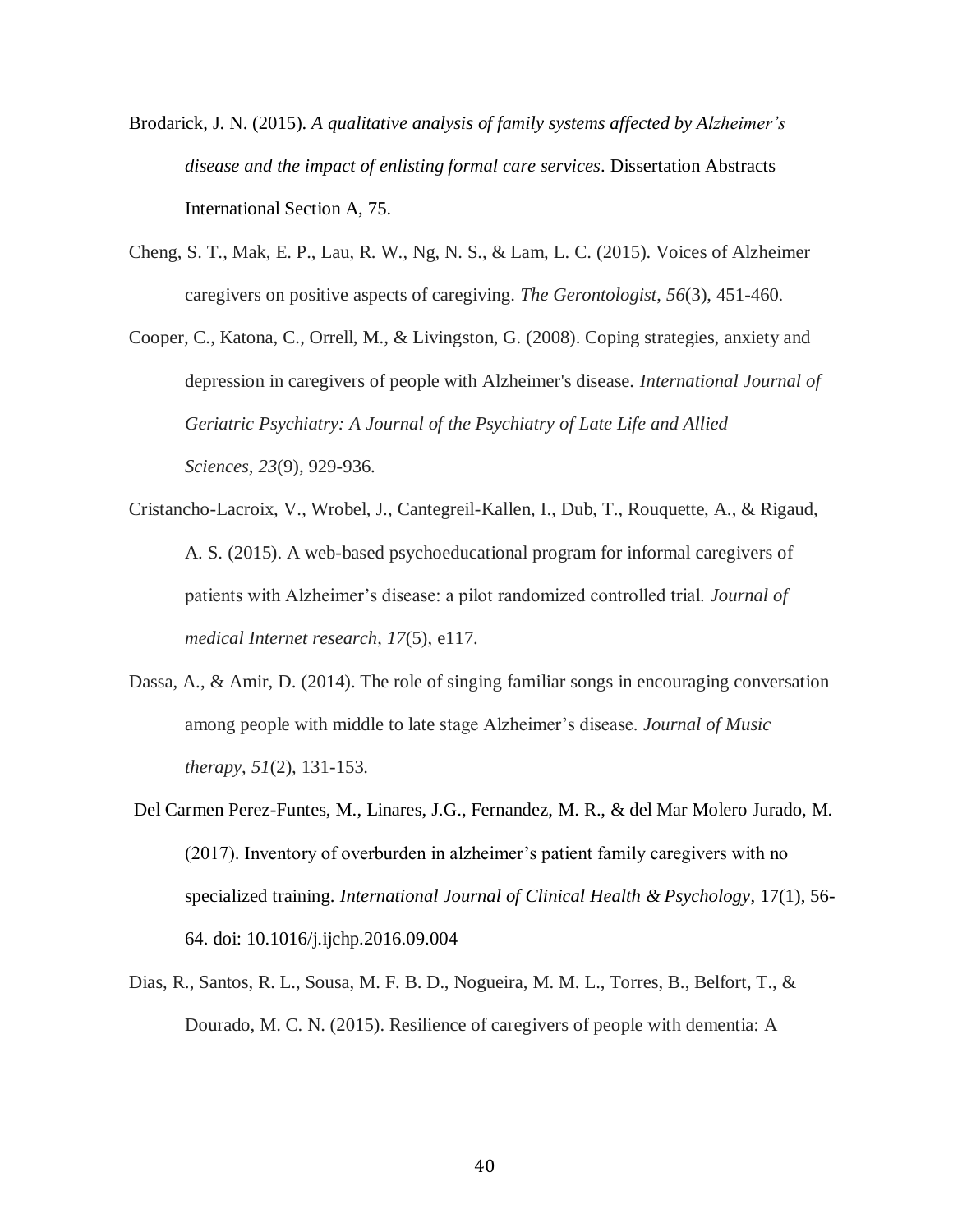systematic review of biological and psychosocial determinants. *Trends in Psychiatry and Psychotherapy*, *37*(1), 12-19.

- Doyle, C., & Cicchetti, D. (2017). From the cradle to the grave: The effect of adverse caregiving environments on attachment and relationships throughout the lifespan. *Clinical Psychology: Science and Practice*, *24*(2), 203-217.
- Duan, J., Fu, J., Gao, H., Chen, C., Fu, J., Shi, X., & Liu, X. (2015). Factor analysis of the Caregiver Quality of Life Index-Cancer (CQOLC) scale for Chinese cancer caregivers: A preliminary reliability and validity study of the CQOLC-Chinese version. *PloS One*, *10*(2), e0116438.
- Duncan, G. J., & Magnuson, K. (2011). The nature and impact of early achievement skills, attention skills, and behavior problems. *Whither opportunity*, 47-70.
- Ebel, Donald. (2013). The Alzheimer's Family: Helping Caregivers Cope , by Robert B. Santulli. *Activities, Adaptation & Aging., 37*(3), 269-270.
- Ensink, K., Normandin, L., Plamondon, A., Berthelot, N., & Fonagy, P. (2016). Intergenerational pathways from the perspective of attachment through parenting. *Canadian Journal of Behavioral Science / Canadian Journal of Behavioral Science* , *48* (1), 9.
- Epps, F. (2014). The relationship between family obligation and religiosity on caregiving. *Geriatric Nursing*, *35*(2), 126-131.
- Epstein, N. B., Baldwin, L. M., & Bishop, D. S. (1983). The McMaster family assessment device. *Journal of marital and family therapy*, *9*(2), 171-180.
- Fauth, E., Hess, K., Piercy, K., Norton, M., Corcoran, C., Rabins, P., ... & Tschanz, J. (2012). Caregivers' relationship closeness with the person with dementia predicts both positive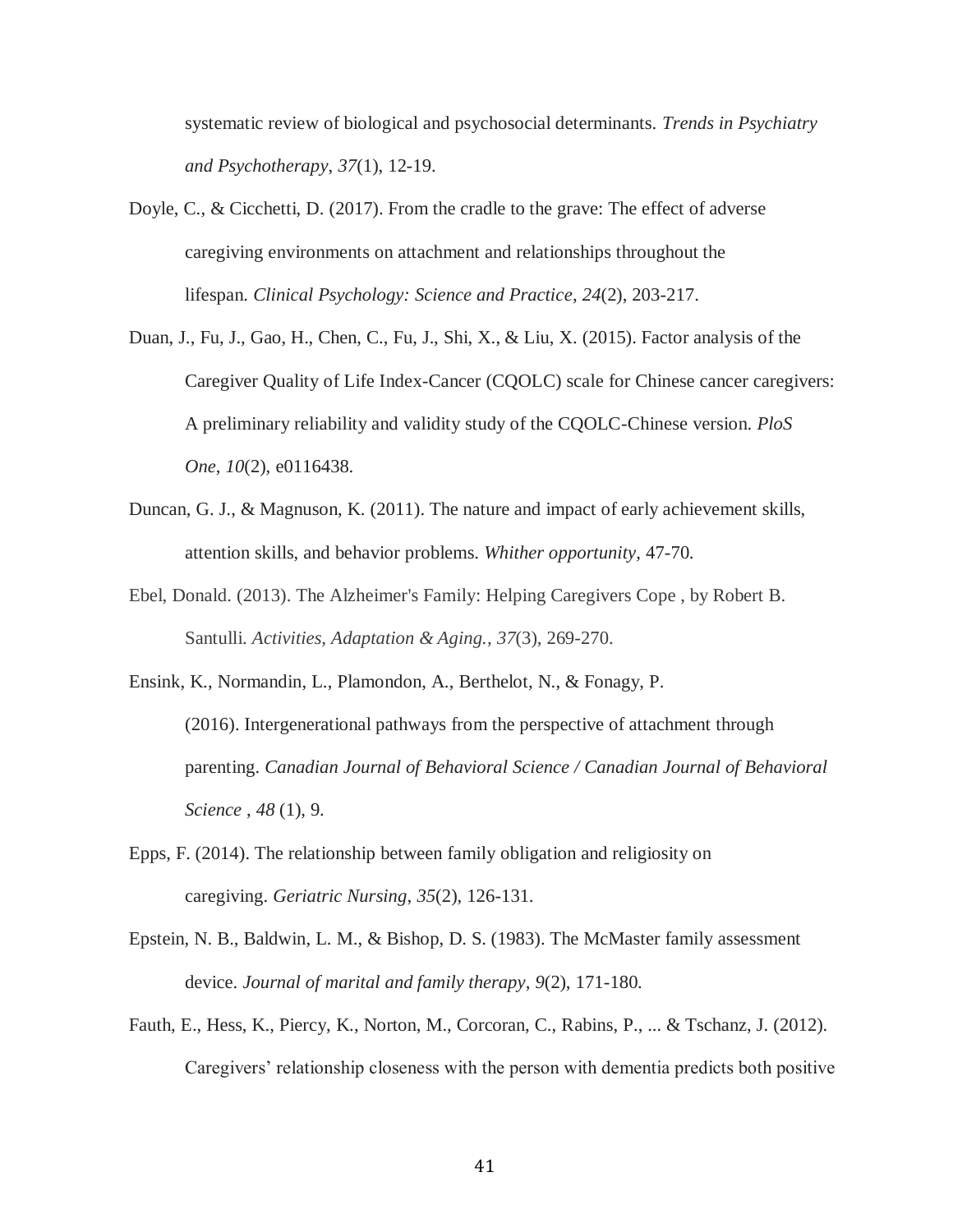and negative outcomes for caregivers' physical health and psychological wellbeing. *Aging & Mental Health*, *16*(6), 699-711.

- Feinstein, J. S., Duff, M. C., & Tranel, D. (2010). Sustained experience of emotion after loss of memory in patients with amnesia. *Proceedings of the National Academy of Sciences*, *107*(17), 7674-7679.
- Georgiades, K., Boyle, M. H., Jenkins, J. M., Sanford, M., & Lipman, E. (2008). A multilevel analysis of whole family functioning using the McMaster Family Assessment Device. *Journal of Family Psychology*, *22*(3), 344.
- Gullone, E., & Robinson, K. (2005). The inventory of parent and peer attachment—Revised (IPPA‐ R) for children: a psychometric investigation. *Clinical Psychology & Psychotherapy: An International Journal of Theory & Practice*, *12*(1), 67-79.
- Halasyamani, P. S.; Tolman, W. B. The Five Stages of Rejection. *Inorg. Chem.* 2018, *57* (9),4789–4790, doi: 10.1021/acs.inorgchem.8b00900
- Hamill, S.B. (2012). Caring for grandparents with Alzheimer's disease: Help from the "forgotten" generation. *Journal of Family Issues*, 33(9), 1195-1217. doi: 10.1177/0192513X12444858
- Henriksson, A., Andershed, B., Benzein, E., & Årestedt, K. (2012). Adaptation and psychometric evaluation of the Preparedness for Caregiving Scale, Caregiver Competence Scale and Rewards of Caregiving Scale in a sample of Swedish family members of patients with life-threatening illness. *Palliative Medicine*, *26*(7), 930-938.
- Hiyoshi-Taniguchi, K., Becker, C. B., & Kinoshita, A. (2018). What behavioral and psychological symptoms of dementia affect caregiver burnout?. *Clinical gerontologist*, *41*(3), 249-254.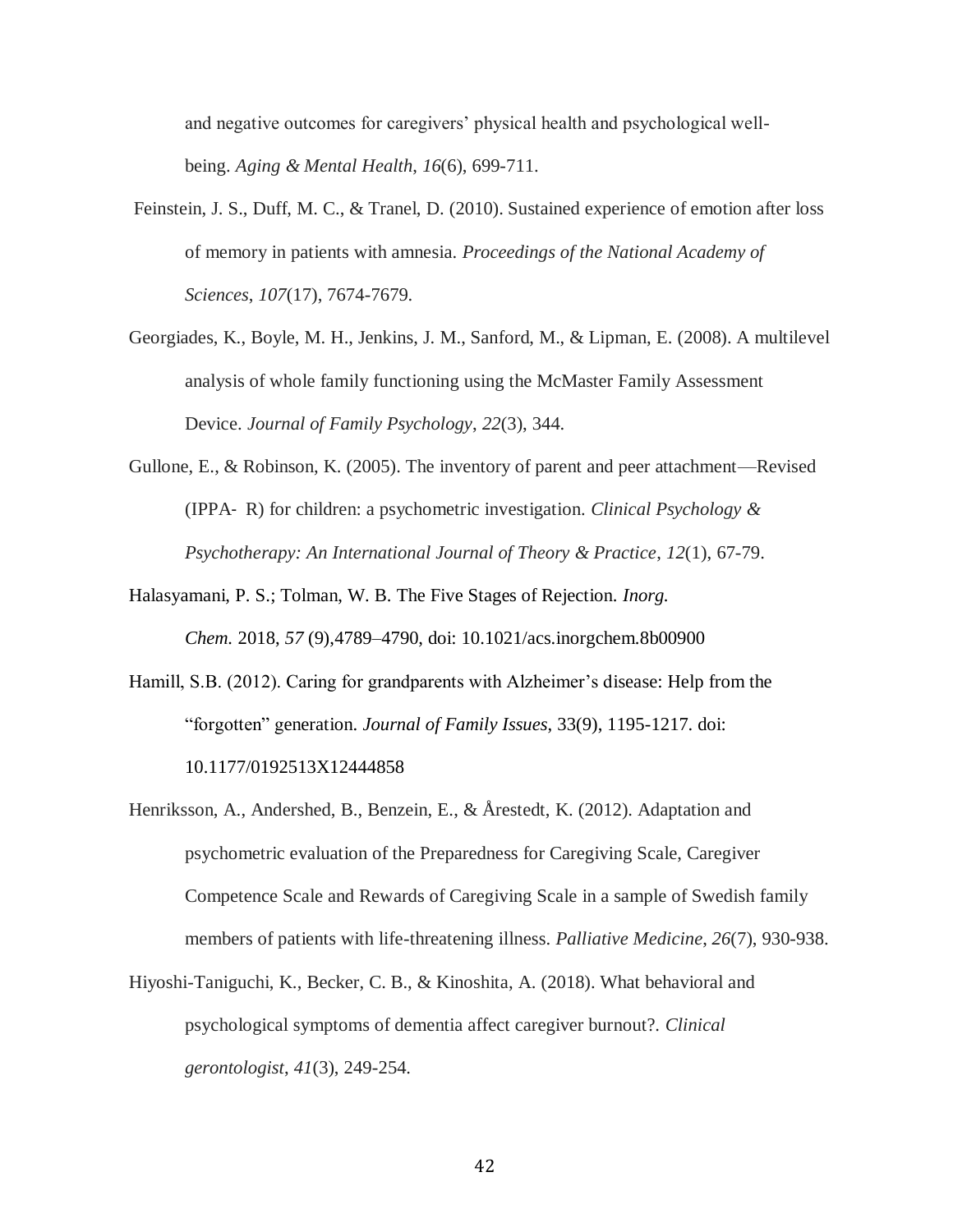- Hudson, P. L., & Hayman-White, K. (2006). Measuring the psychosocial characteristics of family caregivers of palliative care patients: Psychometric properties of nine self-report instruments. *Journal of Pain and Symptom Management*, *31*(3), 215-228.
- Hogan, V. M., Lisy, E.D., Savannah, R. L., Fengyi, K., & Fisher, G.S. (2003). Role change experienced by family caregivers of adults with alzheimer's disease: implications of occupational therapy. *Physical Occupational Therapy in Genriatrics*, 22(1), 21-43. doi: 10.1300/J148v22n01\_02
- Huang, S. S., Lee, M. C., Liao, Y. C., Wang, W. F., & Lai, T. J. (2012). Caregiver burden associated with behavioral and psychological symptoms of dementia (BPSD) in Taiwanese elderly. *Archives of gerontology and geriatrics*, *55*(1), 55-59.
- Karreman, A., & Vingerhoets, A. J. (2012). Attachment and well-being: The mediating role of emotion regulation and resilience. *Personality and Individual Differences*, *53*(7), 821- 826.
- Kerns, K. A., Brumariu, L. E., & Seibert, A. (2011). Multi-method assessment of mother-child attachment: Links to parenting and child depressive symptoms in middle childhood. *Attachment & Human Development*, *13*(4), 315-333.
- Lafaye, A., De Chalvron, S., Houédé, N., Eghbali, H., & Cousson-Gélie, F. (2013). The Caregivers Quality of Life Cancer index scale (CQoLC): an exploratory factor analysis for validation in French cancer patients' spouses. *Quality of Life Research*, *22*(1), 119- 122.
- Laguilles, J. S., Williams, E. A., & Saunders, D. B. (2011). Can lottery incentives boost web survey response rates? Findings from four experiments. *Research in Higher Education*, *52*(5), 537-553.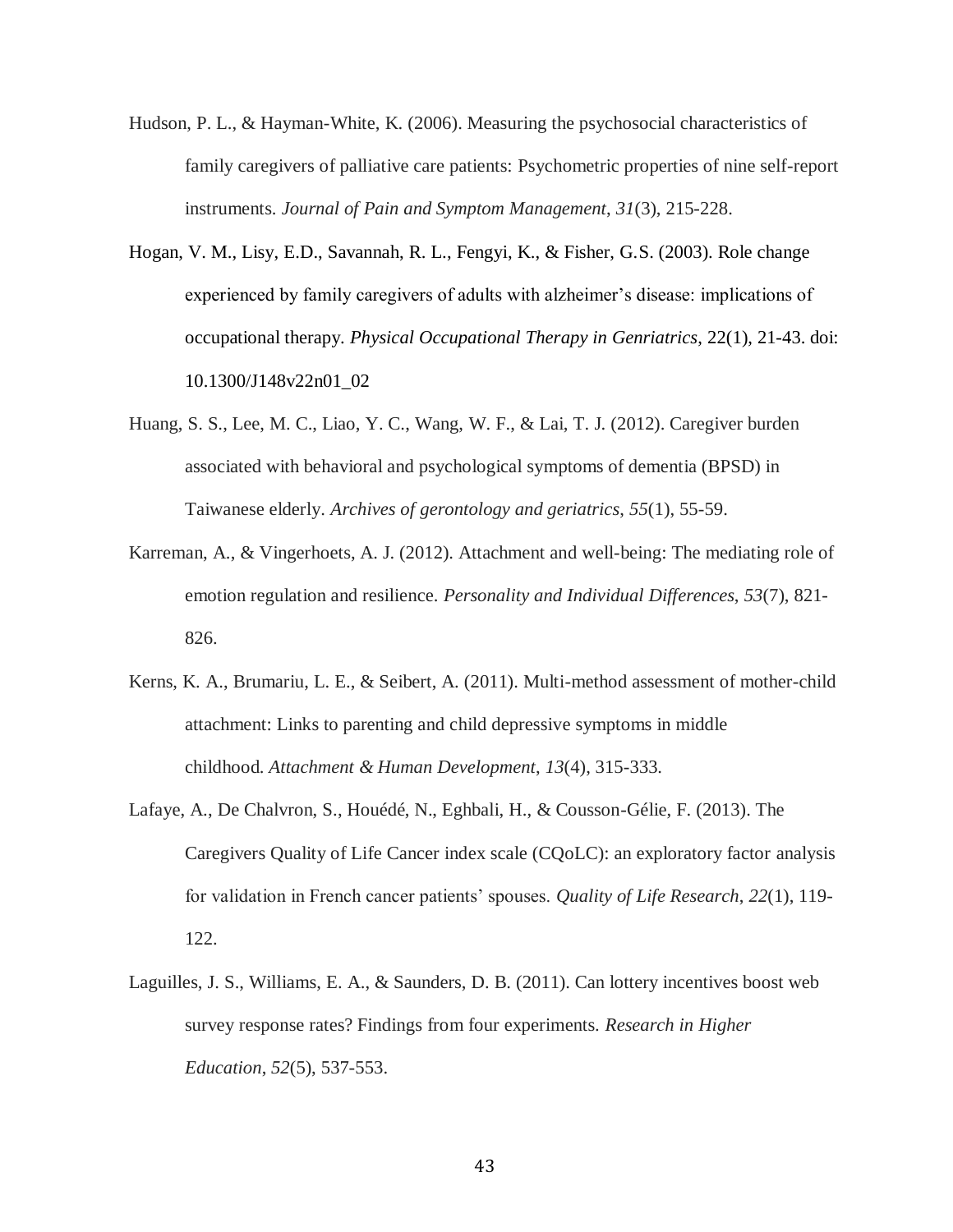- Large, S., & Slinger, R. (2015). Grief in caregivers of persons with Alzheimer's disease and related dementia: A qualitative synthesis. *Dementia*, *14*(2), 164-183.
- Lee, J., Sohn, B. K., Lee, H., jeong Seong, S., Park, S., & Lee, J. Y. (2018). Attachment style and filial obligation in the burden of caregivers of dementia patients. *Archives of Gerontology and Geriatrics*, *75*, 104-111.
- Liu, S., Li, C., Shi, Z., Wang, X., Zhou, Y., Liu, S., ... & Ji, Y. (2017). Caregiver burden and prevalence of depression, anxiety and sleep disturbances in Alzheimer's disease caregivers in China. *Journal of Clinical Nursing*, *26*(9-10), 1291-1300.
- Martín‐ Carrasco, M., Martín, M. F., Valero, C. P., Millán, P. R., García, C. I., Montalbán, S. R., ... & Vilanova, M. B. (2009). Effectiveness of a psychoeducational intervention program in the reduction of caregiver burden in Alzheimer's disease patients' caregivers. *International Journal of Geriatric Psychiatry: A Journal of the Psychiatry of Late Life and Allied Sciences*, *24*(5), 489-499.
- Monin, J., Feeney, B., & Schulz, R. (2018). Attachment security and psychological health in adult children caregivers and parents with dementia. *Innovation in Aging*, *2*(Suppl 1), 907.
- Nelis, S. M., Clare, L., & Whitaker, C. J. (2014). Attachment in people with dementia and their caregivers: A systematic review. *Dementia*, *13*(6), 747-767.

Nichols, M.P. (2013). Family Therapy. *Concepts and methods (tenth edition)*. Boston: Pearson.

Norton, M. C., Piercy, K. W., Rabins, P. V., Green, R. C., Breitner, J. C., Østbye, T., ... & Tschanz, J. T. (2009). Caregiver–recipient closeness and symptom progression in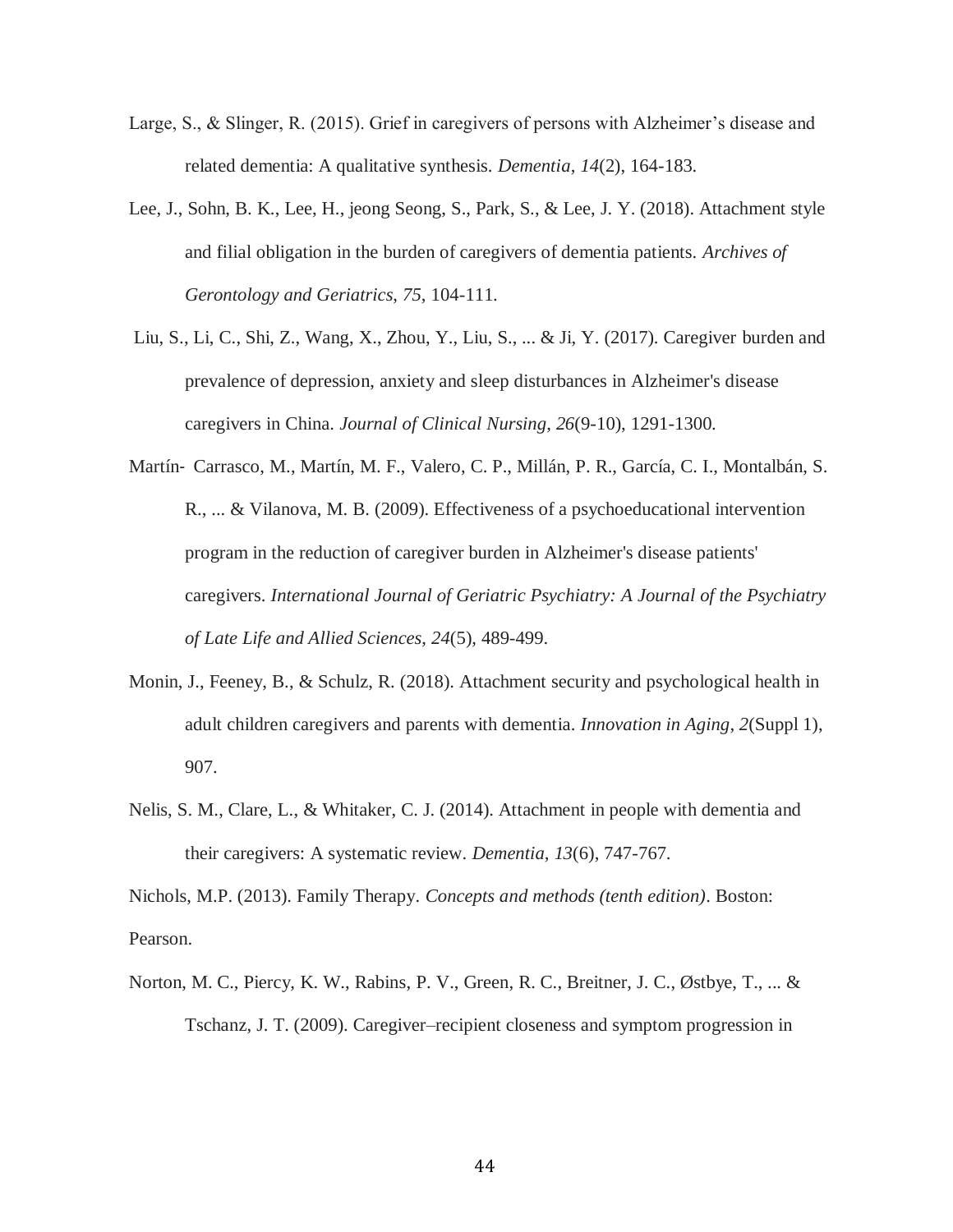alzheimer disease. The Cache county dementia progression study. *Journals of Gerontology Series B: Psychological Sciences and Social Sciences*, *64*(5), 560-568.

- Oldfield, J., Humphrey, N., & Hebron, J. (2016). The role of parental and peer attachment relationships and school connectedness in predicting adolescent mental health outcomes. *Child and Adolescent Mental Health*, *21*(1), 21-29.
- Orgeta, V., Tabet, N., Nilforooshan, R., & Howard, R. (2017). Efficacy of antidepressants for depression in Alzheimer's disease: systematic review and meta-analysis. *Journal of Alzheimer's Disease*, *58*(3), 725-733.
- Peacock, S., Forbes, D., Markle-Reid, M., Hawranik, P., Morgan, D., Jansen, L., ... & Henderson, S. R. (2010). The positive aspects of the caregiving journey with dementia: Using a strengths-based perspective to reveal opportunities. *Journal of Applied Gerontology*, *29*(5), 640-659.
- Pinquart, M., & Sörensen, S. (2011). Spouses, adult children, and children-in-law as caregivers of older adults: A meta-analytic comparison. *Psychology and aging*, *26*(1), 1.
- Pratt, C. C., Schmall, V. L., Wright, S., & Cleland, M. (1985). Burden and coping strategies of caregivers to Alzheimer's patients. *Family Relations*, 27-33.
- Richardson, T. J., Lee, S. J., Berg-Weger, M., & Grossberg, G. T. (2013). Caregiver health: health of caregivers of Alzheimer's and other dementia patients. *Current Psychiatry Reports*, *15*(7), 367.
- Rootes, K. M. H., Jankowski, P. J., & Sandage, S. J. (2010). Bowen family systems theory and spirituality: Exploring the relationship between triangulation and religious questing. *Contemporary Family Therapy*, *32*(2), 89-101.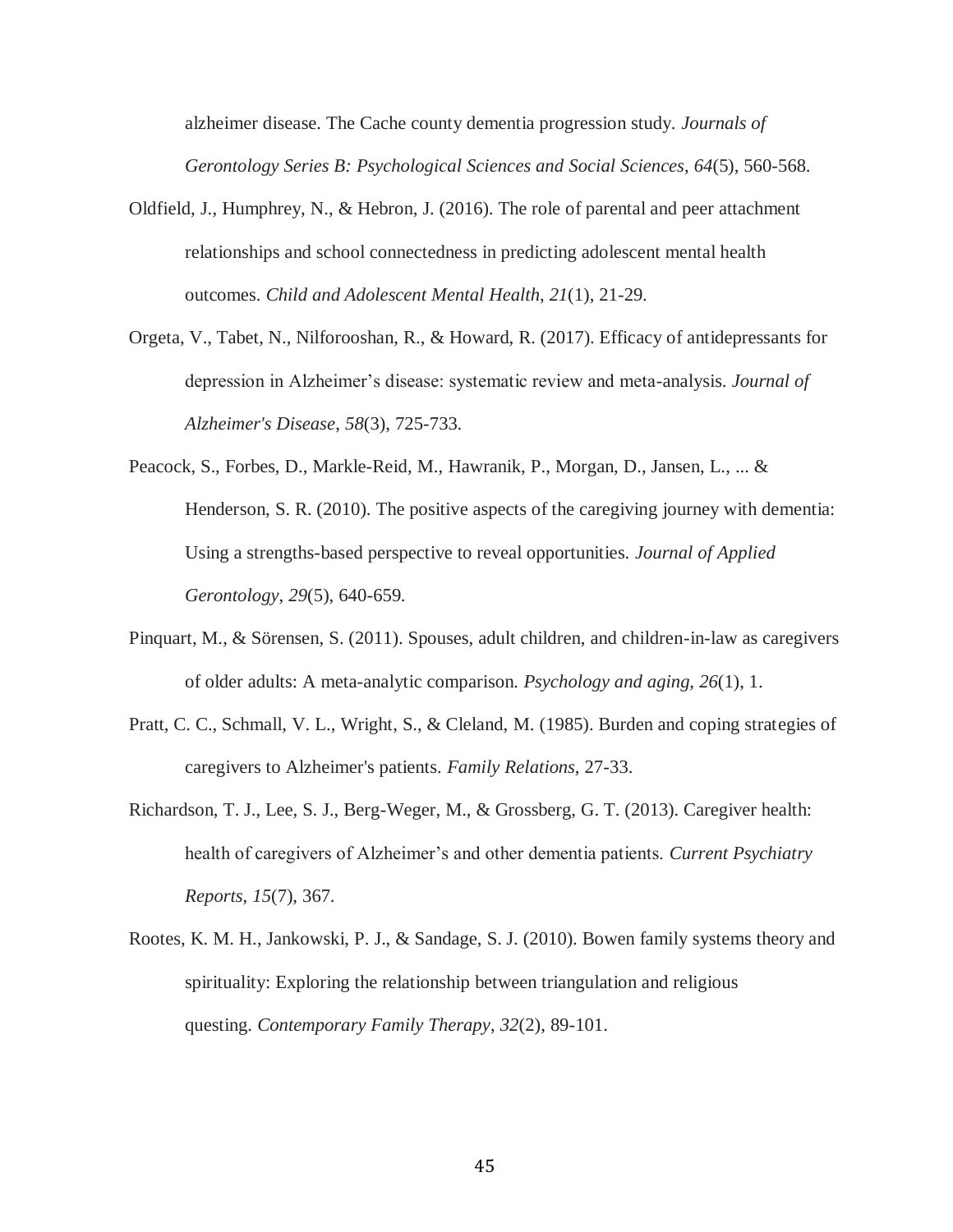- Ruiz-Adame Reina, M., González-Camacho, M. C., Romero-García, J. E., & Sánchez-Reyes Fernández, L. M. (2017). Profiles of Alzheimer's caregivers in Spain: Social, educational and labor characteristics. *Scandinavian journal of caring sciences*, *31* (4), 867-877.
- Sanders, S., Ott, C. H., Kelber, S. T., & Noonan, P. (2008). The experience of high levels of
- grief in caregivers of persons with Alzheimer's disease and related dementia. *Death Studies*, *32*(6), 495-523.
- Sansoni, J., Anderson, K. H., Varona, L. M., & Varela, G. (2013). Caregivers of Alzheimer's patients and factors influencing institutionalization of loved ones: Some considerations on existing literature. *Ann Ig*, *25*(3), 235-246.
- Scott, C. B., Clay, O. J., Epps, F., Cothran, F. A., & Williams, I. C. (2018). Associations of knowledge of Alzheimer's disease and memory loss and employment status with burden in African American and Caucasian family caregivers. *Dementia*, 1471301218788147.
- Sepe-Monti, M., Vanacore, N., Bartorelli, L., Tognetti, A., & Giubilei, F. (2016). The Savvy Caregiver Program: A probe multicenter randomized controlled pilot trial in caregivers of patients affected by Alzheimer's disease. *Journal of Alzheimer's Disease*, *54*(3), 1235-1246.
- Shi, J., Chan, K., Ferretti, L., & McCallion, P. (2018). Caregiving load and respite service use: A comparison between older caregivers and younger caregivers. *Journal of gerontological social work*, *61*(1), 31-44.
- Sperling, R. A., Aisen, P. S., Beckett, L. A., Bennett, D. A., Craft, S., Fagan, A. M., ... & Park, D. C. (2011). Toward defining the preclinical stages of Alzheimer's disease: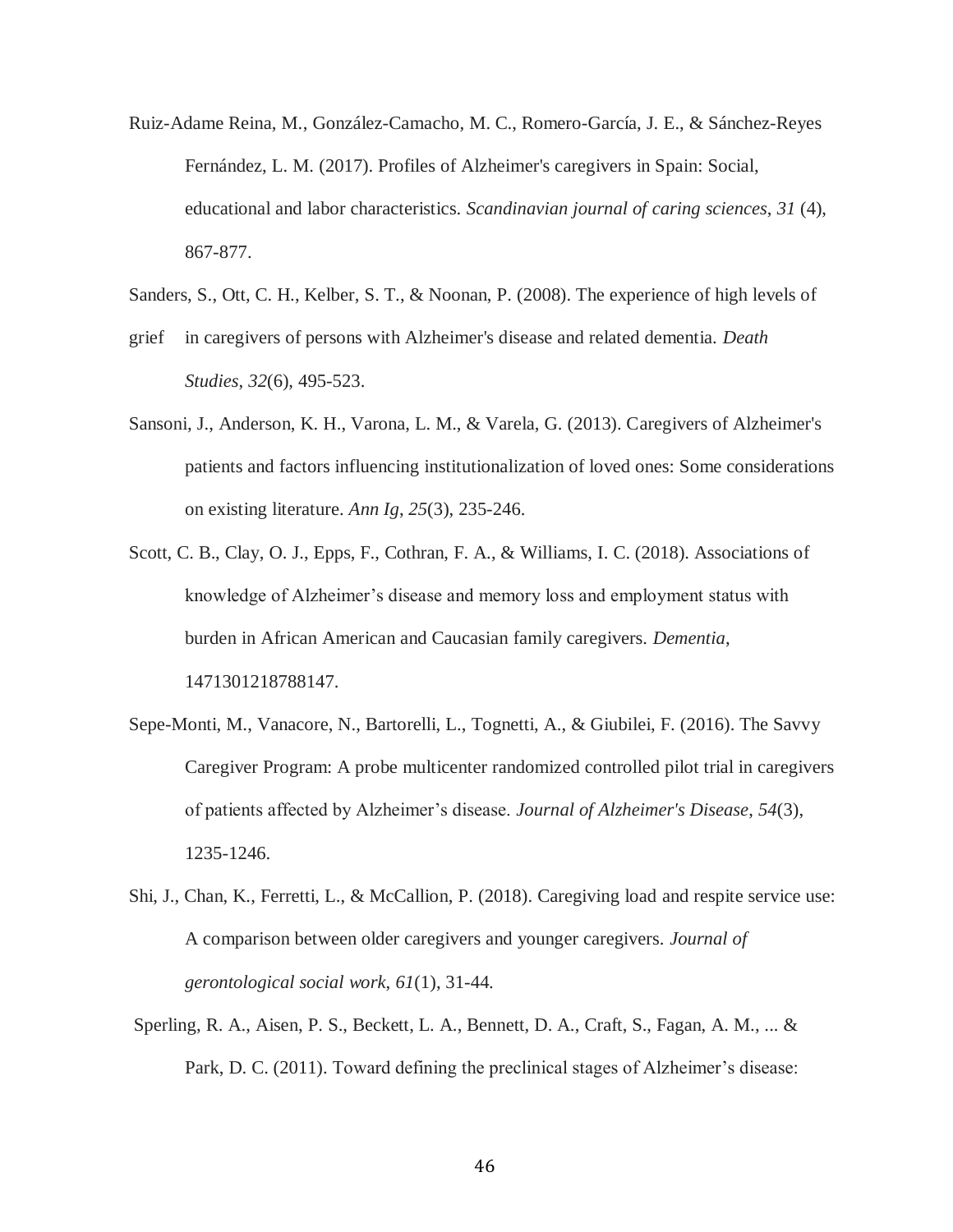Recommendations from the National Institute on Aging-Alzheimer's Association workgroups on diagnostic guidelines for Alzheimer's disease. *Alzheimer's & Dementia*, *7*(3), 280-292.

Stages of Alzheimer's. (2019). Retrieved February 20, 2019, from <https://www.alz.org/alzheimers-dementia/stages>

The Bowen Center for the Study of the Family. (2019). Theory. Retreived from: <https://thebowencenter.org/theory/>

- Ude, P. U. (2016). The Emotional Journey of the Alzheimer's Family. Social Work, 61(2), 189. doi:10.1093/sw/sww016
- Verbeek, H., Zwakhalen, S. M., van Rossum, E., Ambergen, T., Kempen, G. I., & Hamers, J. P. (2010). Dementia care redesigned: Effects of small-scale living facilities on residents, their family caregivers, and staff. *Journal of the American Medical Directors Association*, *11*(9), 662-670.
- Wang, X. R., Liu, S. X., Robinson, K. M., Shawler, C., & Zhou, L. (2019). The impact of dementia caregiving on self**‐**care management of caregivers and facilitators: a qualitative study. *Psychogeriatrics*, *19*(1), 23-31.
- Weitzner, M. A., Jacobsen, P. B., Wagner, H., Friedland, J., & Cox, C. (1999). The Caregiver Quality of Life Index–Cancer (CQOLC) scale: development and validation of an instrument to measure quality of life of the family caregiver of patients with cancer. *Quality of Life Research*, *8*(1-2), 55-63.
- Werner, P., Mittelman, M. S., Goldstein, D., & Heinik, J. (2011). Family stigma and caregiver burden in Alzheimer's disease. *The Gerontologist*, *52*(1), 89-97.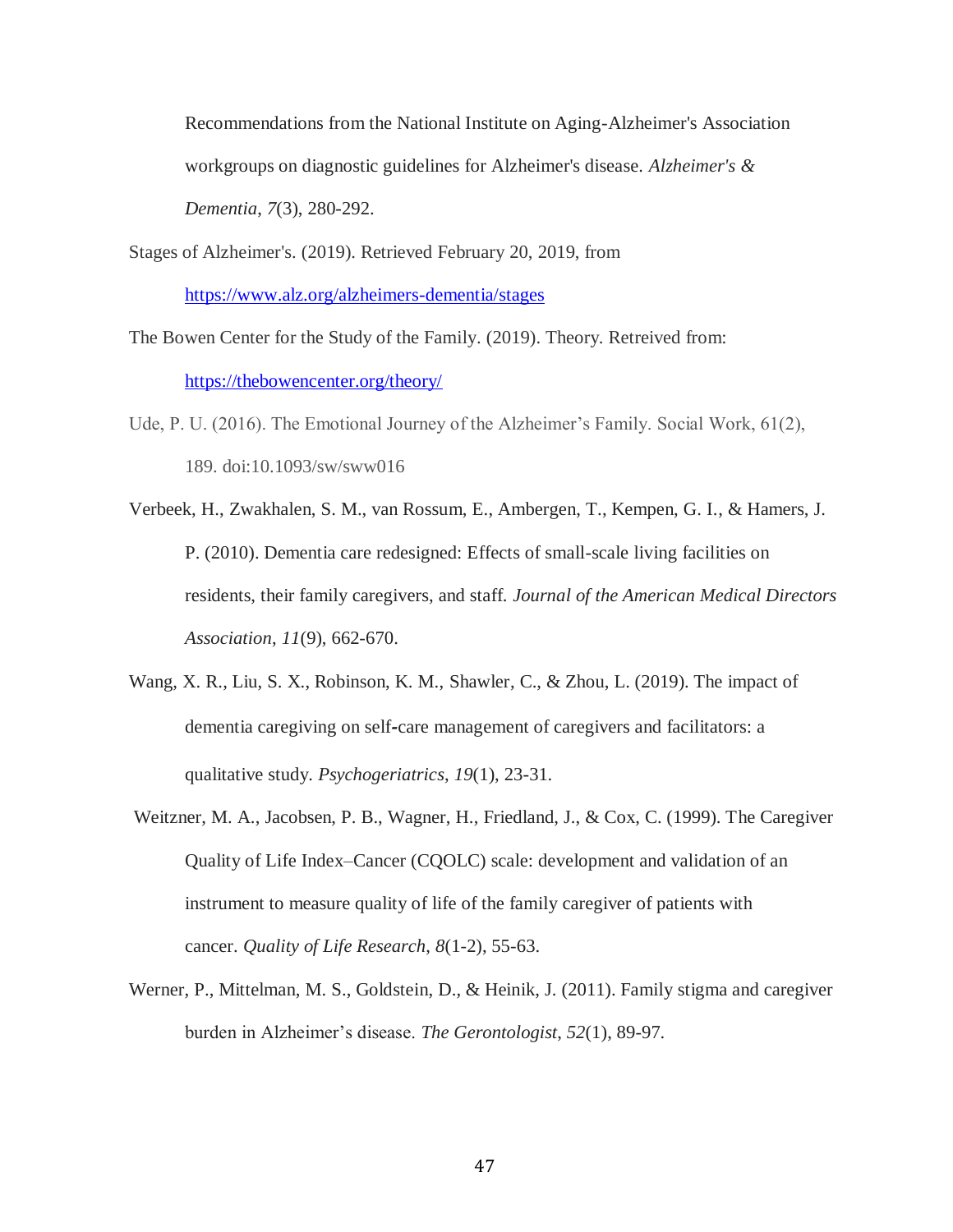- Wilks, S. E., Little, K. G., Gough, H. R., & Spurlock, W. J. (2011). Alzheimer's aggression: Influences on caregiver coping and resilience. *Journal of Gerontological Social Work*, *54*(3), 260-275.
- Wray-Lake, L., Maggs, J. L., Johnston, L. D., Bachman, J. G., O'Malley, P. M., & Schulenberg, J. E. (2012). Associations between community attachments and adolescent substance use in nationally representative samples. *Journal of Adolescent Health*, *51*(4), 325-331.
- Yıkılkan, H., Aypak, C., & Görpelioğlu, S. (2014). Depression, anxiety and quality of life in caregivers of long-term home care patients. *Archives of Psychiatric Nursing*, *28*(3), 193-196.